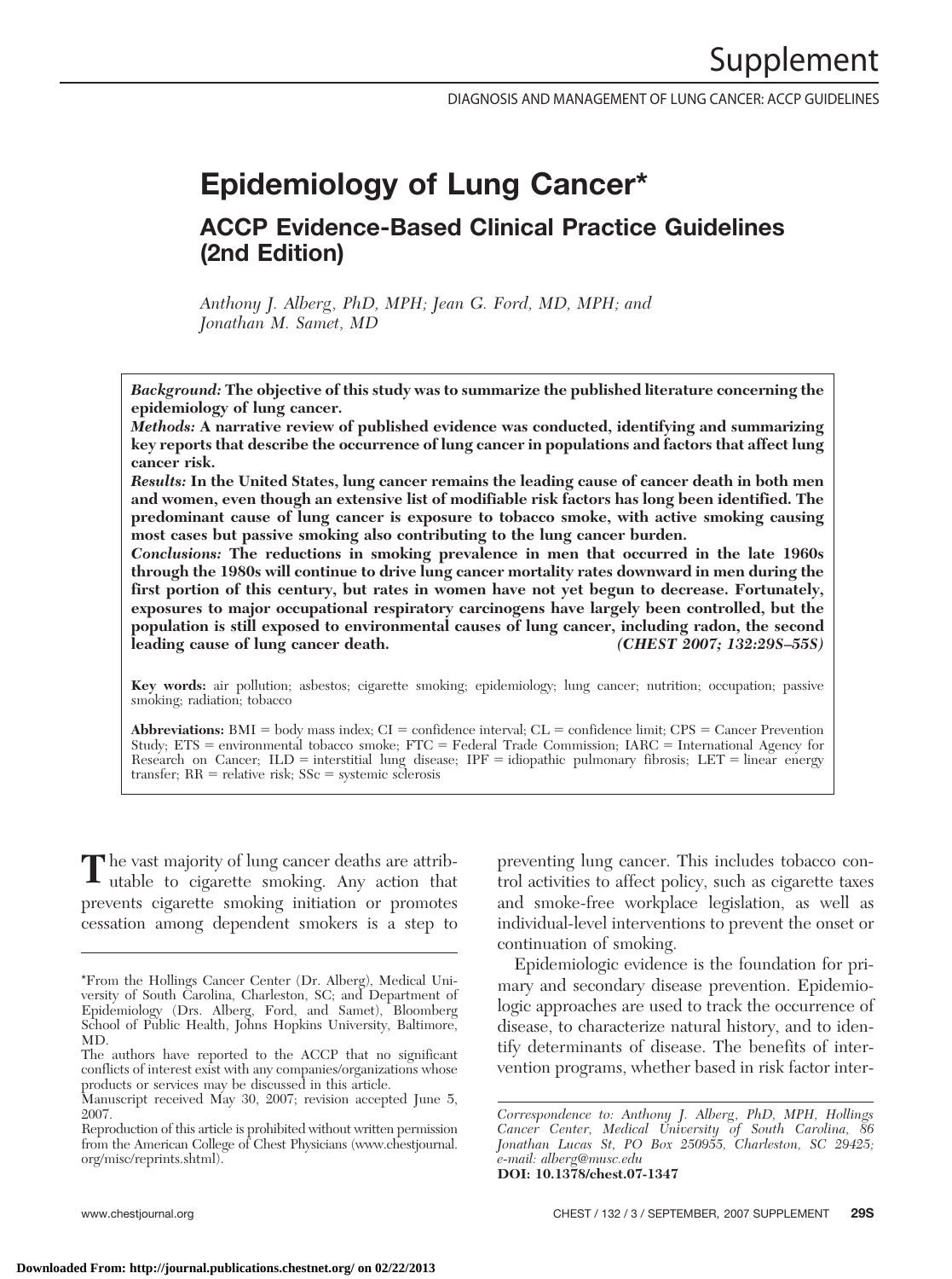ventions or screening, are also assessed using epidemiologic approaches. For lung cancer, routine mortality statistics confirmed the clinical impression that the disease became more frequent across the first half of the 20th century. Case-control and cohort studies, the epidemiologic study designs thatare used to evaluate exposure/disease associations, causally linked smoking to lung cancer in investigations reported from the 1950s onward.<sup>1-3</sup> As we have continued to follow lung cancer incidence and mortality rates, we have readily shown that their rise and decline parallel past trends of cigarette smoking.<sup>4</sup> The epidemiologic evidence and the complementary biological understanding of respiratory carcinogenesis have unassailably supported the conclusion that smoking causes lung cancer. Epidemiologic findings are also relevant to patient care, because skilled clinicians weigh alternative diagnoses depending on risk factor profiles of patients.

At the end of the 20th century, lung cancer had become one of the leading causes of preventable death.5 It was a rare disease at the start of that century, but exposures to new etiologic agents and an increasing life span combined to make lung cancer a scourge of the 20th century. Although tobacco had been widely used throughout the world for centuries, the present pandemic of lung cancer followed the introduction of manufactured cigarettes with addictive properties, which resulted in a new pattern of sustained exposure of the lung to inhaled carcinogens.6 German scientists in Nazi Germany conducted some of the earliest research on the links between smoking and lung cancer.7 By the early 1950s, epidemiologic studies in Britain and the United States using the case-control method had shown that cigarettes were strongly associated with the risk for lung cancer<sup>8-10</sup>; this association was corroborated by the pioneering cohort studies of British physicians, US veterans, and volunteers recruited by the American Cancer Society.11,12 By 1964, the evidence was sufficient to support a conclusion by the US Surgeon General that cigarette smoking caused lung cancer.<sup>11</sup> The Royal College of Physicians had reached the same conclusion 2 years before.12 Passive smoking, the involuntary inhalation of tobacco smoke by nonsmokers, has also been found to cause lung cancer.13,14

Although its predominant cause is now widely known (tobacco smoking), there are other causes as well, some acting in concert with smoking to synergistically increase risk. The suspicion that radon was a cause of lung cancer in underground miners, raised early in the 20th century, led to what was probably the first occupational respiratory carcinogen to be identified15; radon in indoor environments is now considered as the second-leading cause of lung

cancer in the United States.16 The list of human occupational causes of lung cancer also includes arsenic, asbestos, chromates, chloromethyl ethers, nickel, polycyclic aromatic hydrocarbons, radon progeny, and other agents.17 Outdoor air pollution, which includes combustion-generated carcinogens, is also considered to contribute to the lung cancer burden in urban dwellers. Indoor air contains several respiratory carcinogens, including radon, asbestos, and cigarette smoke. In some developing countries, exposure to fumes from cooking stoves and fires is associated with lung cancer risk. Beginning in the 1970s, associations of diet with lung cancer risk have been vigorously investigated with the anticipation that dietary micronutrients that modify the high lung cancer risk in smokers might be found. The biological basis for prevention of cancer through supplementation of micronutrients is addressed in another article in this supplement.

Even though the epidemiology of lung cancer has been extensively investigated for  $>50$  years, there are still active areas of research, some quite relevant to prevention. Investigation of lung cancer and diet continues, using both observational and experimental approaches, and concern remains over the risk of indoor and outdoor pollutants, including, for example, radon and diesel emissions. There has also been a need for research to track the risks of smoking over time, because the cigarette has evolved in its design characteristics, and yields of tar and nicotine, as assessed by standard protocol using a machine, have declined since the 1950s. The histologic characteristics of lung cancer in a number of developed countries, including the United States, have also changed in the past few decades such that the frequency of adenocarcinoma has risen and that of squamous cell carcinoma has declined.4 There is also emerging evidence on genetic determinants of lung cancer risk. A current research approach, termed molecular epidemiology, melds the population and laboratory tools that are used to address susceptibility to environmental carcinogens. Whereas the evidence from the "traditional" epidemiologic approaches conclusively established the carcinogenicity of tobacco smoke, molecular epidemiology should characterize the sequence of molecular and cellular changes as a nonmalignant cell becomes malignant and genetic factors that possibly determine susceptibility to tobacco smoke. Biomarkers of exposure, dosage, susceptibility, and genetic damage may allow epidemiologic investigations to uncover specific pathways of human lung carcinogenesis and provide useful intermediate markers for prevention studies.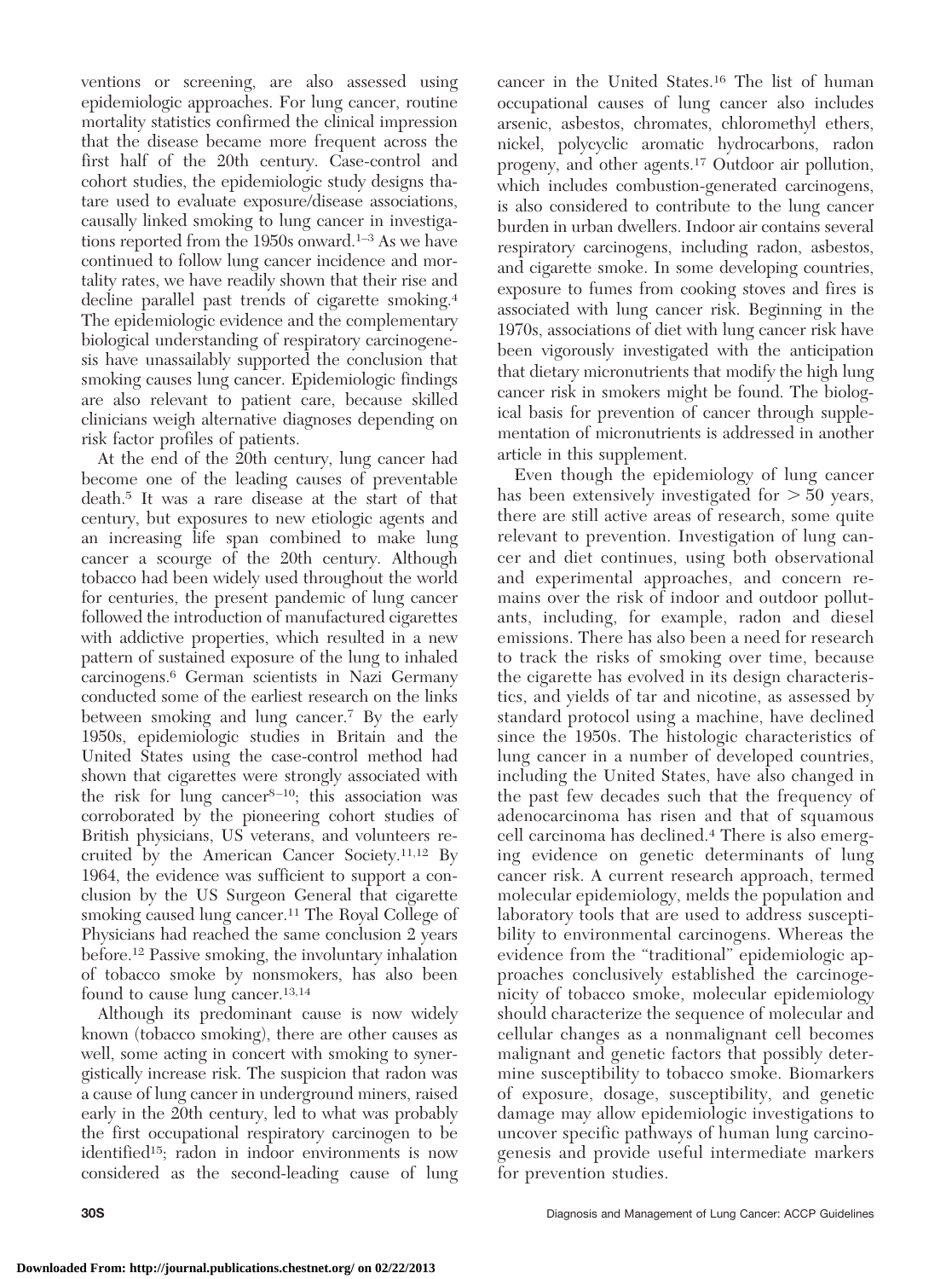## Materials and Methods

A narrative review of published evidence on the epidemiology of lung cancer was conducted. Key reports that described the occurrence of lung cancer in populations and factors that affect lung cancer risk were identified. This was accomplished using a combination of approaches that included cataloguing reports from the authors' files and augmented with MEDLINE searches. The MEDLINE searches included a term for "lung cancer" along with additional terms for various exposures that have been studied in relation to lung cancer (*eg*, "cigarette," "smoking," "asbestos," "radiation"). In the updating of recent literature, emphasis was placed on systematic reviews when these were available.

Our objective was to provide a summary of the epidemiologic evidence on lung cancer, with an emphasis on issues that are relevant to prevention. This literature is now extraordinarily large; therefore, we did not attempt to conduct a comprehensive review and systematic synthesis. Such syntheses have been periodically carried out by expert review groups, including the committees assembled to prepare the US Surgeon General's reports on smoking and health and other federal documents and expert committees of other governments and organizations, including the UK Royal College of Physicians and Scientific Committee on Tobacco and the World Health Organization's International Agency for Research on Cancer (IARC). Several relevant reports have been published, including the 2004 IARC monographs on active and involuntary smoking18 and the 2004 report of the Surgeon General.19

The topics covered were agreed on by consensus of the writing committee with initial input from the ACCP Guidelines Panel. As prior versions of this article underwent several rounds of external review, additional topics were added as recommended by the external reviewers, the ACCP Lung Cancer Guidelines Panel, the Thoracic Oncology Network, the Health and Science Policy Committee, and the Board of Regents of the American College of Chest Physicians. On the basis of the agreement of all parties, we did not attempt to grade the evidence or generate formal guidelines.

## **RESULTS**

### *Patterns of Occurrence*

*Survival:* The 5-year relative survival rate for lung cancer for the period of 1995 to 2001 was 15.7%, reflecting a steady but slow improvement from 12.5% from 1974 to 1976.20 The 5-year relative survival rate varies markedly depending on the stage at diagnosis, from 49 to 16 to 2% for local, regional, and distant stage disease, respectively.20 Stage at diagnosis accounts for the most marked variation in prognosis, but patient characteristics associated with poorer survival also include being older, male, and African American.20

*Temporal Trends:* Because of the high case-fatality rate of lung cancer, incidence and mortality rates are nearly equivalent; consequently, routinely collected vital statistics provide a long record of the occurrence of lung cancer. We are amid an epidemic of lung cancer that dates to the first half of the last century.

*Sex:* Lung cancer was rare until the disease began a sharp rise around 1930 that culminated by midcentury with lung cancer becoming the leading cause of cancer death among men.21 The epidemic among women followed that among men, with a sharp rise in rates from the 1960s to the present, propelling lung cancer to become the most frequent cause of female cancer mortality.21 As the leading cause of cancer death among women, lung cancer is a major women's health issue. As a result of historical cigarette smoking patterns, the epidemic of lung cancer started later in women than men, but in contrast to the situation in men, lung cancer incidence rates in women have not yet begun to decrease consistently.20 Far more men than women still die from lung cancer each year, but the gender gap in lung cancer mortality is steadily narrowing and will eventually close.22,23 This trend is due to historical smoking patterns, with smoking prevalence having peaked approximately 2 decades earlier among men than women.22,23

Examination of time trends of age-specific lung cancer mortality rates in the United States further highlights the differing epidemic patterns in men compared with women. The sex- and race-specific mortality rates are now almost all decreasing.<sup>22</sup> The rates of lung cancer in the younger age groups have been declining during the past several decades in men and during the past decade in women.22 As the younger birth cohorts age, their reduced risk for lung cancer foreshadows substantial reductions in the overall occurrence of lung cancer, but the reductions will be greater for men than for women. These patterns all are consistent with population patterns of smoking prevalence over time.<sup>22</sup>

Tobacco smoking accounts for such a large proportion of lung cancer that there have been few data on the occurrence of lung cancer among nonsmokers. Evidence from the American Cancer Society Cancer Prevention Study (CPS) I and II cohorts indicates that there has not been a strong temporal trend in lung cancer death rates among male nonsmokers, but there has been an upward trend among female nonsmokers, mostly confined to elderly women.<sup>23</sup> The data from these cohorts also indicate that among nonsmokers, lung cancer death rates are greater in men than in women and greater in African-American than white women.

*Race and Ethnicity:* The patterns of occurrence of lung cancer by race and ethnicity make lung cancer a relevant disease for those concerned with the health of minorities. Of particular note is that whereas lung cancer incidence rates are similar among African-American and white women, lung cancer occurrence is approximately 45% higher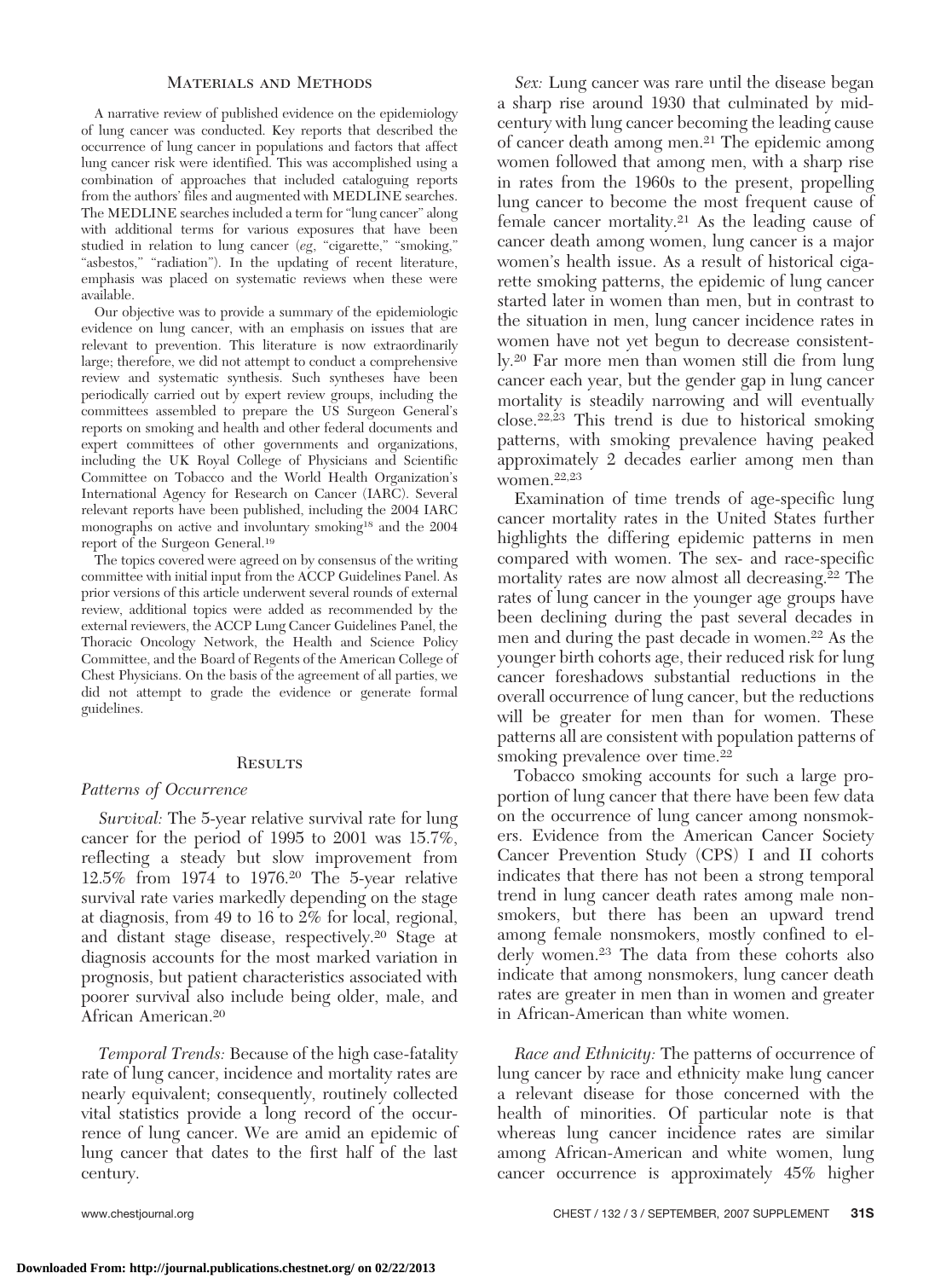among African-American men than among white men.20 This racial disparity may be partially due to greater susceptibility of African-American smokers to smoking-induced lung carcinogenesis.24 The higher mortality rates of lung cancer in African-American compared with white individuals reflect not only their higher incidence rate but also the poorer survival from lung cancer among African-American compared with white individuals. The 5-year relative survival rate was 13% lower in African-American compared with white individuals during the period 1995 to 2001.20 This racial gap persisted within each stage at diagnosis category and for men and women.20

Lung cancer mortality rates among Hispanic, Native American, and Asians/Pacific Islander individuals are significantly lower than rates among African-American and non-Hispanic white individuals.25 Nevertheless, lung cancer poses a considerable public health burden among these groups.

*Socioeconomic Status:* Lung cancer is more likely to occur in the poor and less educated, a pattern that is observed in many countries worldwide. For example, in Canada, the risk for lung cancer in both sexes was inversely associated with income, education, and social

class, even after adjustment for cigarette smoking.26 In China, those who were classified as low income had a sixfold increased risk of lung cancer compared with those in the high-income category.27 In the Netherlands, the risk for lung cancer was inversely associated with attained education, an association that was not attributable to occupational exposures.28 Lower socioeconomic status has also been observed to be associated with later stage at diagnosis.29

Socioeconomic status is associated with a constellation of interacting determinants of lung cancer risk, such as smoking, diet, and exposures to inhaled carcinogens in the workplace and general environment. Lower socioeconomic status is associated with an unfavorable profile for all of these factors. Advancing our understanding of the complex linkages between components of socioeconomic status and lung cancer risk is essential to effectively addressing this social class disparity and reducing lung cancer rates in the poorer segments of society.

*Geographic Patterns:* Lung cancer is the most commonly diagnosed cancer worldwide,<sup>30</sup> but its geographic distribution shows marked regional variation: age-standardized incidence rates range  $>60$ fold among men and 30-fold among women (Fig 1,



Figure 1. Age-adjusted lung cancer incidence rates in women worldwide in 2002. Source: IARC, GLOBOCAN 2002 (www-dep.iarc.fr).

# Lung, Females Age-Standardized incidence rate per 100,000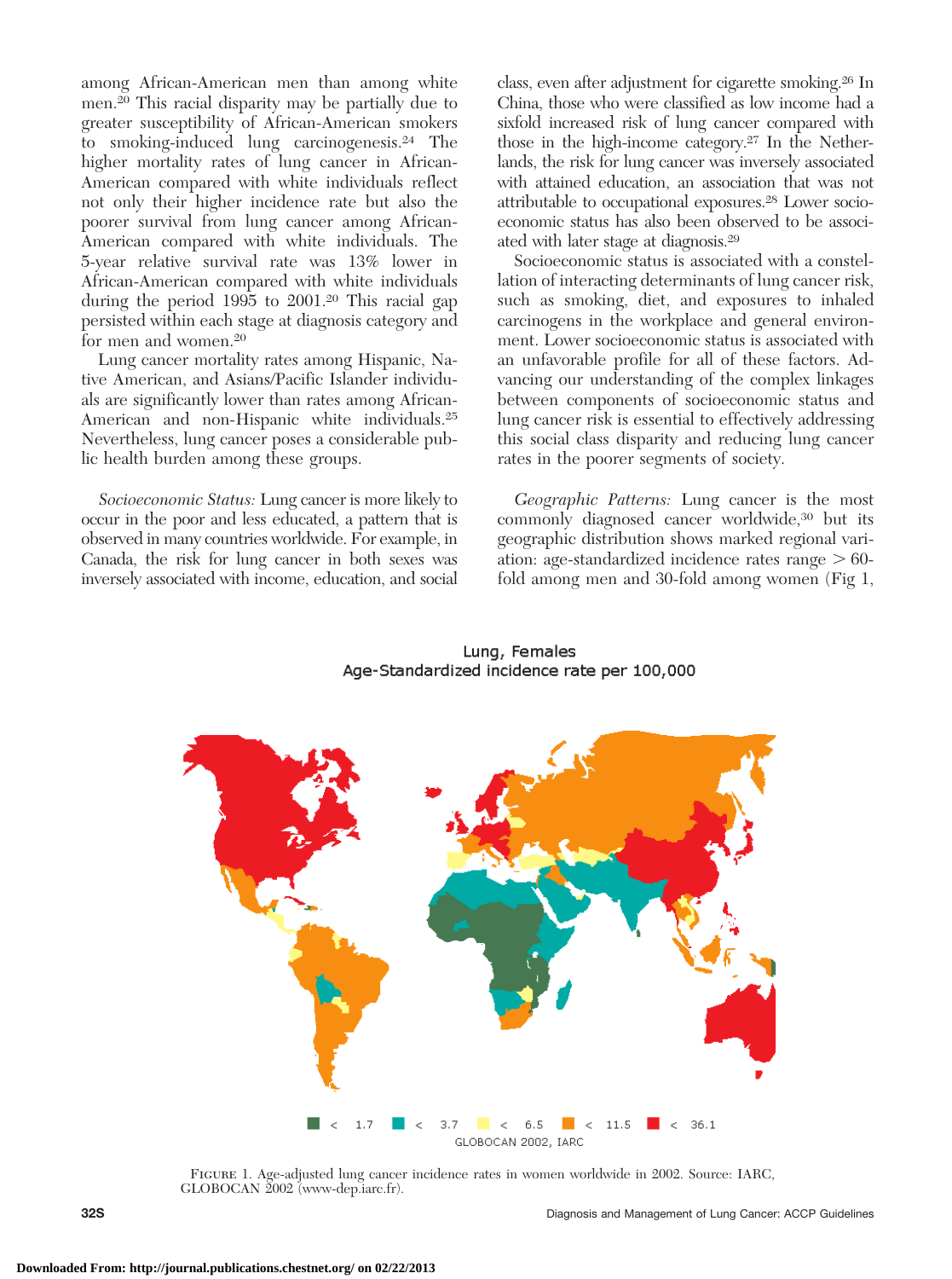

Figure 2. Age-adjusted lung cancer incidence rates in men worldwide in 2002. Source: IARC, GLOBOCAN 2002 (www-dep.iarc.fr).

2).31 Because of differences in cancer registration between countries, caution is needed in interpreting these data. However, this marked variation in rates cannot be explained on the basis of diagnostic practices and data quality alone. Lung cancer tends to be most common in developed countries, particularly in North America and Europe, and less common in developing countries, particularly in Africa and South America.31 The low rates of lung cancer in Africa are comparable to US rates in 1930, when rates of lung cancer were  $\leq 5$  per 100,000 for both sexes.32 In contrast, African-American individuals in the United States, an epicenter, now experience lung cancer incidence rates that are among the highest in the world. As the lung cancer epidemic begins to subside in the developed countries, it is on the rise in the developing world.30

Within countries, lung cancer incidence among men invariably exceeds that in women, by well more than 100% in most nations. The international rankings of lung cancer incidence of men and women from the same countries tend to differ only slightly, so the highest rates of lung cancer occur in the same regions of the world for both sexes.

Substantial geographic variation in lung cancer

mortality rates has also been observed within countries. For example, during the period 1997 to 2001, the age-adjusted lung cancer mortality rates varied more than threefold between the state with the highest rate (Kentucky, 78 per 100,000) and the state with lowest rate (Utah, 25 per 100,000).<sup>20</sup> Trends in its regional distribution can provide clues about determinants of lung cancer. In the past, rates tended to be highest in urban areas, which led to conjecture that air pollution might be a cause of the lung cancer epidemic.<sup>33</sup> Later on, several hypothe $ses^{34,35}$  were prompted by patterns observed in a systematic review of US lung cancer mortality rates for the period 1950 to 1969,<sup>36</sup> particularly the rates among men. For example, high rates in coastal areas were postulated to reflect employment in shipyards with attendant asbestos exposure. This hypothesis was then tested in a series of population-based case-control studies that showed that employment in the shipbuilding industry was indeed associated with an excess risk for lung cancer.37 Another shift then took place in the distribution of lung cancer within the United States, with lung cancer mortality rates among white men becoming highest in the South and lower in the Northeast.38 This temporal fluidity in the geographic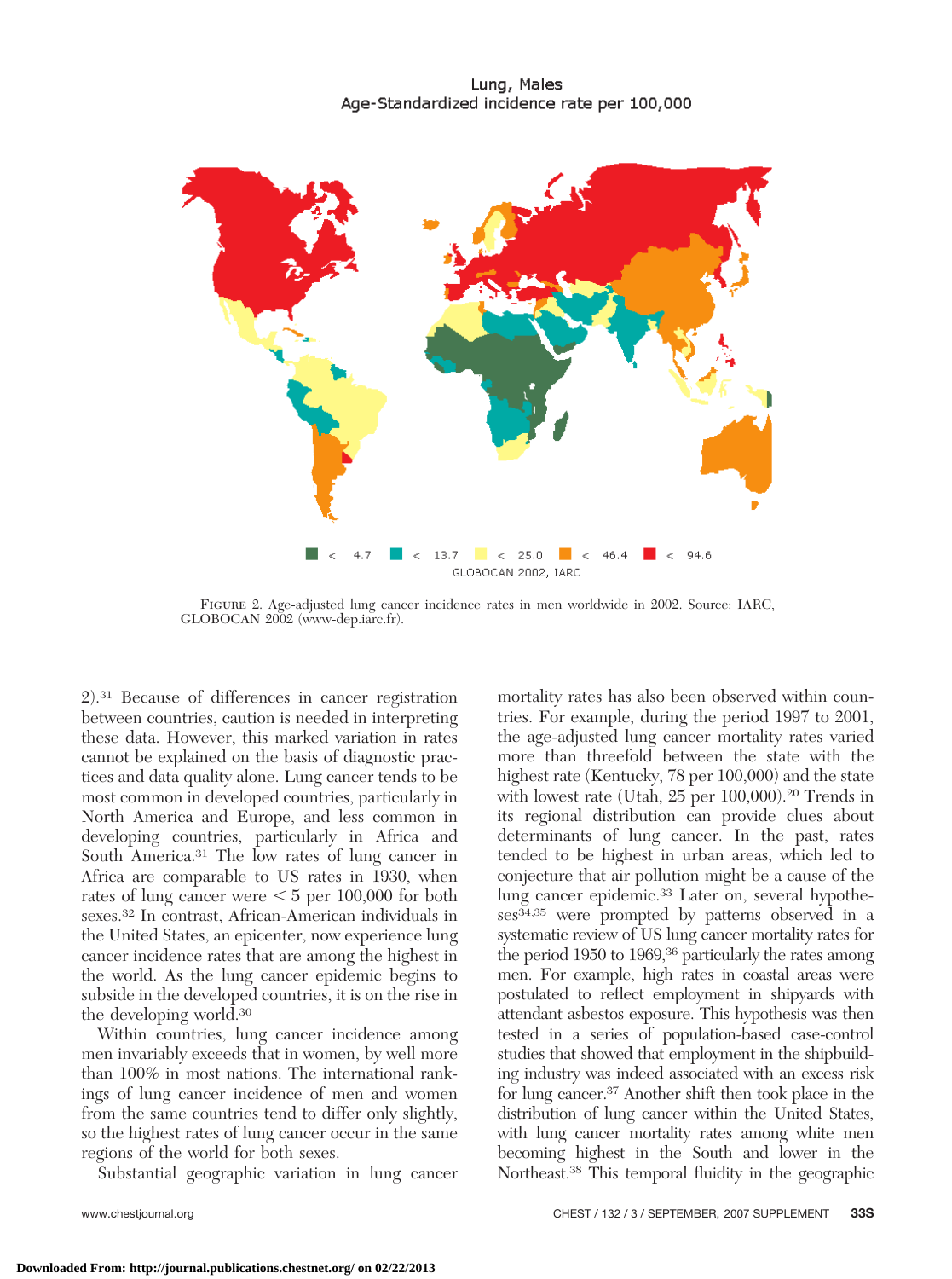variation underscores the need for regularly monitoring lung cancer mortality patterns.

## *Etiology of Lung Cancer*

Although the causes of lung cancer are almost exclusively environmental, there is likely substantial individual variation in susceptibility to respiratory carcinogens. The risk for the disease can be conceptualized as reflecting the joint consequences of the interrelationship between the following: (1) exposure to etiologic (or protective) agents, and (2) individual susceptibility to these agents. The "environment" in its broadest sense may influence the risk for disease through direct exposures or indirectly by affecting the likelihood of exposure to exogenous agents. Given the multifactorial etiology of lung cancer, synergistic interactions among risk factors may have substantial consequences for lung cancer risk. These interactions have typically been considered on an agent-by-agent basis, such as the synergistic effect of cigarette smoking on the lung cancer risk from asbestos exposure.39 Our emerging understanding of cancer genetics indicates the additional relevance of gene/environment interactions.

Given the many risk factors that have been identified for lung cancer, a practical question is the relative contribution of these factors to the overall burden of lung cancer. The "population attributable risk" approach takes into account the magnitude of the relative risk (RR) associated with an exposure along with the likelihood of exposure in the general population. These attributable risk estimates include joint contributions of risk factors that sometimes have synergistic relationships. For example, the attributable risk estimate for cigarette smoking includes the lung cancer risk attributed to the independent effects of cigarette smoking and further includes the risk for lung cancer from smoking as a result of its synergistic interactions with factors such as asbestos and radon. For this reason, the total percentage can be  $> 100\%$ . Lung cancer has a well-characterized set of important risk factors and established synergistic interactions between risk factors, and these reasons contribute to the attributable risks summing to considerably more than 100%. As reviewed next, population attributable risk estimates for lung cancer indicate that in the United States, active smoking is responsible for 90% of lung cancer; occupational exposures to carcinogens for approximately 9 to 15%; radon for 10% of lung cancer,  $^{16}$  and outdoor air pollution for perhaps 1 to 2%.40 The contribution of nutritional factors cannot yet be precisely determined; consequently, estimates of the role of dietary factors range widely.41

## *Environmental and Occupational Agents*

*Smoking:* A single etiologic agent (cigarette smoking) is by far the leading cause of lung cancer, accounting for approximately 90% of lung cancer cases in the United States and other countries where cigarette smoking is common.42 Compared with neversmokers, smokers who have smoked without quitting successfully have an approximate 20-fold increase in lung cancer risk. Few exposures to environmental agents convey such risks for any disease. In general, trends of lung cancer occurrence closely reflect patterns of smoking, but rates of occurrence lag smoking rates by approximately 20 years. Analyses using statistical modeling techniques show a tight association between national mortality rates and smoking.43 The unequivocal role of cigarette smoking in causing lung cancer is one of the most thoroughly documented causal relationships in biomedical research.6,44

The burden of lung cancer that is attributable to smoking has been extensively documented. Using an attributable risk approach, the annual number of deaths caused in the United States by smokingrelated lung cancer during the period from 1995 to 1999 was  $122,800$ .<sup>19</sup> Peto et al<sup>42</sup> used a different attributable risk method to quantify the burden of smoking-related deaths from lung cancer in the major developed countries. For 1990, the US total was 127,000, the highest in the world, with countryspecific estimates ranging down to 150 for Tajikistan. The total for the developed countries was 457,371.42 A staggering future burden of lung cancer has been forecast for China, where the numbers are predicted to reach several millions by mid-century.45,46

Cigar smoking is also an established cause of lung cancer.47 The lung cancer risks associated with cigar smoking are substantial but less than the risks observed for cigarette smoking as a result of differences in smoking frequency and depth of inhalation. The same pattern holds true for pipe smoking.<sup>48</sup> With respect to smoking of nontobacco products, the potential role of smoking marijuana on lung cancer risk has been of interest. Despite the plausibility of marijuana as a risk factor for lung cancer, the evidence to date has not documented an association after adjusting for tobacco smoking.49

The risk for lung cancer among cigarette smokers increases with the duration of smoking and the number of cigarettes smoked per day.50 This observation has been made repeatedly in cohort and case-control studies. Risk models have been derived to estimate quantitatively how lung cancer risk varies with number of cigarettes smoked, duration of smoking, and age. Such models are useful for estimating the future burden of lung cancer under various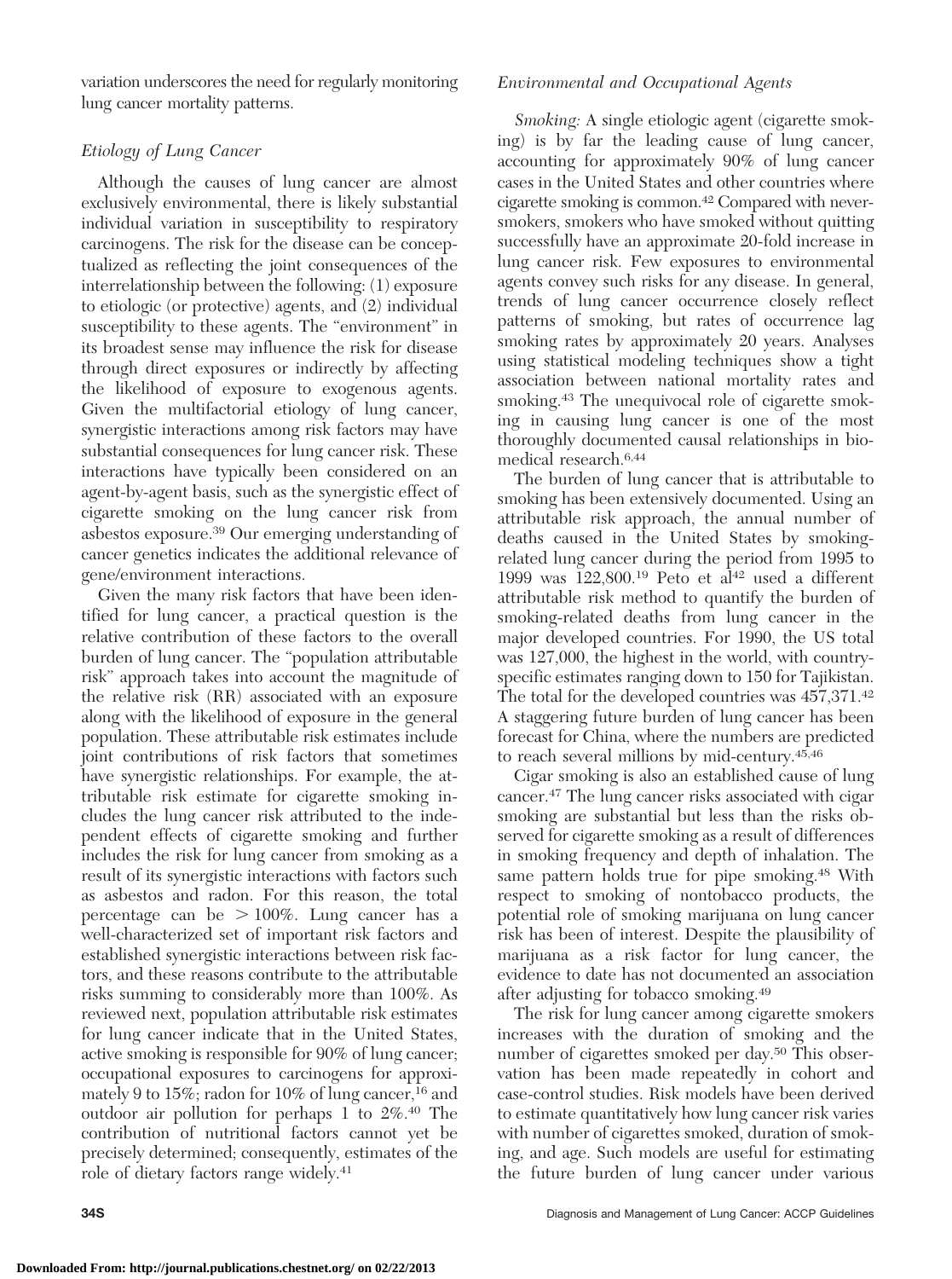scenarios of tobacco control. In one widely cited analysis, Doll and Peto<sup>50</sup> proposed a quantitative model for lung cancer risk on the basis of data from the cohort study of British physicians. This model predicted a stronger effect of duration of smoking than of amount smoked per day. Thus, a tripling of the number of cigarettes smoked per day was estimated to triple the risk, whereas a tripling of duration of smoking was estimated to increase the risk 100-fold.51 These quantitative dimensions of the dosage-response relationship between smoking and lung cancer have implications concerning the now widespread smoking among youths. Those who start at younger ages have a greater likelihood of becoming a heavier smoker and remaining a smoker.52 The exponential effect of duration of smoking on lung cancer risk markedly increases the lifetime risk for those who become regular smokers in childhood and places them at increased risk at younger ages. Prevention approaches that delay the age of onset of smoking in a population could have substantial impact on the incidence of lung cancer by shortening the duration of smoking. In considering the likelihood of lung cancer in a particular patient, clinicians should give more weight to the duration of smoking and less to actual age.

Cigarette smokers can benefit at any age by quitting smoking. The likelihood of lung cancer developing decreases among those who quit smoking as compared with those who continue to smoke.52 As the period of abstinence from smoking cigarettes increases, the risk for lung cancer decreases.<sup>53</sup> However, even for periods of abstinence of  $> 40$  years, the risk for lung cancer among former smokers remains elevated compared with never-smokers.53,54 The benefits derived from smoking cessation also depend on the duration of smoking; for a given period of abstinence, the decrease in risk increases as the duration of smoking decreases.53 In general, studies<sup>55</sup> have shown comparable reductions in risk after cessation regardless of sex, type of tobacco smoked, and histologic type of lung cancer.

The benefits of physician (and other clinician) intervention for smoking cessation are well established.56 The results of research in this area have been translated into an evidence-based clinical practice guideline for treating tobacco dependence on the basis of the "5 A's": *a*sk whether a patient smokes, *a*ssess willingness to quit, *a*dvise to quit, *a*ssist with quitting, and *a*rrange follow-up.56

The composition of cigarettes has evolved considerably since the 1950s. The marketplace has shifted from mainly unfiltered cigarettes to predominantly filtered cigarettes. The filters in use in the United States are predominantly cellulose acetate, whereas charcoal filters are used extensively in Japan and

some other countries.<sup>57</sup> In the mid-1960s, ventilation holes were added to the filter, which dilute the smoke with air drawn through them. However, smokers can readily block the holes with their fingers, which are left unblocked by the machines that are used to test cigarettes. There have also been substantial changes in the design of the cigarette and in the tobacco used. Reconstituted tobacco has been used increasingly since the 1960s, there have been changes to the cigarette paper and additives used, and most cigarettes are more ammoniated in the United States.57

A concomitant shift toward lowered levels of "tar" and nicotine, as measured by a smoking machine, has occurred.58 Cigarette tar refers to the condensable residue of cigarette smoke (*ie*, the total particulate matter of cigarette smoke deposited on the filter of the machine, less the moisture and nicotine). Tar is a complex mixture that includes many chemicals that are cancer initiators and/or promoters.58 Tar and nicotine yields are measured with a smoking machine according to a standardized protocol established by the Federal Trade Commission (FTC) that specifies such details and puff volume, the frequency of puffing, and the length to which the cigarette is to be smoked.59

Studies<sup>59</sup> using biomarkers of exposure to and dosage of tobacco smoke components show little relationship of levels of these markers with tar or nicotine yield as measured by the FTC protocol. These studies have been conducted in both the population context and during smoking in the laboratory setting. For example, Coultas et al<sup>60</sup> collected saliva for analysis for cotinine level and end-tidal breath samples for measurement of carbon monoxide level in a population sample of New Mexico Hispanic individuals who were included in a respiratory health survey. After taking account of numbers of cigarettes smoked, biomarker levels were not associated with the yields of tar and nicotine of the current brand smoked. Djordjevic et al<sup>61</sup> evaluated smoking pattern and biomarkers in the laboratory setting, contrasting smokers of medium-yield and low-yield cigarettes. The smokers had greater puff volumes and frequencies than are specified in the FTC protocol and had substantially greater intakes of tar and nicotine than implied by the brand listings. The lack of association of tar and nicotine yields with biomarker levels partially reflects compensatory changes in smoking patterns for those who switch from higher to lower yield products. The compensation includes blocking of the ventilation holes, more frequent and deeper puffs, and an increase in the number of cigarettes smoked.62

The gradual reduction in machine-measured tar yield would be expected to have reduced smokers'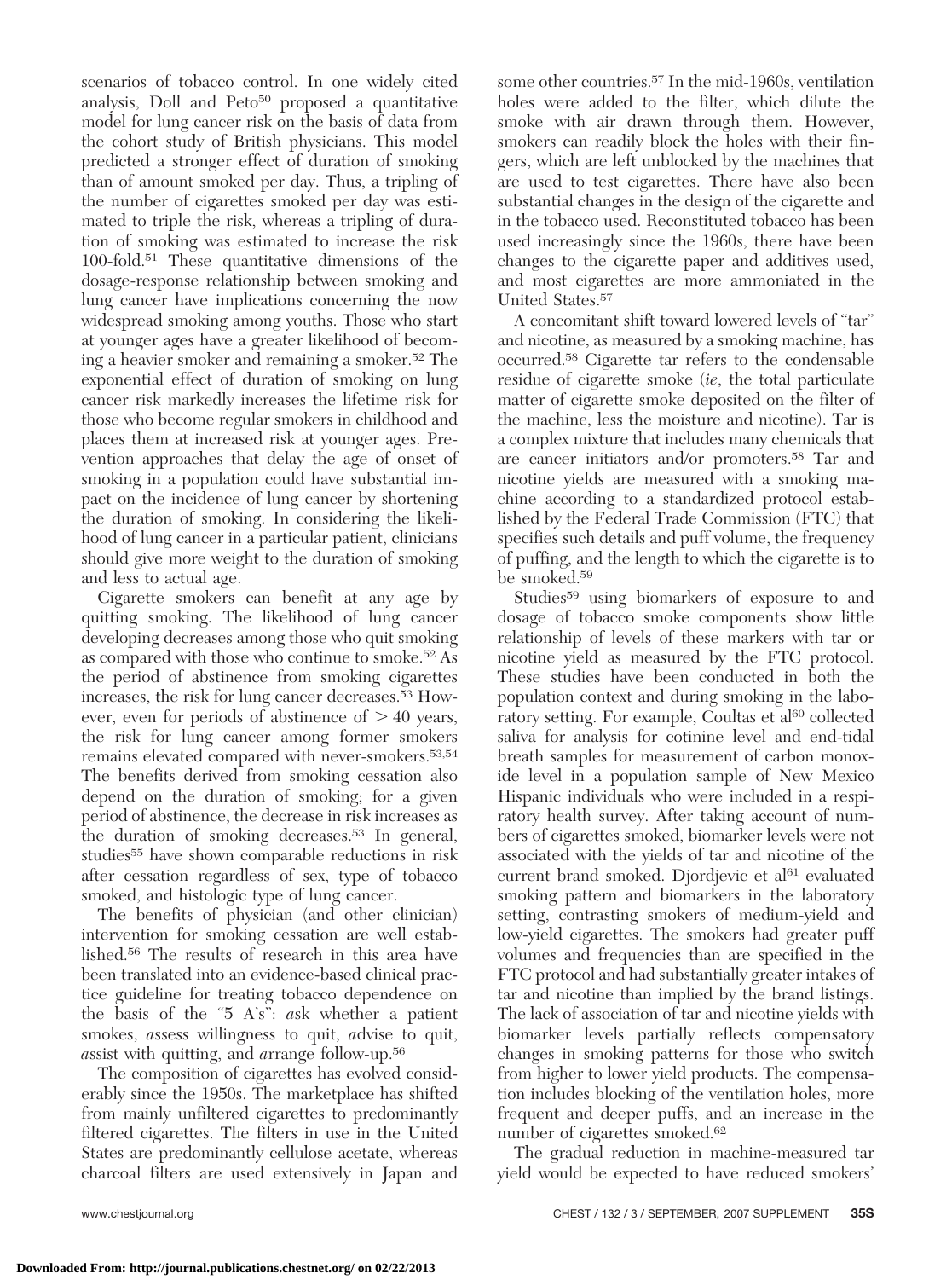exposures to carcinogens if the FTC test protocol were predictive of carcinogen dosages delivered to the lung.58 However, questions remain as to whether the FTC test method is informative with regard to lung cancer risk or risks for smoking-caused diseases more generally.62,63 Epidemiologic studies have been conducted to assess whether the seemingly substantial changes in tar and nicotine yield, as measured by the FTC protocol, have resulted in parallel changes in the risk of smoking. Epidemiologic studies have been the key source of information because they can provide direct evidence on the risks of smoking cigarettes, as they are actually smoked during use, including any compensatory behavior.

For lung cancer and for other diseases, three lines of epidemiologic data have been available on changes in products. The first comes from casecontrol studies that compared the smoking history profiles of people with lung cancer with those of control subjects. The second comes from cohort studies that tracked the risk for lung cancer over time, as the products smoked changed. The third comes from assessment of the temporal changes in age-specific patterns of lung cancer mortality rates in comparison with changes in cigarette characteristics.

The initial evidence came primarily from casecontrol studies that compared risks in people who had used filter-tipped cigarettes with people who had smoked nonfiltered cigarettes exclusively.64,65 This evidence suggests that filtered cigarettes and cigarettes with lower tar yields slightly reduce the risk for lung cancer associated with cigarette smoking compared with nonfiltered cigarettes or with higher tar yields. $66 - 68$  This comparison could be made among smokers in the 1960s because there was still a substantial proportion who had not used filtered cigarettes at all. For example, in one of the first studies, Bross and Gibson $64$  compared lung cancer risk of smokers of filtered and nonfiltered cigarettes among patients who were seen at Roswell Park Memorial Cancer Institute in Buffalo; individuals were classified as filter cigarette smokers when they had used these products for at least 10 years.

The relevant cohort studies are the American Cancer Society CPS I and CPS II studies and the British Physicians Cohort. In a 1976 publication, Hammond et al<sup>69</sup> compared mortality risks from lung cancer and other diseases by tar yield of products smoked by CPS I participants. The follow-up interval spanned from 1960 to 1972. Smokers were placed into three categories of products smoked: low yield  $\approx 17.6$  mg per cigarette), high yield (25.8 to 35.7 mg per cigarette), and medium yield (intermediate). The standardized mortality rate for lung cancer in low- and medium-yield smokers was approximately 80% of the rate in high-yield smokers. A further analysis of tar yield using the same data set confirmed that risk for lung cancer death increased with tar yield.70

Further insights have been gained by comparing the risks in the two CPS studies of the American Cancer Society; this comparison addresses whether risks have changed, comparing smokers with disease developing from 1960 to 1972 with a similar group of smokers with disease developing during the initial follow-up of CPS II, from 1980 to 1986.71,72 If the risk for lung cancer associated with smoking is decreasing over time, then the expectation would be that risks for smokers would be less in CPS II than in CPS I. In fact, the opposite was observed, with increasing lung cancer mortality in male and female smokers in CPS II compared with CPS I.73

In an analysis with a similar pattern of findings, Doll et al74 compared the risks for death from lung cancer and other causes during the first and second 20 years of the 40-year follow-up of the British physician cohort. Lung cancer mortality increased among smokers in the second 20 years (from 1971 to 1991), even though products smoked during this period would have had a substantially lower tar and nicotine yield than those smoked during the first 20 years (from 1951 to 1971). For the first 20 years, the annual lung cancer mortality rate among current smokers was 264 per 100,000, and for the second 20 years, it was 314 per 100,000. In 2004, Doll et al75 reported the findings at 50 years of follow-up; compared with lifelong nonsmokers, the risk for lung cancer was increased fourfold among former smokers and  $>$  14-fold among current smokers. Among current smokers, the RRs increased from 7.7 to 13.7 to 24.5 among smokers of 1 to 14, 15 to 24, and  $>$  25  $\,$ cigarettes per day, respectively.

The third line of observational evidence comes from descriptive analyses of age-specific trends of lung cancer mortality.18,62,76 Successive birth cohorts have had differing patterns of exposure to cigarettes of different characteristics and yields. For example, the cohort of individuals who were born between 1930 and 1940 and started to smoke in the 1950s was one of the first to have the opportunity to smoke primarily filter-tipped cigarettes. Subsequent birth cohorts would have had access to the increasingly lower yield products, whereas earlier cohorts had access initially only to nonfiltered cigarettes. Patterns of temporal change in age-specific rates of lung cancer mortality in younger men have been examined to assess whether there has been a decline greater than expected from changing prevalence, duration, and amount of smoking, thereby indicating a possible effect of cigarette yield.

Data on lung cancer mortality in younger men in the United Kingdom have been interpreted as indi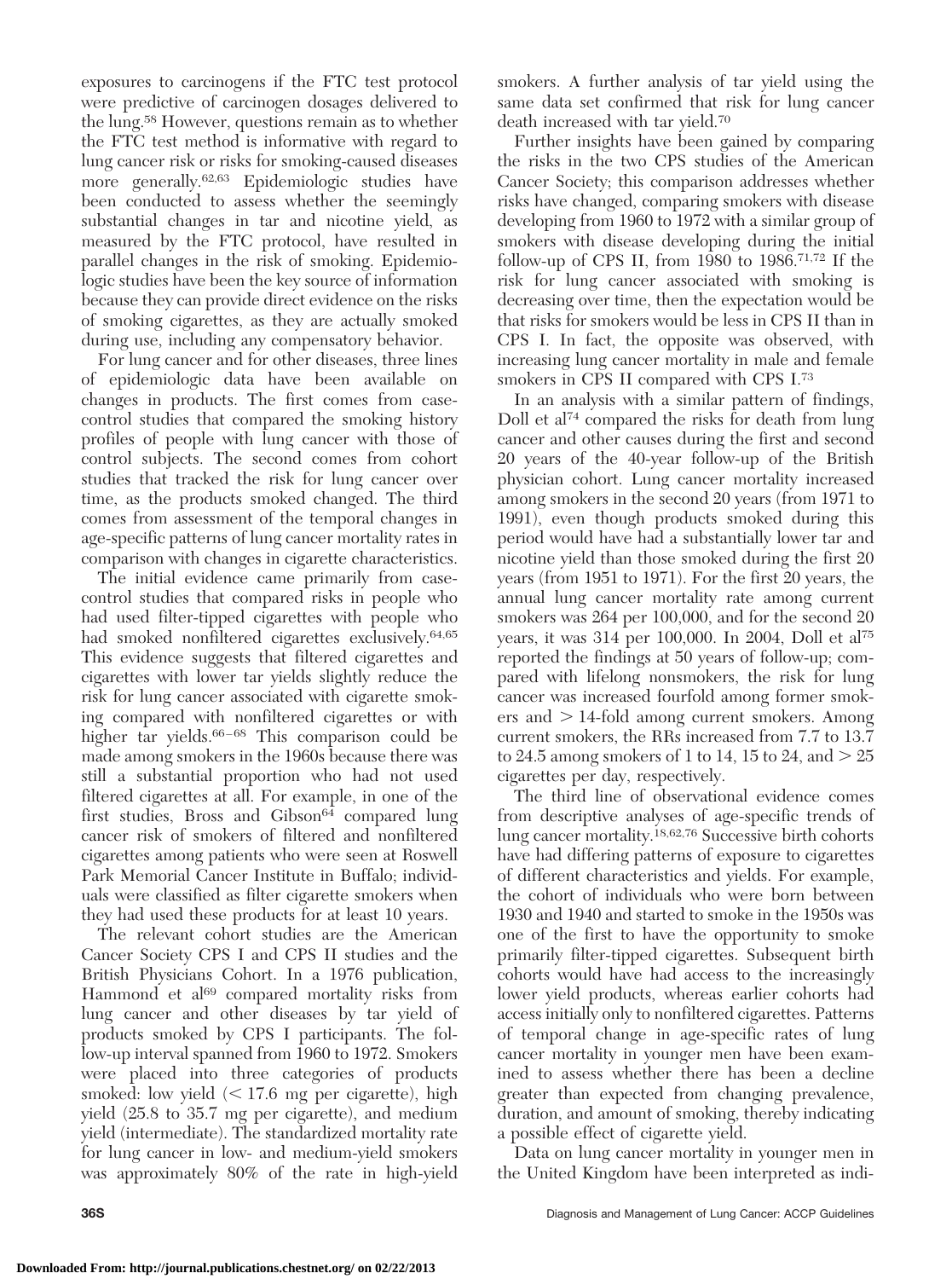cating a possible reduction in lung cancer risk associated with changes in cigarettes.62,76 A sharp decline in lung cancer mortality has occurred across the past few decades in UK men  $\leq 50$  years of age. The decline seems greater than anticipated from trends in prevalence and other aspects of smoking: age starting and number of cigarettes smoked. A similarly steep decline has not taken place in the United States. Given the ecologic nature of the data under consideration, uncertainty remains with regard to their interpretation, and alternative explanations have been proposed, including less intense smoking at younger ages in more recent birth cohorts.62

This discussion highlights the complexity of isolating the precise effect on lung cancer risk of the continually changing cigarette. The data available to evaluate these effects have limitations, particularly in capturing the experience of successive birth cohorts in either case-control or cohort studies that were appropriately designed. The UK mortality data suggest a greater effect of changes in cigarettes than is found in the case-control and cohort studies. As recommended by the Institute of Medicine,<sup>77</sup> surveillance is needed to track the health consequences of the changing cigarette.

Several expert panels have reviewed the findings. The Institute of Medicine<sup>77</sup> conducted a comprehensive review on various harm reduction strategies for reducing the disease burden caused by smoking, including lower yield cigarettes. There are also new products in various phases of development that are intended to deliver nicotine without direct combustion of tobacco. The Institute of Medicine report concluded that smoking lower-yield products had not been shown to benefit the health of smokers. This topic was addressed in the 2004 report of the US Surgeon General,19 with the conclusion that "although characteristics of cigarettes have changed during the last 50 years and yields of tar and nicotine have declined substantially, as assessed by the Federal Trade Commission's test protocol, the risk of lung cancer in smokers has not declined."

Results of some case-control and screening studies have suggested a potentially higher risk for smokingassociated lung cancer in women compared with men,<sup>78-80</sup> but methodologic issues cloud the interpretation of these studies, particularly a lack of focus on the most informative comparisons.81 Furthermore, the evidence from prospective cohort studies fails to support the notion of a sex differential in susceptibility to lung cancer from smoking.<sup>82</sup> The equal rates of lung cancer mortality in younger US men and women corresponding to a time of equal smoking prevalence also provides evidence against an important sex difference in susceptibility to smokinginduced lung cancer.22 The evidence against this hypothesis outweighs the evidence in favor of the hypothesis on the basis that the results of studies that have compared the RR estimates for men and women for a specific degree of smoking history demonstrate very similar associations.82

The development of menthol cigarettes was targeted specifically at African-Americans and women.83,84 African-Americans are more likely than white individuals (69 vs  $29\%$ ) to smoke menthol cigarettes,  $85$  and the menthol smoke delivery levels of common cigarette brands have increased significantly since the 1980's.86,87 This has led to the hypothesis that menthol cigarettes explain the greater susceptibility to lung cancer from cigarette smoking in black vs white individuals24 and thus the disparity in lung cancer risk between US black and white individuals, especially among men.

Menthol cigarettes may cause a greater increase in lung cancer risk than nonmenthol cigarettes, either by increasing systemic exposure to toxicants from tobacco smoke or by affecting the metabolism of nicotine and/or tobacco smoke carcinogens. Initially, this hypothesis gained currency because of the potential for increased nicotine uptake through the effects of menthol in the respiratory tract. These include an increase in the smoothness of tobacco smoke, which promotes deeper inhalation; stimulation of cold receptors, which results in airway cooling effects that mask the irritation caused by cigarette smoke, promoting deeper inhalation and altered inhalation frequency; further masking of irritation through anesthetic effects<sup>86,88</sup>; and increased permeability and diffusibility of smoke constituents.87

There is limited information on the molecular mechanisms by which mentholation might increase the health risk of smoking. Seventy to 80% of nicotine is metabolized to cotinine, and cytochrome P450 2A6 is responsible for 90% of this conversion.<sup>89</sup> The P450 2A6 gene has multiple functional polymorphisms that vary by race. The observation that menthol competitively inhibits cotinine metabolism by the monkey analog of a human UDP-glucuronyltransferase<sup>90</sup> suggested that inhibition of either CYP2A6 or UDPglucuronyltransferase by menthol might alter nicotine and cotinine metabolism. African-American and white menthol smokers have similar baseline cotinine levels.<sup>91</sup> Human studies<sup>89,91–93</sup> have suggested that smoking mentholated cigarettes inhibits nicotine metabolism, so smokers experience higher dosages of nicotine for a given level of smoking. Menthol inhibits the microsomal oxidation of nicotine to cotinine,92 suggesting that smoking mentholated cigarettes may lead to inhibition of nicotine metabolism. In a randomized, crossover study of seven African-American and seven white individuals, Benowitz et al<sup>93</sup> found that the systemic intake of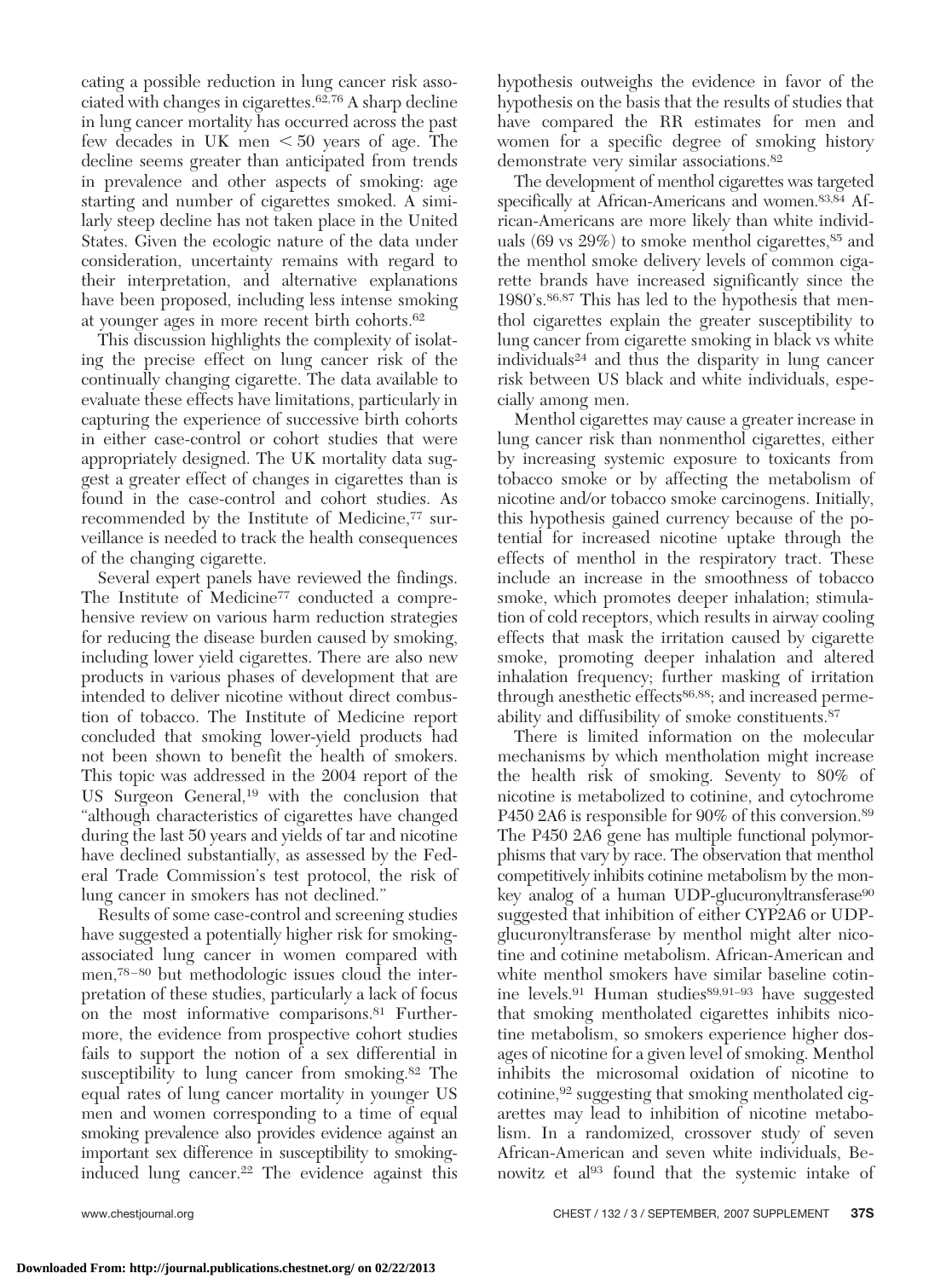nicotine was not affected by mentholation, but smoking mentholated cigarettes inhibited the metabolism of nicotine. By slowing the metabolism of nicotine and thereby reducing the need for nicotine from smoking, menthol may reduce the number of cigarettes smoked per day. A menthol effect might explain why African-American individuals smoke fewer cigarettes per day than white individuals. It may also explain, in part, the variation by race and gender in the correlation between cotinine level and cigarettes smoked per day among smokers of menthol cigarettes,94 possibly reflecting the effect of menthol on nicotine inactivation by P450 2A6.89

However, the epidemiologic data suggest that, overall, smokers of mentholated cigarettes do not have an increased risk for lung cancer compared with smokers of nonmentholated cigarettes. This evidence is based primarily on hospital-based casecontrol studies,95–98 but also includes a populationbased case-control study<sup>99</sup> and a cohort study within a health maintenance organization.100 Furthermore, menthol cigarettes have not been associated with any specific histologic subtypes of lung cancer.<sup>101</sup>

Evidence that menthol cigarettes might carry greater risks were observed in one case-control study97 in which black, male, heavy smokers of mentholated cigarettes  $(> 37.5 \text{ pack-years}, \text{ or } \geq 21)$ cigarettes per day) had a higher risk than white men with similar smoking histories. In the cohort study,<sup>100</sup> the RR for lung cancer among men but not women was slightly elevated in menthol smokers compared with nonmenthol smokers, with a graded increase in lung cancer risk with increasing duration of menthol cigarette use.

The evidence does not indicate that menthol cigarettes are an important contributor to the high rates of lung cancer in African-American individuals. A more definitive answer to this question will emerge if future studies address several methodologic challenges, including misclassification of menthol cigarette exposure as a result of brand ambiguity; potential for selection bias in hospital-based case-control studies, as a result of lower prevalence of menthol cigarette use among African-American patients at university hospitals used for such studies than in the general population; and lack of information about compensatory mechanisms.<sup>102</sup>

Passive smokers inhale a complex mixture of smoke now widely referred to as secondhand smoke or as environmental tobacco smoke (ETS). Passive smoking was first considered as a possible risk factor for lung cancer in 1981, when two studies that described increased lung cancer risk among neversmoking women who were married to smokers were published. Hirayama<sup>103</sup> reported the findings from a cohort study in Japan that showed that among

nonsmoking women, those with a husband who smoked cigarettes were at higher risk for lung cancer than those whose husband was a nonsmoker. A case-control study in Athens reported by Trichopolous et al104 shortly thereafter replicated this finding. Additional evidence rapidly accrued, such that by 1986 two important summary reports were published. The National Research Council reviewed the epidemiologic evidence and concluded that nonsmoking spouses who were married to cigarette smokers were approximately 30% more likely to have lung cancer develop than nonsmoking spouses married to nonsmokers and that this relationship was biologically plausible.105 Almost one fourth of lung cancer cases among never-smokers were estimated to be attributed to exposure to passive smoking.105 The 1986 Surgeon General report also judged passive smoking to be a cause of lung cancer, $13$  an inference corroborated by the 1992 review of the evidence and risk assessment by the US Environmental Protection Agency, which classified ETS as a known human (class  $A$ ) carcinogen.<sup>14</sup> Estimates indicate that passive smoking accounts for approximately 3,000 lung cancer deaths per year in the United States.14 Since these conclusions were reached, several major studies<sup>106,107</sup> have been conducted to characterize further the association of passive smoking with lung cancer, while taking into account some of the limitations of earlier studies, particularly small sample sizes, exposure misclassification, and omission of some potential confounding factors.

Passive smoking is more weakly associated with lung cancer than is active smoking, as expected given the generally lower dosages of carcinogens that are passively received by the lung of the nonsmoker compared with the dosages received by the active smoker. Because of broad societal implications, the conclusion that this association is causal has generated controversy, some driven by the effort of the tobacco industry to maintain continued questioning of the evidence.108,109 Questions have been raised about the method of the epidemiologic studies, including confounding and misclassification of exposure to environmental tobacco smoking. Review groups13,14,106,110 have nonetheless concluded that the association between ETS and lung cancer cannot be attributed to methodologic limitations of epidemiologic data.

Studies have been directed at the specific venues where nonsmokers are exposed to tobacco smoke, including the home, workplaces, and public places. Much of the literature has focused on the increased risk associated with being married to a smoker, an exposure variable that can be readily ascertained. Metaanalyses have been conducted periodically to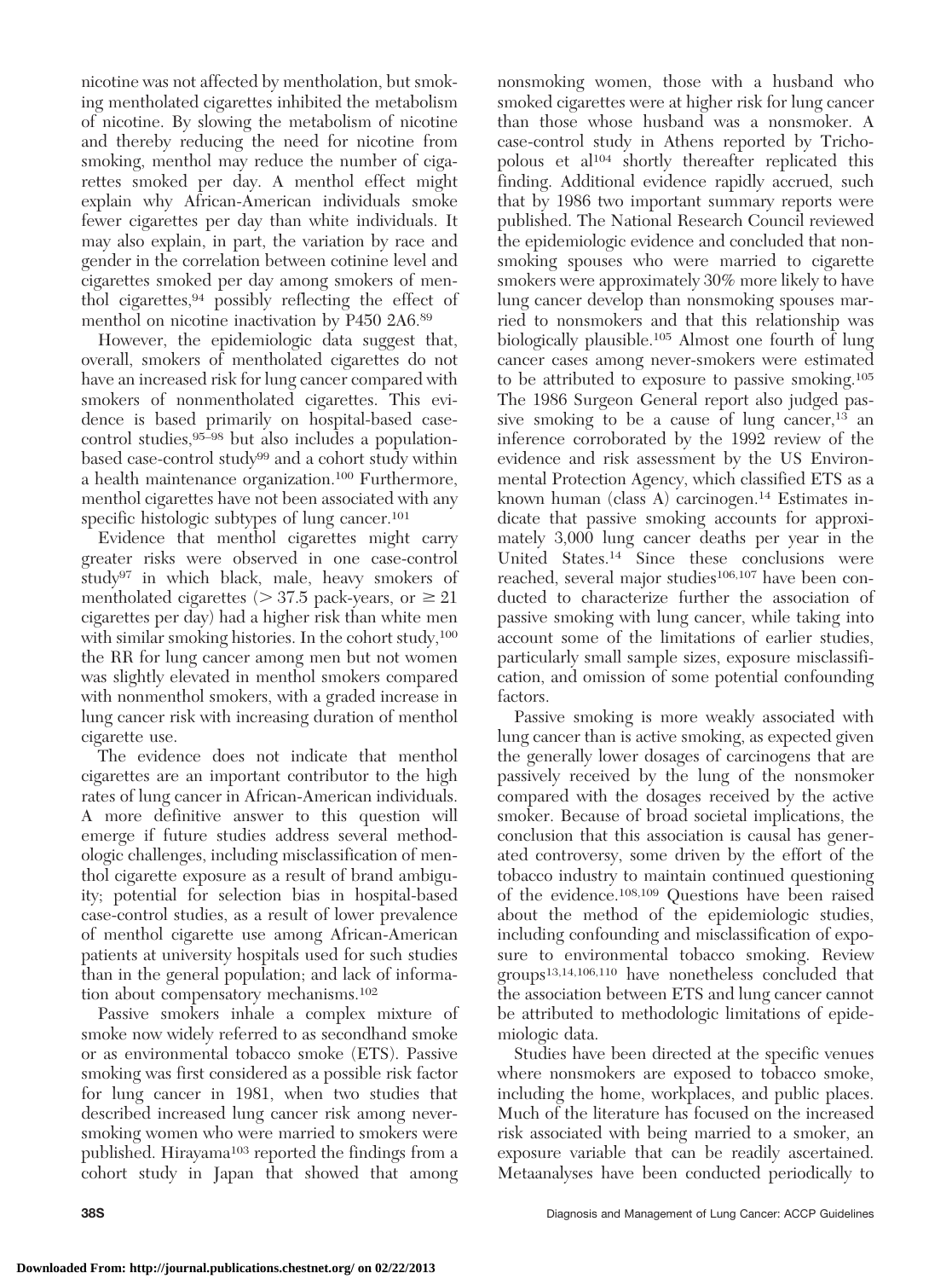summarize the evidence from the epidemiologic studies. A 2002 metaanalysis by Boffetta<sup>111</sup> found a 25% increased risk associated with marriage to a smoker; this excess risk seemed to be due to exposure to passive smoking because it could not be explained by confounding or misclassification. This finding was consistent with the 29% estimated increased risk among women whose husband smoked in the metaanalysis of Taylor et al,<sup>112</sup> who observed that the association was consistent across study designs and in Western and non-Western nations. Workplace exposure to secondhand smoke was associated with a 17% increase in lung cancer risk in the metaanalysis of Boffetta.111

The studies of passive smoking provide further evidence documenting the dosage/response relationship between cigarette smoke and lung cancer. The dosages extend to far lower levels than those of active smoking and increased risk is observed, suggesting that there is no threshold for tobacco carcinogenesis.13

Lung cancer occurs in multiple histologic types as classified by conventional light microscopy. The four major types include squamous cell carcinoma, adenocarcinoma, large cell carcinoma, and small cell undifferentiated carcinoma; together, these four types of lung cancer account for  $> 90\%$  of lung cancer cases in the United States.113 Notable shifts have taken place in the incidence rates of lung cancer by histologic type.114 After steadily increasing occurrence during the period from 1973 to 1987, adenocarcinoma supplanted squamous cell carcinoma as the most frequent form of lung cancer.<sup>114</sup> Adenocarcinoma increased markedly in all race and sex subgroups.<sup>114</sup>

Despite extensive research, the mechanisms that lead to these different types of lung cancer remain uncertain. Hypotheses have focused on the cells of origin of lung cancers and on pathways of differentiation of malignant cells.113 An area of active interest is characterizing the likelihood that dysplastic lesions that are detected by fluorescence bronchoscopy will progress to invasive cancer<sup>115</sup> and relating the distribution of these lesions *vis a vis* the distribution of invasive lung cancer tumors on the basis of epidemiologic findings. CT scans are generally being used to identify peripheral lesions (usually adenocarcinoma), whereas fluorescence bronchoscopy is being used for the detection of central airway lesions, predominantly preinvasive squamous cell carcinoma. Smoking has been shown to cause each of the major histologic types, although the dose/response relationship with number of cigarettes smoked varies across the types, being steepest for small cell undifferentiated carcinoma.115,116 There are a few suggestive links of histologic type with occupational agents:

small cell lung cancer has been reported to be in excess in workers who are exposed to chloromethyl ethers and in underground miners who are exposed to radon progeny.113

In the initial decades of the smoking-caused epidemic of lung cancer, squamous cell carcinoma was the most frequent type of lung cancer observed in the population, and small cell carcinoma was the next most frequent. In the late 1970s, the first evidence of a shift toward a predominance of adenocarcinoma was noted,<sup>113,117,118</sup> and now adenocarcinoma of the lung is the most common histologic type.112 The decline in lung cancer rates has been more rapid for squamous cell and small cell carcinomas than for adenocarcinoma, which is just beginning to show a lower incidence rate.<sup>114</sup> In women, the Surveillance, Epidemiology, and End Results<sup>4</sup> data from 1973 to 1996 indicated that the incidence rates of squamous cell, small cell, and large cell carcinomas at least reached a plateau, whereas the rate for adenocarcinoma were still rising.

Although changing patterns of diagnosis and classification of lung cancers could have led to these changes over time, most observers have set aside an artifactual change.113,117,118 Beginning in the 1970s, new techniques for the diagnosis of lung cancer became available, including the fiberoptic bronchoscope and thin-needle aspiration $119$ ; improved stains for mucin, the hallmark of adenocarcinoma, were also introduced. Using data from the Connecticut Tumor Registry, Thun et al<sup>119</sup> showed that the rise in adenocarcinoma antedated these diagnostic innovations.

Hypotheses concerning the shift in histopathology have focused on the potential role of changes in the characteristics of cigarettes and consequent changes in the dosages of carcinogens inhaled.120 Puff volume has likely increased in the past few decades with the possibility that patterns of deposition in the lung have changed, tending toward enhanced deposition of tobacco smoke in the peripheral airways and alveoli.120 Nitrate levels in tobacco smoke have also increased, which enhances the combustion of tobacco smoke. Although more complete combustion decreases the concentrations of polycyclic aromatic hydrocarbons, the increased production of nitrogen oxides contributes to increased formation of tobaccospecific nitrosamines. An increase in dosage of the potent tobacco-specific nitrosamine 4-(methylnitrosamino)-1-(3-pyridyl)-1-butanone has been postulated as one factor leading to the increase in adenocarcinoma.120,121 Nitrosamine 4-(methylnitrosamino)-1-(3 pyridyl)-1-butanone induces lung carcinomas, predominantly adenomas and adenocarcinomas, in mice, regardless of route of administration.121,122

Few studies can provide data to test these hypoth-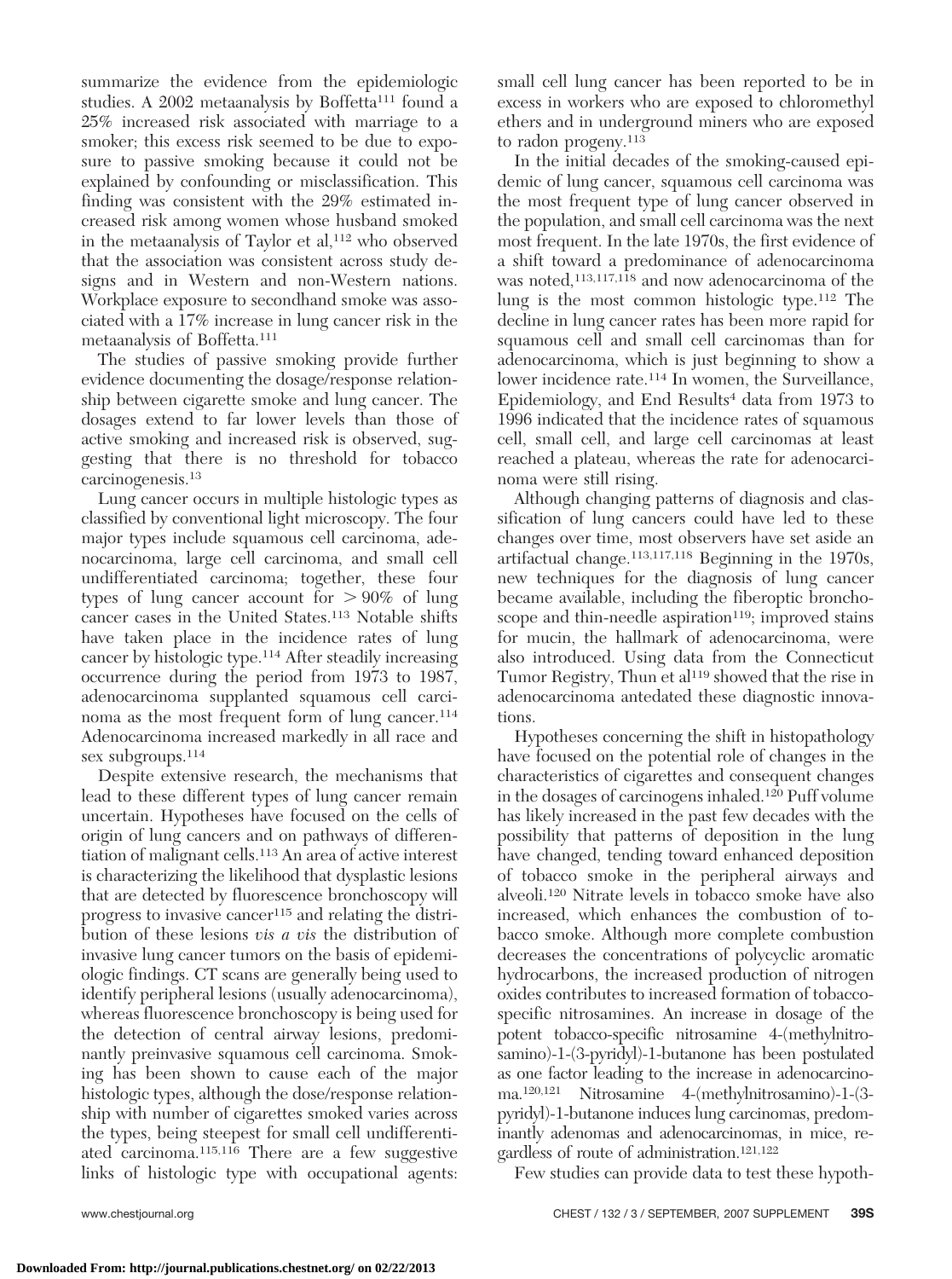eses because of the need for longitudinal observation of lung cancer risk in relation to the characteristics of the cigarettes smoked over time. Thun et al<sup>119</sup> compared risks for lung cancers of the various histologic types among participants in the American Cancer Society CPS I and CPS II. They found markedly rising risks associated with smoking for adenocarcinoma of the lung in both men and women during the approximate 20 years separating the two studies. Thun et al<sup>119</sup> concluded, "The increase in lung adenocarcinoma since the 1950s is more consistent with changes in smoking behavior and cigarette design than with diagnostic advances." In a study123 that compared tumor location in lung cancer patients, lower-tar cigarettes were associated with a higher likelihood of peripheral than central tumors.

*Diet:* Research on diet and lung cancer has now been conducted for nearly 3 decades. The possible role of diet in modifying the risk for lung cancer has been the focus of intensive investigation, driven initially by the rationale that specific micronutrients might have anticarcinogenic activity. The most thoroughly investigated dietary factors are also those that seem to have the greatest implications for prevention: fruits, vegetables, and specific antioxidant micronutrients that are commonly found in fruits and vegetables. Much of the research on diet and lung cancer has been motivated by the hypothesis that diets that are high in antioxidant nutrients may reduce oxidative DNA damage and thereby protect against cancer.124

The results of case-control and prospective cohort studies have tended to show that individuals with high dietary intake of fruits or vegetables have a lower risk for lung cancer than those with low fruit or vegetable intake.125 Evidence from cohort stud $ies^{126-130}$  published since 2000 has tended to reinforce this notion. In the European Prospective Investigation Into Cancer and Nutrition Study,131 a strong protective association was observed with fruit but not vegetable consumption. A stronger protective association was observed for fruit than vegetable consumption in a pooled analysis of seven cohort studies.<sup>132</sup>

To better understand the basis of this protective association, fruits and vegetables have been grouped into classes and also examined individually in relation to lung cancer risk. For example, tomatoes<sup>133-135</sup> and cruciferous vegetables<sup>129,135</sup> have been associated with a reduced risk for lung cancer in a number of studies, at least for the highest vs lowest categories of consumption. These food-based analyses can help to clarify whether protection against lung cancer is conferred by the complex mixture contained in fruits

and vegetables or by the presence of specific biochemical constituents in particular fruits and vegetables.

Fruits and vegetables are the major dietary source of antioxidant micronutrients. Two different strategies are used to evaluate the relationship of micronutrients to lung cancer risk in observational epidemiologic studies: (1) using data summarized from food-frequency questionnaires to estimate micronutrient intake, and (2) drawing blood samples from study participants and assaying the concentrations of micronutrients in circulation. The former approach provides a better average measure of micronutrient exposure, whereas the latter approach has the advantage of measuring micronutrient concentrations closer to the cellular level, where the postulated biological effect occurs. The differences in measurement approaches may lead to different results in certain situations. A metaanalysis136 of selenium and lung cancer found that selenium intake as measured by questionnaire showed no association (RR, 1.0; 95% confidence limit [CL], 0.8, 1.3), whereas associations in the protective direction were observed for selenium concentrations measured in toenails (RR, 0.5; 95% CL, 0.2, 0.9) or serum (RR, 0.8; 95% CL, 0.6, 1.1).

Studies of both dietary intake<sup>137-140</sup> and prediagnostic blood concentrations<sup>141,142</sup> suggested a protective association between carotenoids and lung cancer. The evidence for vitamin C is scant but suggestive of a protective association, whereas the data on vitamin A has yielded null findings.143 Reports from cohort studies have tended to reinforce the previous findings of protective associations with intake of a variety of carotenoids128,135,144 or an antioxidant index.140 However, a pooled analysis139 of seven cohort studies did not find strong protective associations with any carotenoids other than  $\beta$ -cryptoxanthin.

More recently, studies have examined phytochemicals such as flavonoids and isothiocyanates in relation to lung cancer risk. Phytochemicals are low-molecular-weight molecules produced by plants. Of the many classes of phytochemicals, those studied in relation to lung cancer include phytoestrogens, flavonoids, and glucosinoids. The tumor-promoting effects of steroid hormones can be blocked by phytoestrogens. Soya beans are a primary source of a specific class of phytoestrogens known as isoflavonoids. Flavonoids exhibit potent antioxidant activity. Flavonoid intake has been at least weakly associated with lung cancer in some of the preliminary studies<sup>145,146</sup> of this topic. Isothiocyanates are metabolites of the class of phytochemicals known as glucosinolates. Isothiocyanates could exert anticancer effects by blocking carcinogens via induction of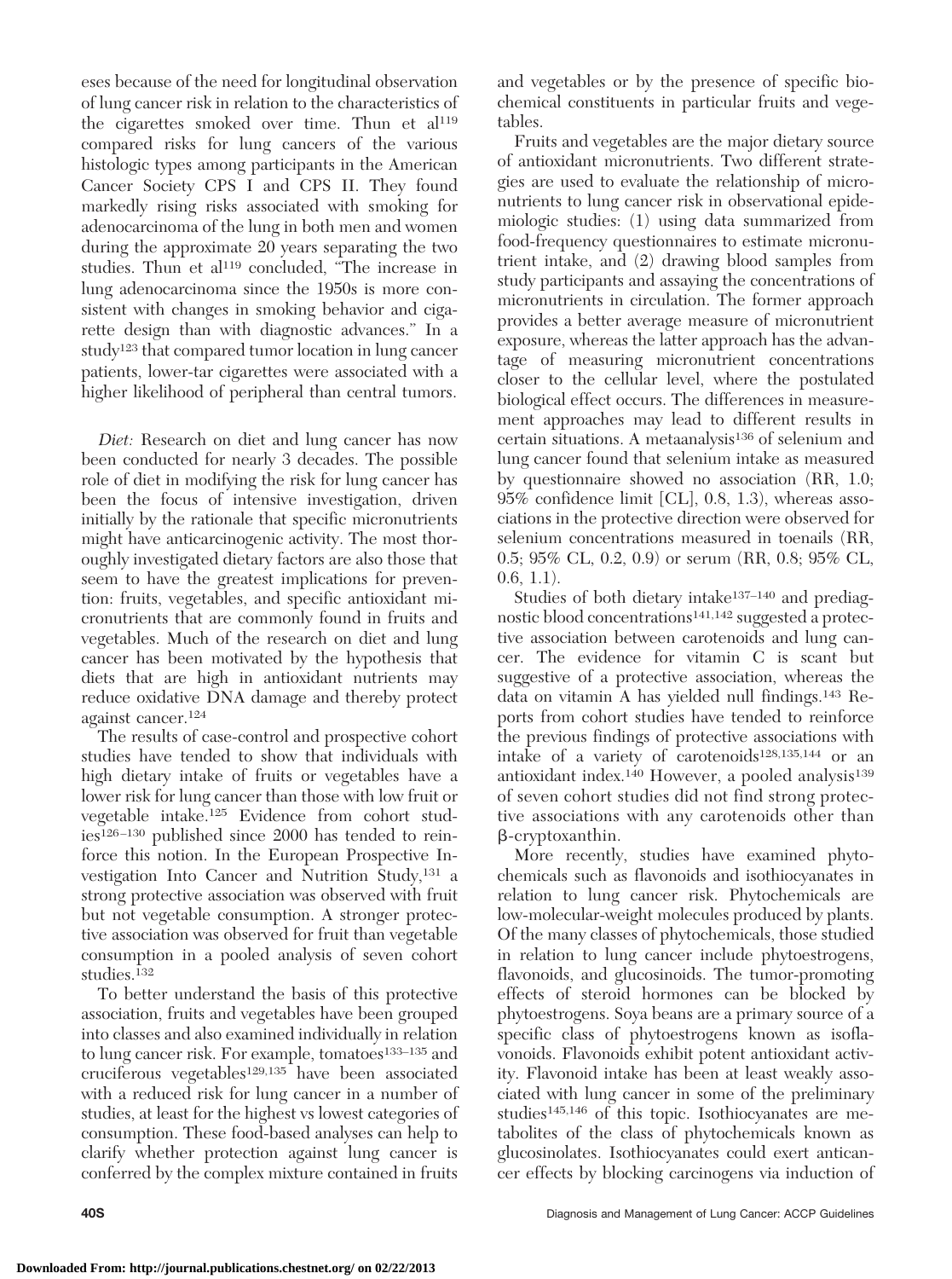phase 2 detoxification enzymes, such as glutathione S-transferase. Cruciferous vegetables contain high concentrations of glucosinolates; therefore, consumption leads to higher endogenous isothiocyanate concentrations. As with cruciferous vegetables,  $147$ lung cancer risk is consistently lower with higher intakes or urinary levels of isothiocyanates.<sup>148-150</sup> When isothiocyanates have been studied in combination with a common polymorphism in the GSTM1 gene, the decreased risk for lung cancer associated with isothiocyanates has been especially pronounced in people with the GSTM1 null genotype.148 –150 This provides an example of a potential gene/diet interaction that may be relevant to lung carcinogenesis.

Studies of fruits, vegetables, and micronutrients have been the centerpiece of studies of diet and lung cancer, but a wide range of dietary and anthropometric factors have been investigated. For example, the results of a metaanalysis<sup>151</sup> showed that alcohol drinking in the highest consumption categories was associated with increased risk for lung cancer. Anthropometric measures have also been studied, indicating a tendency for people with lower body mass index (BMI) to have increased lung cancer risk relative to heavier people.152,153 However, effects of both alcohol drinking and low BMI may be difficult to separate from the concomitant effects of smoking. When considering the possible relationships between lung cancer and factors such as alcohol drinking and lower BMI, cigarette smoking cannot be dismissed as a possible explanation.

The overwhelming contribution of cigarette smoking as a cause of lung cancer poses a challenge to detecting the role that other lifestyle factors, such as diet, may play in the cause of lung cancer. Cigarette smoking is now so closely associated with less healthful lifestyles in the United States and some other countries, such as less healthful diets,154 that it is often difficult to disentangle the dietary factor(s) of interest from the effects of smoking. Cigarette smoke can directly affect circulating concentrations of dietary factors; for example, smokers tend to have lower circulating concentrations of antioxidant micronutrients even after accounting for differences in dietary intake.154 In addition, associations between dietary factors and lung cancer risk are likely to be far weaker than the association with active smoking, and diet is measured with much greater error in general than is smoking. Even for a dietary factor, such as vegetable consumption, which is fairly consistently associated with a lower risk for lung cancer, the highest exposure category is typically associated with at most a halving in the risk for lung cancer. Therefore, in interpreting the evidence, residual confounding cannot be readily set aside as an expla-

nation for the observed associations between dietary factors and lung cancer.155

*Chemoprevention Trials:* The experimental rationale for trials of beta carotene and retinoids is offered in another article in this *Supplement* ("Lung Cancer Chemoprevention" by Gray et al). Experimental data indicated a potential for prevention with these agents; observational data were supportive of the hypothesis that beta-carotene and retinoids might have chemopreventive activity.124 However, a protective association between beta-carotene and lung cancer was not found in three randomized, double-blind, placebo-controlled chemoprevention trials156 –158 of beta-carotene reported during the 1990s. In fact, beta-carotene supplementation was associated with an increased risk for lung cancer among the high-risk populations of heavy smokers in the  $\alpha$ -Tocopherol  $\beta$ -Carotene Cancer Prevention Study,156 and smokers and asbestos-exposed workers in the Carotene and Retinol Efficacy Trial.158

In summary, observational evidence suggests that smokers who eat more vegetables are at lower risk for lung cancer than those who consume fewer vegetables. The evidence is not as consistent for fruit consumption. The specific constituents of vegetables that confer protection are not known. The results of the chemoprevention trials clearly suggest a more complex role for micronutrients than previously proposed.

*Physical Activity:* Several studies<sup>159-161</sup> have reported that more physically active individuals have a lower risk for lung cancer than those who are more sedentary, even after adjustment for cigarette smoking. As with the assessment of any lifestyle factor other than smoking with lung cancer risk, potential residual confounding by cigarette smoking needs to be considered as an alternative explanation.

*Occupational Exposures:* Investigations of occupational groups, often heavily exposed over a long time to workplace agents, have provided substantial understanding of the carcinogenicity of a number of chemicals and physical agents. Among cancers that are associated with occupational exposures, cancer of the lung is the most common.162 Estimates derived from case-control studies<sup>163–169</sup> of the proportion of lung cancer that is contributed to by occupational exposures, via independent or shared causal pathways, have ranged widely, but most point estimates or ranges have included values from 9 to 15%. Although disagreement persists concerning specific estimates,170 the message is clear: in industrialized nations, the contribution of occupational exposures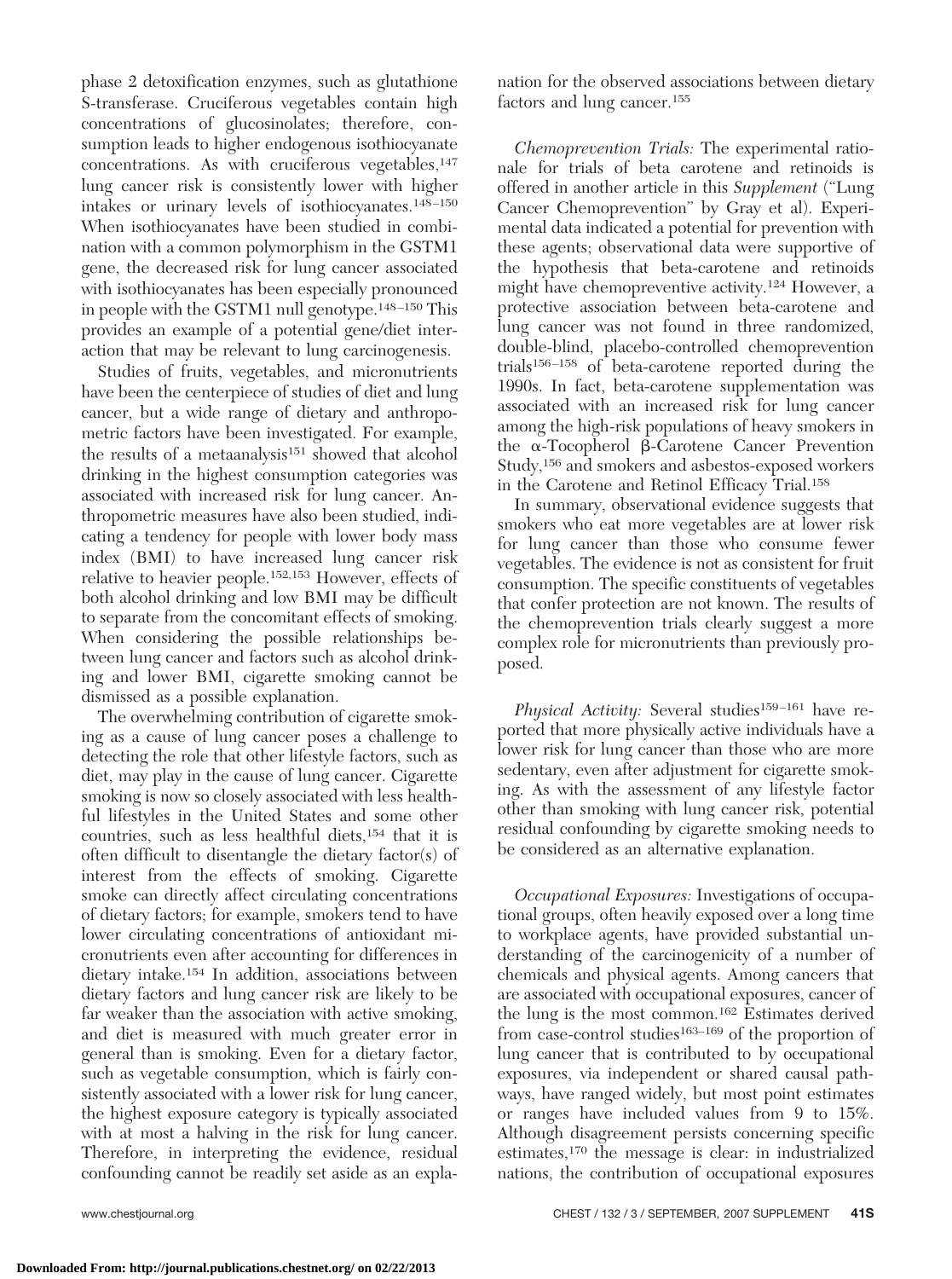to the lung cancer burden is small compared with that of cigarette smoking, but large compared with contributions of most other exposure classes. Cigarette smoking potentiates the effect of some known occupational lung carcinogens.40

Lung cancer has been observed to be associated with many workplace exposures. Workers who are exposed to tar and soot (which contains benzo[a] pyrene), such as coke oven workers, $171,172$  in concentrations that exceed those present in urban air<sup>173</sup> are at increased risk for lung cancer. Occupational exposures to a number of metals, including arsenic, chromium, and nickel, are also causes of lung cancer.174 For many of the worker groups exposed to these agents, there were substantial increments in risk. However, in developed countries, these hazards have largely been controlled.

For some other workplace agents, the evidence has been less clear. The results of numerous casecontrol and cohort studies are compatible with a weak association between exposure to diesel exhaust and the development of lung cancer.175 Although inadequate control of cigarette smoking limits the inferences that can be drawn from many of these studies, exposure to diesel exhaust remains a likely explanation for these findings.175 This association remains a public health concern because the public is exposed to diesel exhaust in urban areas, and in some European countries diesel vehicles are increasingly used.41

The question of whether silica dust is a risk factor for lung cancer has been controversial.<sup>176-178</sup> A twofold increase in lung cancer risk was estimated from a metaanalysis $179$  of the relationship between silicosis and lung cancer mortality. Effects of smoking were not well controlled in most of the studies.179 The evidence on silica exposure, absent consideration of the presence of silicosis, is less clear.180,181 In 1997, the IARC did classify crystalline silica as a human carcinogen<sup>182</sup>; however, some still continue to question its carcinogenicity181 and the role of silica exposure vs that of fibrosis in people with silicosis.180

*Asbestos:* Asbestos, a well-established occupational carcinogen, refers to several forms of fibrous, naturally occurring silicate minerals.183 The epidemiologic evidence dates to the 1950s, although clinical case series had previously led to the hypothesis that asbestos causes lung cancer.184,185 In a retrospective cohort study published in 1955, Doll<sup>186</sup> observed that asbestos textile workers at a factory in the United Kingdom had a 10-fold elevation in lung cancer risk and that the risk was most heavily concentrated during the time frame before regulations were implemented to limit asbestos dust in factories. A sevenfold excess of lung cancer was subsequently observed among insulation workers in

the United States.187,188 The risk for lung cancer has been noted to increase with increased exposure to asbestos189 and to be associated with the principal commercial forms of asbestos.190 Whether asbestos acts directly as a carcinogen or through indirect mechanisms, such as causing chronic inflammation that eventually leads to cancer development, remains uncertain.191,192

Asbestos and cigarette smoking both are independent causes of lung cancer, but in combination they act synergistically to increase the risk for lung cancer in a manner that is compatible with a multiplicative effect.193 Cigarette smoking may increase the lung cancer risk associated with asbestos exposure by enhancing retention of asbestos fibers.194

*Radiation:* Epidemiologic studies of populations that were exposed to high doses of radiation showed that lung cancer is one of the cancers associated with exposure to ionizing radiation.195 However, the risks for low-dose radiation, more relevant to contemporary workers and the general population, have proved difficult to characterize.195 Assessing the cancer risk that is associated with low-dose radiation among humans is methodologically difficult because the signal-to-noise ratio is highly unfavorable.196 Nevertheless, large cohort studies,16,197,198 particularly the study of Japanese atomic bomb survivors, have provided understanding of the risks of low-dose ionizing radiation.

The following two types of radiation, classified by rate of energy transfer to the tissue, are relevant to lung cancer: low linear energy transfer (LET) radiation (*eg*, x-rays, gamma rays) and high-LET radiation (*eg*, neutrons, radon). High-LET radiation produces ionization of relatively higher density in tissues than low-LET radiation, so in equivalent doses, more biological damage is produced by high-LET than low-LET radiation.<sup>199</sup> For both types of radiation, the majority of the epidemiologic evidence comes from cohorts that were exposed at levels substantially greater than those experienced by the general population. Risk assessment methods are then used to estimate risks to the population.

Radon is an inert gas that is produced naturally from radium in the decay series of uranium. Two of the decay products of radon emit  $\alpha$  particles that, by virtue of their high energy and mass, can cause damage to the DNA of cells of the respiratory epithelium. Epidemiologic studies<sup>200,201</sup> of underground miners of uranium and other ores have established exposure to radon daughters as a cause of lung cancer. In the miners who were exposed to radon in past centuries, very high lung cancer risks were observed; these fell for more recent workers, but the epidemiologic studies<sup>16</sup> still show clear evi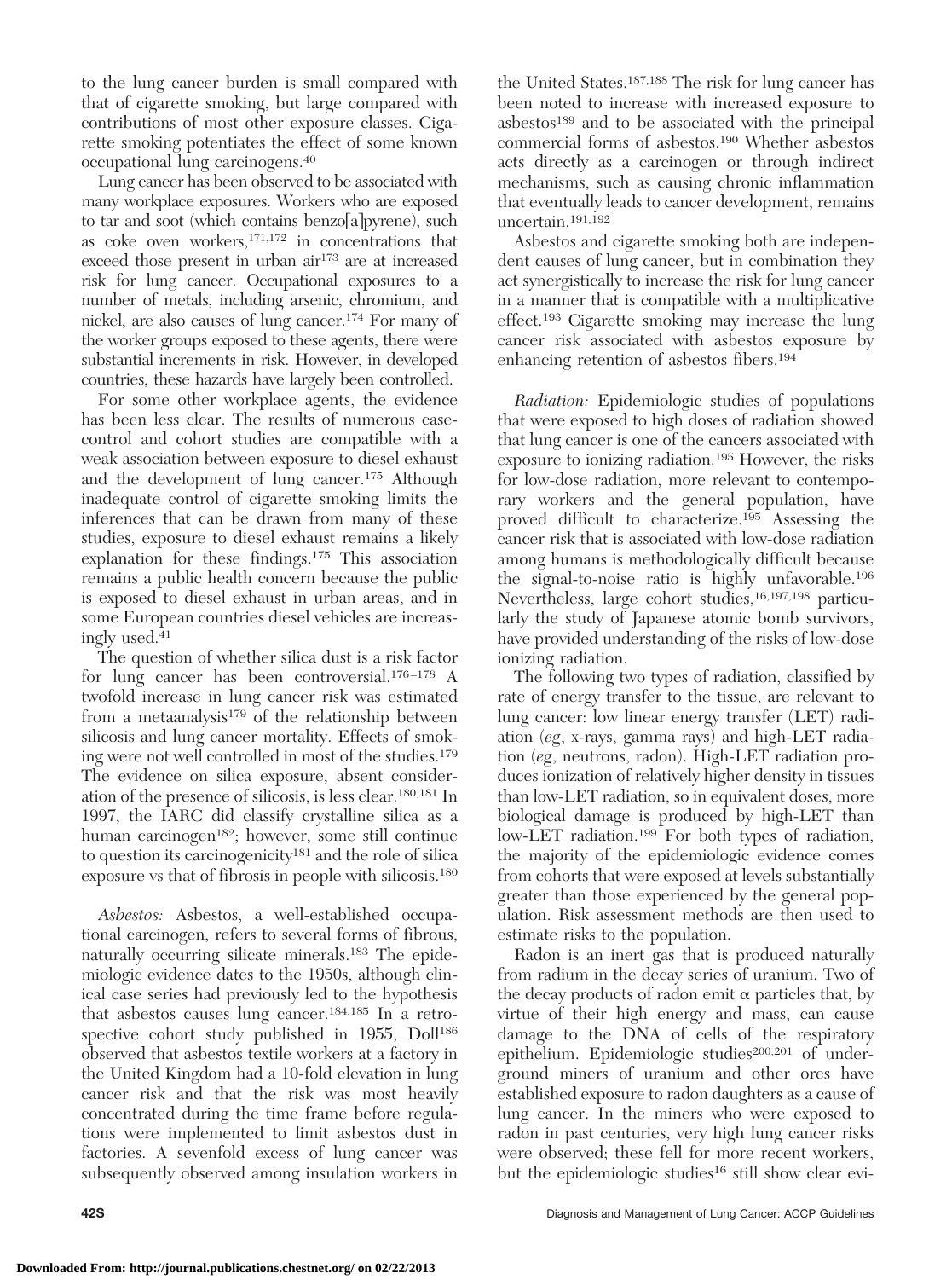dence of existing cancer risk. Cigarette smoking and radon decay products synergistically influence lung cancer risk in a manner that is supraadditive but submultiplicative.16,201

Radon is of broader societal interest because it is a ubiquitous indoor air pollutant that enters buildings in soil gas. On average, indoor exposures to radon for the general population are much less than those received by occupational groups such as uranium miners. For example, even the lowest historical radon concentration in a uranium mine is roughly 50 to 100 times higher than in the average home.<sup>201</sup> Exposure to radon in indoor air is also assumed to cause lung cancer, but the magnitude of the risk is uncertain because of the assumptions underlying the extrapolation of findings from uranium miners to the generally lower exposures indoors. These assumptions relate to dose, dose rate, and dosimetry and also reflect the lack of information on risks of exposures of women and children. Strengthening biological evidence supports the assumption that a single hit to a cell by an  $\alpha$  particle causes permanent cellular change, an assumption that leads to a nonthreshold dose/response relationship.

The assumptions made by the Environmental Protection Agency and the Biological Effects of Ionizing Radiation IV and VI Committees of the National Research Council led to estimates that approximately 15,000 to 20,000 lung cancer deaths per year in the United States are caused by radon.202  $\text{Case-control studies}^{203,204}$  concerning indoor exposure to radon as a risk factor for lung cancer, undertaken to assess risks directly, have produced findings that are generally consistent with downward extrapolation of risk models based on the underground miners. This coherence lends support to using extrapolation of the miner data to estimate the risk of indoor radon.

Epidemiologic data relating low-LET radiation to lung cancer stem from three principal populations: the atomic bomb survivors in Japan,<sup>205</sup> patients with diseases such as ankylosing spondylitis<sup>206</sup> or tuberculosis207,208 who received multiple radiation treatments, and occupational groups in professions that expose workers to radiation.209 The single, high-dose exposure of the atomic bomb survivors was associated with significant lung cancer risk.205 Regardless of their age when the atomic bombs were dropped, the excess of lung cancer did not occur until the survivors reached older ages, when cancer usually occurs,205 and a consideration of radiation and smoking together suggests an additional relationship.198

The risks associated with exposure to lower doses of low-LET radiation have been estimated in two ways. Statistical models have been used to extrapolate from the atomic bomb survivor's data to lower

doses. Patients who had tuberculosis and received radiation therapy have also been studied; they were intermittently exposed to radiation. Such intermittent, low-dose exposures may be most pertinent for the general population because this exposure pattern is the most common in technologically advanced societies. Studies of patients with tuberculosis suggest that if any risk for lung cancer is associated with this exposure pattern, then it is small, $207,208$  suggesting that the assumptions on which the higher risk estimates that were obtained from the data of atomic bomb survivors may in actual fact not hold.208

Low-LET radiation therefore seems to be associated with higher lung cancer risk when exposure occurs at a higher dose rate.208 These results contrast with those for high-LET radiation, suggesting that the two types of radiation have different dose-rate relationships.208

*Air Pollution:* During a typical day, the average adult inhales approximately 10,000 L of air.210 Consequently, even the carcinogens that are present in the air at low concentrations are of concern as a risk factor for lung cancer. Extrapolation of the risks associated with occupational exposures to the lower concentration of carcinogens in polluted ambient air leads to the conclusion that a small proportion of lung cancer cases could be due to air pollution.162,211

Carcinogens that are generated by combustion of fossil fuels include polycyclic aromatic hydrocarbons and metals such as arsenic, nickel, and chromium.174 In considering respiratory carcinogenesis, the constituents of "air pollution" will vary by locale and over time depending on the pollution sources.212 Consequently, epidemiologic investigations of air pollution and lung cancer have been limited by the difficulty of estimating exposure. Nevertheless, descriptive evidence is consistent with a role for air pollution in causing lung cancer. Urbanization and lung cancer mortality are linked.213–215 This association could arise from differences in the distributions of other lung cancer risk factors, such as smoking and occupational exposures, by degree of urbanization. Adjustment for these factors may considerably attenuate the effect of urban location,<sup>216,217</sup> but an urban effect persists in a number of studies.40

Air pollution has been assessed as a risk factor for lung cancer in both case-control and cohort studies. Whereas early evidence from case-control and cohort studies was found wanting, more recently the evidence supports a causal role for air pollution.218

Two prospective cohort studies<sup>219,220</sup> that partially addressed weaknesses of earlier studies add evidence that suggests air pollution is weakly associated with the risk for lung cancer. By prospectively studying air pollution levels in relation to risk for lung cancer and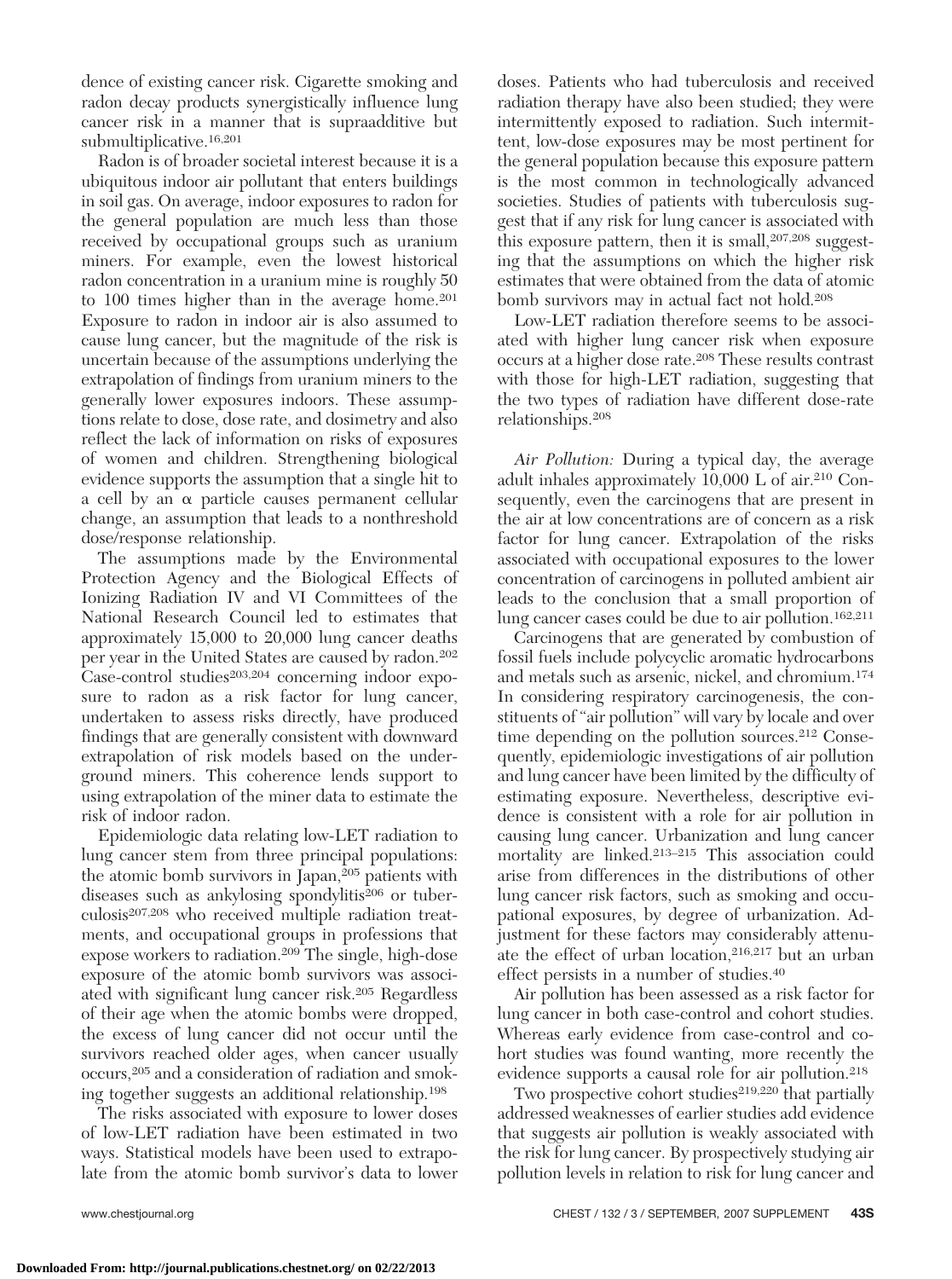by controlling for possible confounders such as age, smoking, and socioeconomic status at the individual level, these studies surmount some shortcomings noted of much previous research.221 In a study of six US cities,<sup>219</sup> the adjusted risk for lung cancer mortality in the city with the highest concentration of fine particles was 1.4 times (95% confidence interval [CI], 0.8 to 2.4) higher than in the least polluted city. Using data from the American Cancer Society CPS II, Pope et al220 observed that compared with the least polluted areas, residence in areas with high sulfate concentrations was associated with an increased risk for lung cancer (adjusted RR, 1.4; 95% CI, 1.1 to 1.7) after adjustment for occupational exposures and the factors mentioned previously. However, unlike in the Six-Cities Study, $222$  fineparticulate concentration was not associated with lung cancer risk. In a subsequent update, follow-up was extended to 1998. In that report, the risk for lung cancer was observed to increase 14% for each 10-  $\mu$ g/m<sup>3</sup> increase in concentration of fine particles.

By contrast, in the American Cancer Society CPS I cohort, air pollution was not associated with lung cancer risk; in that study, men were stratified according to exposures in the workplace, but exposure assessment for air pollution was based on proxy, less specific measures of air pollution.<sup>221</sup> Some casecontrol studies<sup>223–225</sup> have reported indexes of air pollution to be modestly associated with elevated risks for lung cancer, but others<sup>226</sup> have reported no association.

Another research approach to evaluate the risk of air pollution has been to investigate populations that reside around point sources of pollution, such as factories and smelters. Proximity of residence to the pollution source can be used as a proxy for exposure. Many industries have been studied using this approach. Areas surrounding nonferrous smelters, which emit arsenic, have been of particular interest. An ecologic study reported by Blot and Fraumeni<sup>35</sup> in 1975 suggested that excess lung cancer occurred in US counties with copper, lead, or zinc smelting and refining industries. The results of several subsequent case-control studies<sup>227–229</sup> lend support to this hypothesis by showing that the risk for lung cancer increased the nearer that people lived to nonferrous smelters, after accounting for personal cigarette smoking and employment at the smelter. Other case-control studies<sup>230,231</sup> did not replicate this finding but were also limited by their failure to account for smoking and employment at the smelter.

Doll and Peto,<sup>162</sup> in their 1981 review of the causes of cancer, estimated that perhaps 1 to 2% of lung cancer was related to air pollution. Even in light of more recent findings, this seems to remain a reasonable estimate.232 The body of evidence linking air pollution to lung cancer is solidifying,<sup>218</sup> but the public health impact of this exposure is small relative to cigarette smoking, at least in developed country settings where research has been conducted. This is to be expected, given that respiratory doses of carcinogens from active smoking are significantly greater than those received from the inhalation of atmospheric contaminants.

An individual's total exposure to air pollution depends on indoor as well as outdoor exposures. Indoor air quality has large potential health implications because people may spend substantial amounts of time indoors. Indoor air pollution may stem from incoming outdoor air or originate indoors from tobacco smoking, building materials, soil gases, household products, and combustion from heating and cooking.233 A trade-off exists between energy efficiency and indoor air quality because ventilation allows heated/cooled air to escape but improves indoor air quality.234

As discussed, in more developed countries, two of the most important indoor pollutants that most strongly increase lung cancer risk in never-smokers are passive smoking<sup>13</sup> and radon.<sup>202</sup> Asbestos exposure may pose a risk to building occupants, but concentrations are generally very low.183 Of major concern in the developing world is the indoor air contamination resulting from the use of unprocessed solid fuels, notably coal, for cooking and space heating.<sup>235</sup> Mumford et al<sup>236</sup> inferred that smoky coal was likely to be a major determinant of the geographic distribution of lung cancer in Xuan Wei, China, a finding corroborated by an animal model.<sup>237</sup> Evidence supporting a causal association was strengthened by the results of a retrospective cohort study that showed that switching from use of unvented fire pits to stoves with chimneys almost halved the risk for lung cancer.<sup>238</sup>

*Host Factors:* Genetic susceptibility to lung cancer has long been postulated. Environmental agents, even cigarette smoking, cause lung cancer in only a minority of exposed people, leading to the hypothesis that susceptibility is inherently determined. Epidemiologic studies244 showing that a family history of lung cancer predicts increased risk further support a genetic basis for lung cancer susceptibility. This long-postulated hypothesis is now being actively addressed using the approach of molecular epidemiology. Full coverage of this topic is beyond the scope of this report; aspects of genetic susceptibility for lung cancer have been reviewed.239 –243

Familial aggregation of lung cancer has been primarily demonstrated in both case-control and cohort studies.244 In these studies, a family history of lung cancer tended to be associated with increased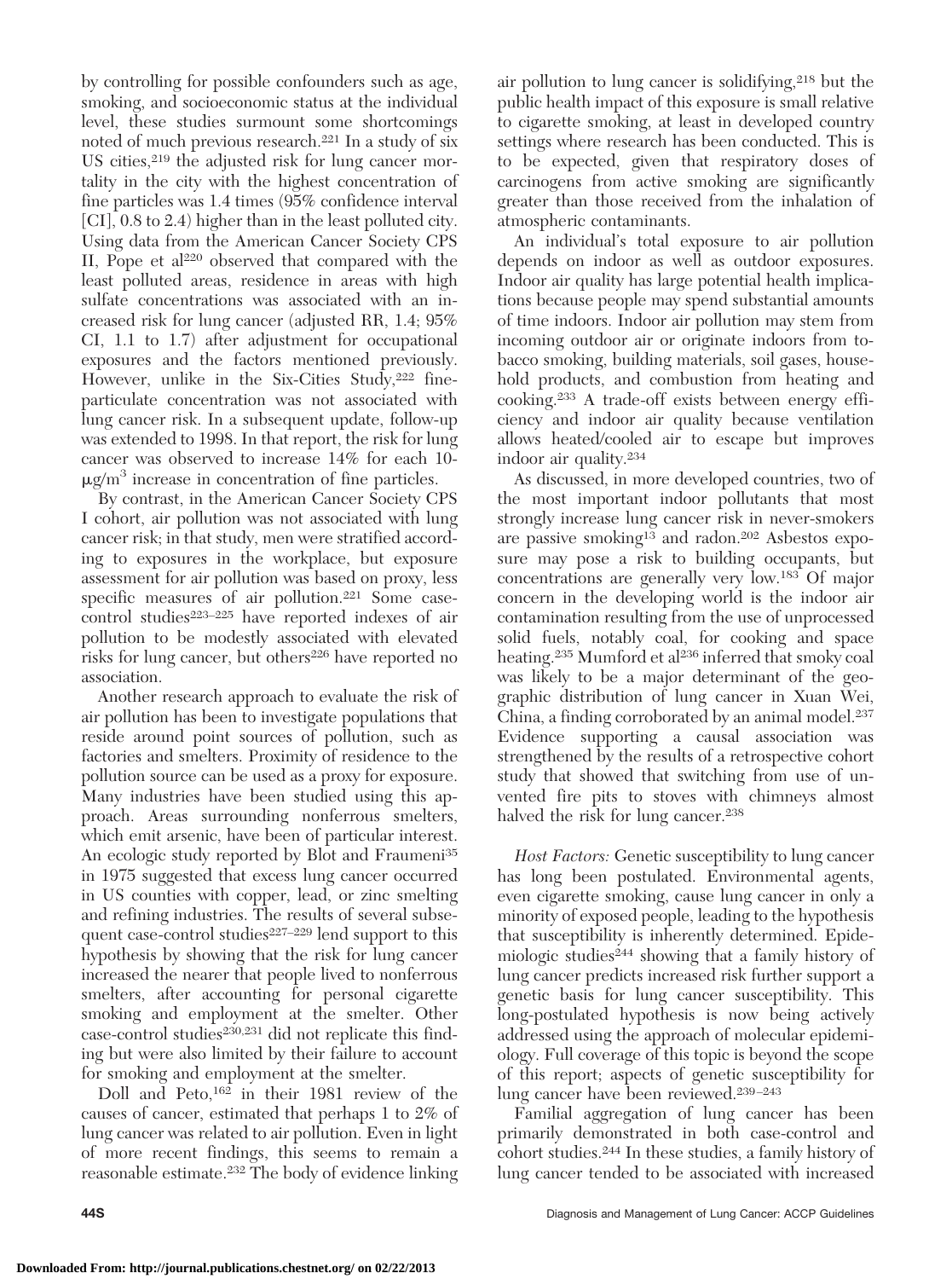risk for lung cancer; most of the studies controlled for smoking, which is known to aggregate in families. In a large study in Louisiana, segregation analysis suggested that lung cancer inheritance was consistent with a Mendelian codominant autosomal gene determining early onset of disease.245 Conversely, the largest study of lung cancer in twins reported to date did not provide evidence indicating a genetic basis for susceptibility.246 Follow-up of 15,924 male twin pairs in the United States did not show greater concordance in monozygotic compared with dizygotic twins, and death rates from lung cancer were similar by zygosity group in surviving twins whose sibling died of lung cancer. The results of a linkage analysis based on 52 extended pedigrees indicated that a locus on chromosome 6q23–25 was associated with a major susceptibility to lung cancer.<sup>247</sup>

In a genetic epidemiology study of lung cancer in nonsmokers in Detroit, Schwartz et al<sup>248</sup> explored familial risk for lung cancer and found an association between risk and a history of lung cancer in a firstdegree relative (odds ratio, 1.4; 95% CI, 0.8 to 2.5). The association was much stronger in those aged 40 to 59 years at diagnosis compared with older people. This pattern of risk with age suggests that genetic factors may be more important at younger ages. This general finding was confirmed by a subsequent, complex segregation analysis of the same data.249

*Research Findings on the Genetic Basis of Lung Cancer:* With application of the new and powerful tools of modern molecular and cell biology, research findings are now characterizing the changes in cells that are caused by exposure to tobacco smoke and providing a framework for understanding the genetic and epigenetic basis of lung cancer risk. Figure 3, proposed by Hecht,121 offers a general schema for the process of carcinogenesis by tobacco smoking. Viewed in the framework set by this type of model, research findings mirror the predictions of the multistage model in many respects and are enhancing understanding of the mechanisms by which smoking causes cancers of the lung and other organs. A rapidly expanding literature addresses dosimetry and metabolism of tobacco carcino-

gens at the cellular and molecular levels, genetic determinants of susceptibility, and patterns of genetic changes in the tissues of smokers and in the cancers that the tissues develop.121,241 Much of the research conducted to date has been based in case-control studies that compared the genotypes of lung cancer cases with those of control subjects. Studies have also been conducted using cohort designs with affected and nonaffected people sampled from the cohort and biological samples analyzed for the markers of interest.

The understanding of the epigenetic changes that may be involved in the causal pathway to lung cancer is advancing rapidly. For example, there is increasing evidence that methylation of cytosine in the DNA, leading to hypermethylation of promoter regions, is frequent in most types of cancers, including lung cancer.250 Promoter regions of many human genes have loci rich in CpG dinucleotides, regions referred as *CpG islands*. 250,251 Hypermethylation of the CpG islands can be detected by polymerase chain reaction methods. Cells with abnormal methylation of genes have been detected in sputum before the diagnosis of lung cancer, suggesting that hypermethylation could be a useful marker for early detection.252,253

In a general formulation of determinants of cancer risk, the risk depends on carcinogen exposure and the factors that determine host susceptibility, including genetic predisposition.254 For tobacco smoking and lung and other cancers, the elements of this paradigm all are topics of inquiry, using the combination of laboratory- and population-based studies indicated in the diagram. Biomarkers are central to the molecular epidemiology approach; the term refers to making measurements of indicators of exposure and dose, susceptibility, and response in biological materials, including tissue samples, blood, urine, and saliva.255 As research evolves within this paradigm, a more complete biological understanding of the specific events underlying the multistage model, originally proposed on a conceptual basis, can be anticipated.

This framework indicates multiple points where genetically determined host characteristics might be important: carcinogen metabolism and activation,



Figure 3. Scheme linking nicotine addiction and lung cancer via tobacco smoke carcinogens and their induction of multiple mutations in critical genes. Adapted from Hecht.<sup>121</sup> PAH = polycyclic aromatic hydrocarbon.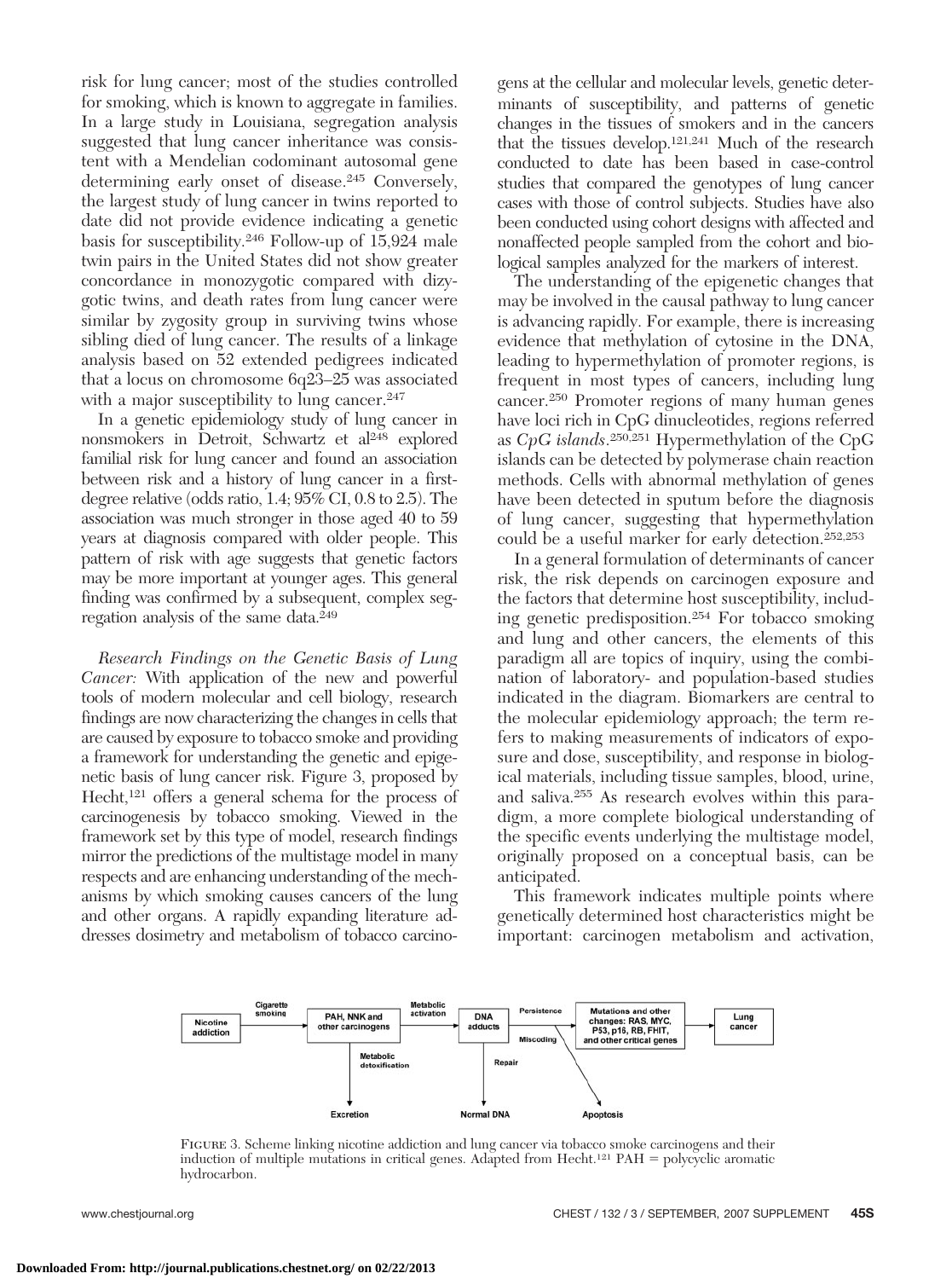and DNA repair capacity, for example. Reviews have been published, $240,256 - 258$  and the evidence has expanded and deepened our understanding of how smoking injures cells and causes cancer and indicates potential approaches to identification of high-risk individuals and molecular screening.

The metabolism of toxic agents, including carcinogens, generally proceeds through two phases.259 In phase 1, unreactive nonpolar compounds are converted, usually by oxidative reactions, to highly reactive intermediates. These intermediates are then able to form complexes with conjugating molecules in phase 2 conjugation reactions, which are usually less reactive and more easily excreted. However, the intermediate metabolite may react with other cellular components, such as DNA, before conjugation occurs. This binding to DNA may be the first step in the initiation of the carcinogenic process.259

Many carcinogenic compounds in tobacco smoke (*eg*, polycyclic aromatic hydrocarbons) undergo metabolic activation by phase 1 enzymes of the cytochrome p450 system to form reactive intermediates that bind to DNA and cause genetic injury. Several of these enzymes have been investigated with regard to lung cancer risk, including CYP1A1. For CYP1A1, the current evidence suggests that two specific polymorphisms, the MspI polymorphism<sup>260</sup> and a polymorphism in exon 7,261 are associated with increased risks for lung cancer.

Glutathione S-transferase is a phase 2 enzyme that detoxifies reactive metabolites of polycyclic aromatic hydrocarbons. There are at least four genetically distinct classes of the glutathione S-transferases:  $\mu$ ,  $\alpha$ ,  $\pi$ , and  $\theta$ . The risk estimates from a metaanalysis<sup>262</sup> indicate that individuals with the GSTM1 null genotype have higher risk for lung cancer than those with the GSTM1 present genotype, but a pooled analysis262 of data from 21 case-control studies did not indicate that this susceptibility was stronger among cigarette smokers than among nonsmokers. The importance of interactions between genes is highlighted by the joint assessment of the CYP1A1 Ile462Val and GSTM1 null polymorphisms in nonsmokers, which indicated that the combination of the two variant genotypes was associated with a greater than fourfold increased likelihood for lung cancer compared with the combination of the two nonvariant genotypes.263

There are other candidates for determinants of susceptibility to lung cancer in smokers, including oncogenes and suppressor genes and DNA repair capacity.239 One gene of particular interest for lung cancer is p53, a tumor suppressor gene.254,258 This gene has been described as "at the crossroads" for multiple cellular response pathways that are considered relevant to carcinogenesis.258 The gene is fre-

quently mutated in lung cancers,  $> 90\%$  of small cell cancers and  $>50\%$  of non-small cell cancers. The spectrum of mutations in smokers seems to be different from that in nonsmokers.<sup>254,258</sup> In fact, Denissenko et al264 showed binding of an activated metabolite of benzo [a] pyrene to the same  $p53$ codons where mutations are commonly observed in lung cancers in smokers. However, epidemiologic studies<sup>265</sup> of common polymorphisms in the p53 gene have not shown strong associations with lung cancer risk.

Substantial research has been directed at DNA repair and susceptibility to lung cancer and other tumors.257,266 People with specific rare, recessive traits (*eg*, xeroderma pigmentosa) have long been known to be at increased risk for cancer. DNA repair capacity has now been examined as a specific risk factor for lung cancer, with the underlying hypothesis that lesser capacity would lead to greater lung cancer risk from the multiple DNA-damaging components of tobacco smoke. Although much research remains to be done to clarify the association between variation in DNA repair capacity and lung cancer risk, the evidence suggests that this is a promising lead.241 There are a variety of phenotypic assays for susceptibility to DNA damage. Individuals with a less proficient DNA repair capacity phenotype as measured by a nonspecific mutagen sensitivity assay have been shown to have an increased risk for lung cancer in some studies.267,268 Studies of DNA repair genes have been conducted, including studies of *XPA*, *XPD*, radiograph repair complementation groups 1 and 3 (*XRCC1* and *XRCC3*), excision repair cross complementation group 1 (*ERCC1*), and *hoGG1*. One of the most extensively studied DNA repair genes is the nucleotide excision repair gene *ERCC2/ XPD* (*eg*, references<sup>269,270</sup>). The evidence to date has not yet revealed a consistent pattern of associations for the Asp312Asn or Lys751Gln polymorphisms of the *ERCC2/XPD* gene.<sup>271</sup> The findings of a review of polymorphisms in three genes in the base excision repair pathway (*OGG1, APE1/APEX1*, and *XRCC1*) showed that for the *OGG1* Ser326Cys polymorphism, individuals with the Cys/Cys genotype had an elevated risk for lung cancer (summary odds, 1.24; 95% CL, 1.01, 1.53).272

*Presence of Acquired Lung Disease:* In addition to hereditary factors, increased susceptibility to lung cancer may result from underlying lung disease. Such acquired lung diseases assume two major forms: (1) those that obstruct airflow, such as COPD; and 2) fibrotic disorders that restrict lung capacity, such as pneumoconiosis.273 Associations between lung cancer and both types of acquired lung disease have been noted, but as mentioned below this topic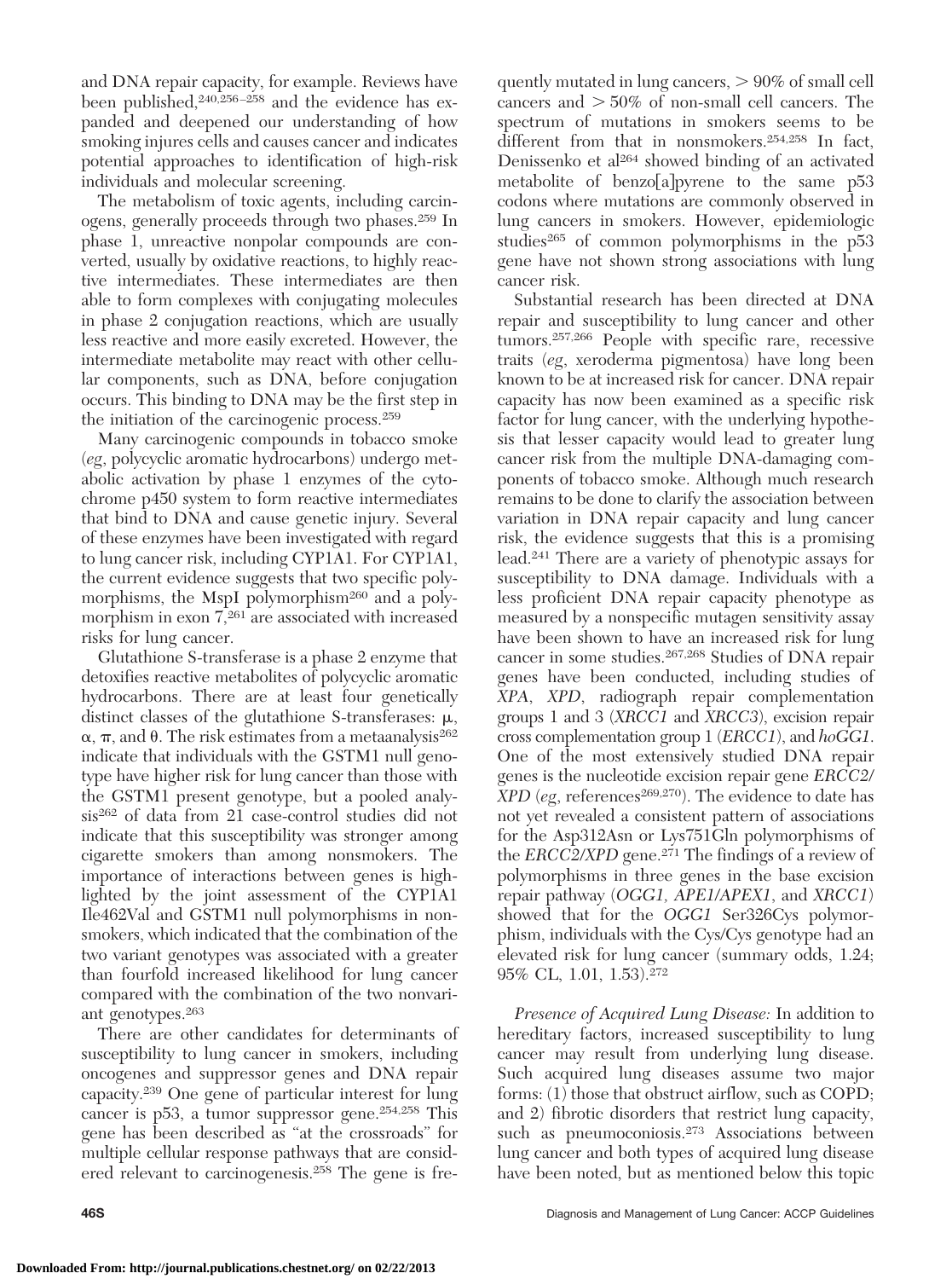is complex and many issues await resolution, even after debate for  $>60$  years.<sup>274</sup>

A substantial body of evidence suggests that COPD or impaired lung function is associated with the occurrence of lung cancer.275 Cigarette smoking is the principal cause of both COPD276 and lung cancer, being so strongly causally associated with both of these illnesses that presuming that statistical adjustment procedures "remove" the effect of cigarette smoking may not be well founded. Therefore, clarifying the relevance of COPD to the development of lung cancer awaits further proof that this association is not accounted for by cigarette smoking. One potential mechanism that is hypothesized to link COPD with lung cancer is  $\alpha_1$ -antitrypsin deficiency, and evidence to support this notion includes the observation that the prevalence of  $\alpha$ 1AD carriers was higher in patients with lung cancer than in the general population and higher in patients who had lung cancer and had never smoked.<sup>249</sup> Alternatively, the presence of COPD may indicate that the affected individual has received a greater dose of tobacco carcinogens than the typical unaffected individual. Regardless of mechanism, the presence of COPD is a clinically useful risk indicator.

Several studies $277-280$  found inverse associations between asthma and lung cancer. However, a metaanalysis281 that rigorously controlled for smoking revealed a positive association between asthma and the risk for lung cancer, especially nonadenocarcinoma lung cancer. Subsequently, asthma was found to be associated with lung cancer mortality in the Second National Health and Nutrition Examination Survey Mortality Study (from 1976 to 1992).282 Several potential mechanisms have been proposed to explain this association: (1) mucociliary dysfunction leading to accumulation of toxicants, such as lung carcinogens, in the airway; (2) free radical damage to DNA, as a result of imbalance between oxidants and antioxidants; and (3) chronic inflammation, leading to chronic mitogenesis, and increased likelihood of conversion of endogenous DNA damage into mutations.281 Appropriately designed studies are needed to establish whether and how asthma might increase the risk for lung cancer.

Clarifying the possible relationship between pneumoconioses and lung cancer poses particularly vexing challenges. Even for asbestos exposure, which is clearly established as a potent cause of lung cancer,190 whether lung cancer results from asbestos *per se* or from asbestosis remains controversial.191 Asbestos is likely to cause lung cancer via multiple mechanistic pathways.283,284 For other mineral fibers, the situation is murkier. For example, determining whether silica exposure or silicosis mediates the increased lung cancer risk in silica-exposed individuals has proved difficult.285,286 The presence of silicosis is associated with an increased risk for lung cancer.179 Understanding the basis of this association will entail isolating the independent effects of silica exposure and lung fibrosis while taking into account exposure to smoking and other lung carcinogens.177,192

Such differences in the pattern of associations between pneumoconioses and lung cancer emphasize that "fibrosis" is not a homogeneous exposure but one that depends on the properties of the specific mineral fiber or other environmental agent. Properties of the agent, such as its size, shape, and durability, and the effects of other exposures such as cigarette smoking are important considerations in assessing the potential harmfulness of an agent.283

In addition to pneumoconioses, two other forms of interstitial lung disease (ILD) have been most consistently linked to lung cancer: idiopathic pulmonary fibrosis (IPF) and systemic sclerosis (SSc). The potential relationship between these conditions and lung cancer is controversial, because ILD has alternatively been hypothesized to do the following: (1) cause lung cancer, (2) be caused by lung cancer, and (3) share common pathogenetic mechanisms with lung cancer.287 Until recently, epidemiologic studies of ILD were hindered by the variable criteria used to diagnose this rare condition. However, recent improvements to an international classification system have facilitated investigation of the potential association between ILD and lung cancer.

The variability in the diagnostic criteria for IPF until 1998 probably contributed to the wide-ranging associations (from increased risk to protection) that have been observed between IPF and lung cancer.287 The results of autopsy studies have shown high rates of lung cancer in patients with IPF.<sup>287</sup> However, IPF, specifically, usual interstitial fibrosis, is a histopathologic marker of inflammatory response to a variety of toxic exposures that are common in lung cancer, including connective tissue disease, chemotherapy, radiotherapy, and surgery. In the absence of clinical data, autopsy findings are prone to overestimate the role of IPF as a risk factor for lung cancer. However, estimates based on registry data may have limited validity as a result of possible misclassification of smoking status and the lack of histologic confirmation. Misclassification of IPF in such studies likely attenuates the association between IPF and lung cancer.192 Similarly, in studies that rely on death certificates, underreporting may lead to the lower reported lung cancer prevalence among individuals who had a diagnosis of IPF, compared with the general public.

ILD may also occur in the context of SSc, a rheumatologic disorder with a myriad of local and/or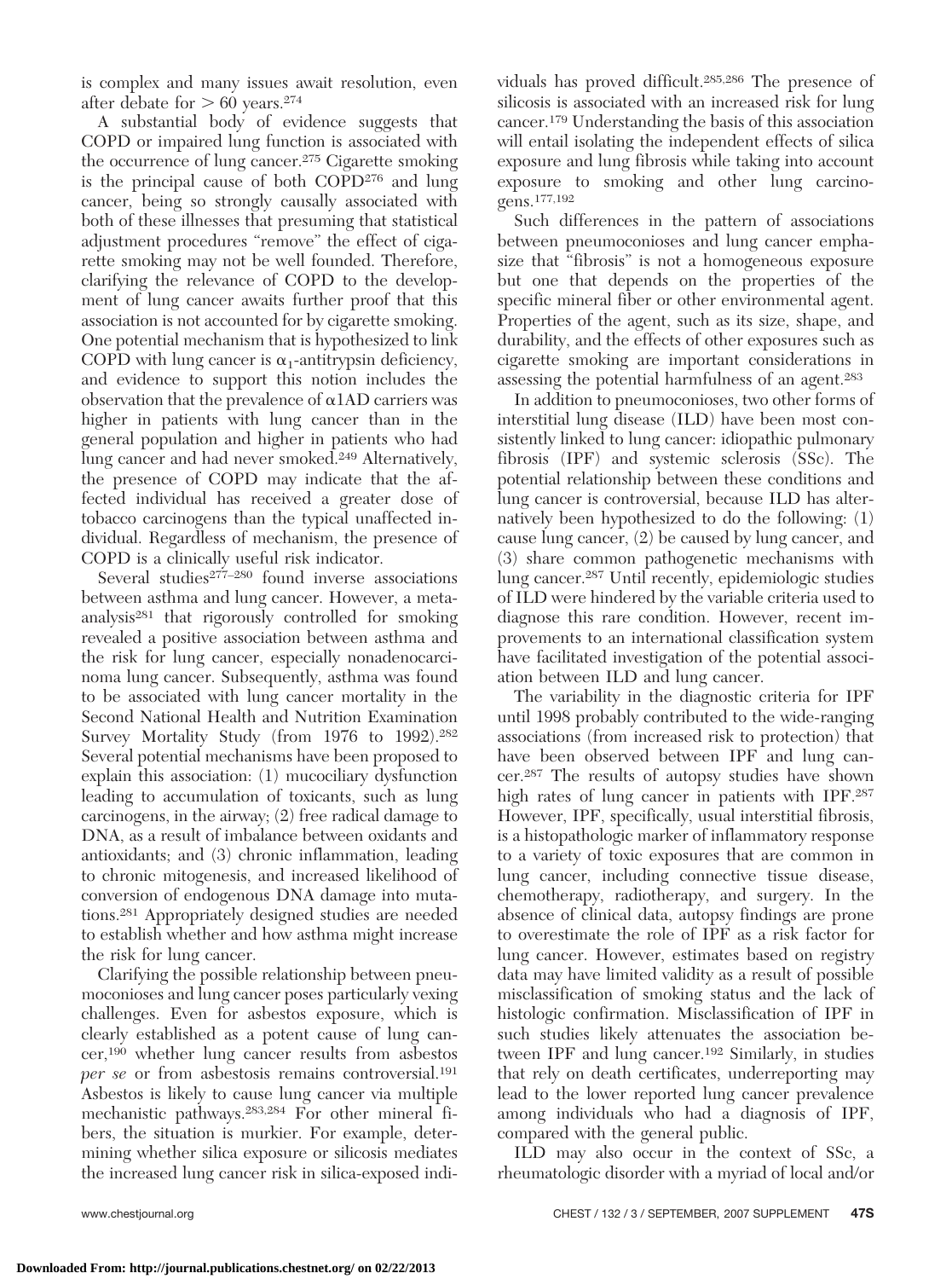systemic manifestations. ILD, which occurs in most cases of SSc, is the major cause of morbidity and mortality as a result of SSc. Lung cancer is the most frequently reported malignancy in SSc, usually occurring in patients with SSc and concurrent ILD.

Compared with the general population, lung cancer occurs more frequently among those with SSc, especially those with ILD, even after adjustment for cigarette smoking.287 A mechanism proposed to explain this association is genetic damage induced by inflammation and fibrosis and the subsequent repeated cellular injury and repair.287 Another hypothesis for the increased lung cancer risk seen in patients with SSc relates to enhanced lung cancer susceptibility resulting from the frequent use of immunosuppressive drugs.<sup>287</sup> Alternatively, the potential role of repeated chest imaging resulting in overdiagnosis bias cannot be ruled out as an explanation for the observed associations between SSc and lung cancer.287

#### **CONCLUSIONS**

The path to preventing lung cancer is charted by the identification of numerous exposures that are causally associated with lung cancer. If steps can be taken to reduce or eliminate the exposure to these agents, then this would be expected to reduce the risk for lung cancer. Preventive strategies can be pursued in the public policy arena or in public health interventions directed at individual behavior. Cigarette smoking provides a useful example to illustrate the multiple levels that can form the basis of preventive strategies. In the legislative/regulatory arena, examples of tobacco control strategies include legislation that limits cigarette advertising, that reduces children's access to cigarettes, and that prohibits smoking in the workplace. Litigation against cigarette manufacturers has also proved to be a productive component of tobacco control strategies, as exemplified by the settlement between states and the tobacco industry. Behavioral interventions to prevent children and adolescents from starting to smoke cigarettes and behavioral/pharmacologic interventions to promote smoking cessation are individual-level approaches that, if successful, could be expected to reduce the occurrence of lung cancer.

In developing lung cancer prevention strategies, certain patient groups warrant particular attention. Steps need to be taken toward the goal of reducing the very high lung cancer incidence rates in African-American men.288 Lung cancer is a major women's health issue. As a result of historical cigarette smoking patterns, the epidemic of lung cancer started later in women than in men; but in contrast to the situation in men, lung cancer incidence rates in women have not yet begun to decrease consistently.25 Although lung cancer remains a critical public health problem, the decrease in the overall lung cancer burden that is occurring in the United States, as in much of the developed world, reflects the successes of preventive strategies. A critical global priority is to prevent the uptake of cigarette smoking in developing countries where smoking prevalence is still low in order to prevent the increase in morbidity and mortality from lung cancer that is certain to follow an increase in smoking prevalence.

A consideration of the epidemiology of lung cancer consistently reinforces one major theme: the pandemic of lung cancer is a consequence of the tragic and widespread addiction to cigarettes throughout the world. Curtailing the pandemic of lung cancer will require preventing youths from starting to smoke cigarettes and effectively promoting smoking cessation among addicted smokers. There are other causes that also need control, but fortunately there have been successes in reducing exposures to occupational carcinogens in countries of the developed world.

ACKNOWLEDGMENT: We thank Elisa Mundis and Charlotte Gerczak for assistance in the preparation of this article.

#### **REFERENCES**

- 1 White C. Research on smoking and lung cancer: a landmark in the history of chronic disease epidemiology. Yale J Biol Med 1990; 63:29 – 46
- 2 Doll R, Hill AB. The mortality of doctors in relation to their smoking habits; a preliminary report. BMJ 1954; 1:1451– 1455
- 3 Doll R, Hill AB. Lung cancer and other causes of death in relation to smoking: a second report on the mortality of British doctors. BMJ 1956; 2:1071–1081
- 4 Wingo PA, Ries LA, Giovino GA, et al. Annual report to the nation on the status of cancer, 1973–1996, with a special section on lung cancer and tobacco smoking. J Natl Cancer Inst 1999; 91:675– 690
- 5 Rosen G. A history of public health: expanded edition. Baltimore, MD: The Johns Hopkins University Press, 1993
- 6 Reducing the health consequences of smoking: 25 years of progress; a report of the Surgeon General. Washington, DC: US Government Printing Office, US Department of Health and Human Services, 1989
- 7 Proctor R. The Nazi war on cancer. Princeton, NJ: Princeton University Press, 1999
- 8 Doll R, Hill AB. Smoking and carcinoma of the lung; preliminary report. BMJ 1950; 2:739 –748
- 9 Levin ML, Goldstein H, Gerhardt PR. Cancer and tobacco smoking; a preliminary report. J Am Med Assoc 1950; 143:336 –338
- 10 Wynder EL, Graham EA. Tobacco smoking as a possible etiologic factor in bronchiogenic carcinoma; a study of 684 proved cases. J Am Med Assoc 1950; 143:329 –336
- 11 Smoking and health: report of the Advisory Committee to the Surgeon General. Washington, DC: US Government Printing Office, US Department of Health Education and Welfare, 1964; publication No. 1103

**48S 1888 Diagnosis and Management of Lung Cancer: ACCP Guidelines**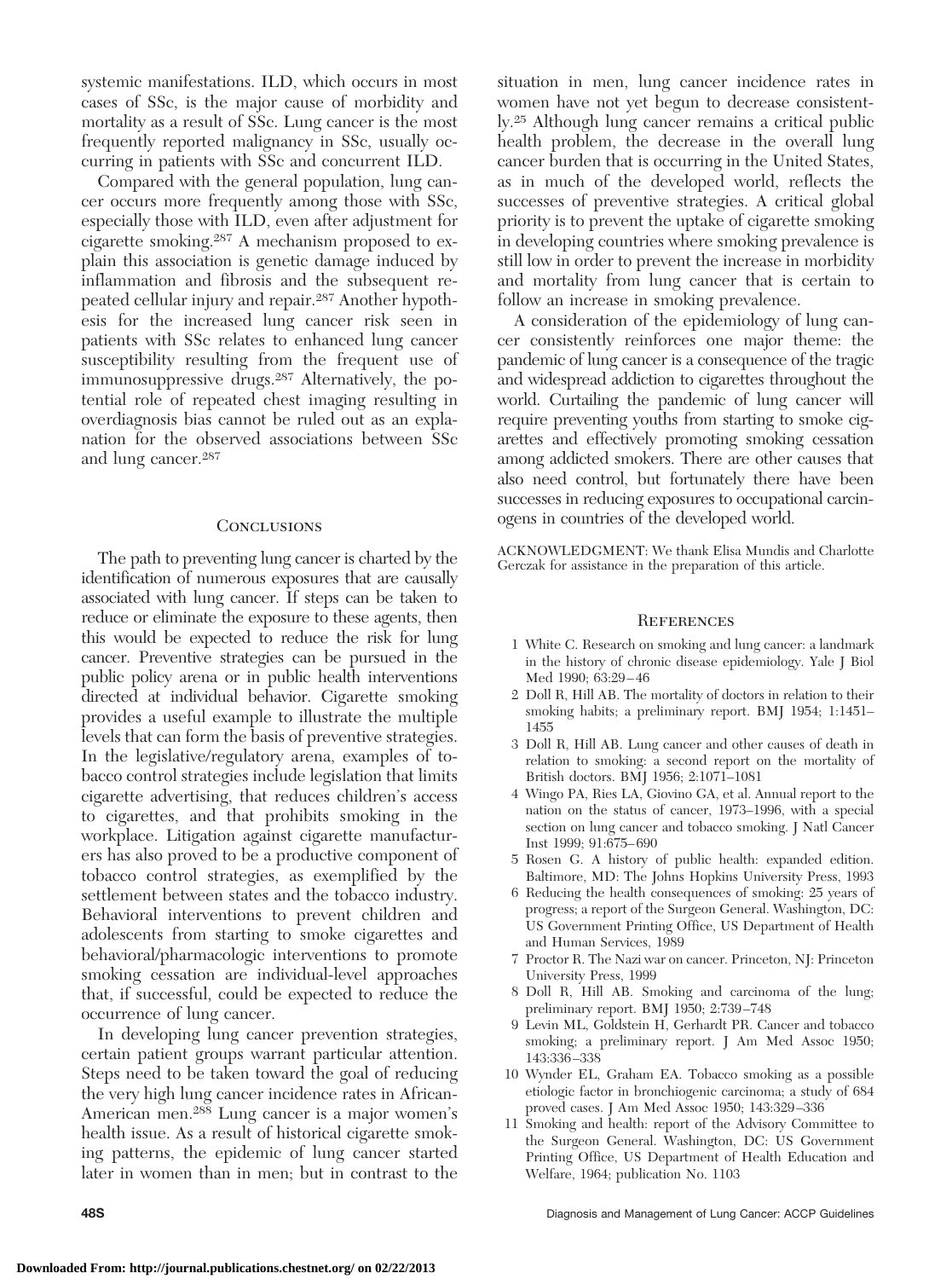- 12 Smoking and health: summary of a report of the Royal College of Physicians of London on smoking in relation to cancer of the lung and other diseases. London, UK: Pitman Medical Publishing, 1962; S2–S70
- 13 The health consequences of involuntary smoking: a report of the Surgeon General. Washington, DC: US Government Printing Office, US Department of Health and Human Services, 1986; publication 87– 8398
- 14 Respiratory health effects of passive smoking: lung cancer and other disorders. Washington, DC: US Government Printing Office, US Environmental Protection Agency, 1992; publication EPA/600/600F
- 15 Samet JM. Radon and lung cancer. J Natl Cancer Inst 1989; 81:745–757
- 16 Health effects of exposure to radon (BEIR VI). Washington, DC: National Academy Press, National Research Council, Committee on Health Risks of Exposure to Radon, Board on Radiation Effects Research, Commission on Life Sciences, 1999
- 17 Coultas DB, Samet JM. Occupational lung cancer. Clin Chest Med 1992; 13:341–354
- 18 Tobacco smoke and involuntary smoking. IARC Monogr Eval Carcinog Risks Hum 2004; 83:1–1438
- 19 The health effects of active smoking: a report of the Surgeon General. Washington, DC: US Government Printing Office, US Department of Health and Human Services, 2004
- 20 Ries L, Eisner M, Kosary C, eds. Cancer statistics review, 1975–2002. Bethesda, MD: National Cancer Institute, 2005
- 21 Cancer facts and figures. Atlanta, GA: American Cancer Society, 2006
- 22 Jemal A, Travis WD, Tarone RE, et al. Lung cancer rates convergence in young men and women in the United States: analysis by birth cohort and histologic type. Int J Cancer 2003; 105:101–107
- 23 Thun MJ, Henley SJ, Burns D, et al. Lung cancer death rates in lifelong nonsmokers. J Natl Cancer Inst 2006; 98:691– 699
- 24 Haiman CA, Stram DO, Wilkens LR, et al. Ethnic and racial differences in the smoking-related risk of lung cancer. N Engl J Med 2006; 354:333–342
- 25 Edwards BK, Brown ML, Wingo PA, et al. Annual report to the nation on the status of cancer, 1975–2002, featuring population-based trends in cancer treatment. J Natl Cancer Inst 2005; 97:1407–1427
- 26 Mao Y, Hu J, Ugnat AM, et al. Socioeconomic status and lung cancer risk in Canada. Int J Epidemiol 2001; 30:809 – 817
- 27 Li K, Yu S. Economic status, smoking, occupational exposure to rubber, and lung cancer: a case-cohort study. J Environ Sci Health C Environ Carcinog Ecotoxicol Rev 2002; 20:21–28
- 28 van Loon AJ, Goldbohm RA, Kant IJ, et al. Socioeconomic status and lung cancer incidence in men in the Netherlands: is there a role for occupational exposure? J Epidemiol Community Health 1997; 51:24 –29
- 29 Schwartz KL, Crossley-May H, Vigneau FD, et al. Race, socioeconomic status and stage at diagnosis for five common malignancies. Cancer Causes Control 2003; 14:761–766
- 30 World cancer report. Lyon, France: IARC Press, World Health Organization, International Agency for Research on Cancer, 2003
- 31 International Agency for Research on Cancer: GLOBOCAN 2002. Lyon, France: International Agency for Research on Cancer, 2002
- 32 Gordon T, Crittenden M, Haenszel W. End results and mortality trends in cancer: II. Cancer mortality trends in the

United States, 1930 –1955. Natl Cancer Inst Monogr 1961; 6:133–350

- 33 Stocks P, Campbell JM. Lung cancer death rates among non-smokers and pipe and cigarette smokers; an evaluation in relation to air pollution by benzpyrene and other substances. BMJ 1955; 923–929
- 34 Blot WJ, Fraumeni JF Jr. Arsenical air pollution and lung cancer. Lancet 1975; 2:142–144
- 35 Blot WJ, Fraumeni JF Jr. Geographic patterns of lung cancer: industrial correlations. Am J Epidemiol 1976; 103: 539 –550
- 36 Mason T, Mckay F. Cancer mortality by county: 1950 –1969. USDHEW 74 – 615. Washington, DC: US Government Printing Office, 1973
- 37 Blot W, Fraumeni J. Cancer among shipyard workers. In: Peto R, Schneiderman M, eds. Banbury report 9. Quantification of occupational cancer. New York, NY: Cold Spring Harbor Laboratory, 1981; 37– 46
- 38 Blot WJ, Fraumeni JF Jr. Changing patterns of lung cancer in the United States. Am J Epidemiol 1982; 115:664 – 673
- 39 Saracci R, Boffetta P. Interactions of tobacco smoking and other causes of lung cancer. In: Samet JM, ed. Epidemiology of lung cancer. New York, NY: Marcel Dekker, 1994; 465– 493
- 40 Samet JM, Cohen AJ. Air pollution and lung cancer. In: Holgate S, Samet JM, Koren HS, et al, eds. Air pollution and health. San Diego, CA: Academic Press, 1999; 841– 864
- 41 Willett WC. Diet, nutrition, and avoidable cancer. Environ Health Perspect 1995; 103(suppl 8):165–170
- 42 Peto R, Lopez AD, Boreham J, et al. Mortality from smoking in developed countries 1950 –2000. Indirect estimates from national vital statistics. Oxford, UK: Oxford University Press, 1994
- 43 Samet JM. Lung cancer. In: Greenwald P, Kramer BS, Weed DL, eds. Cancer prevention and control. New York, NY: Marcel Dekker, 1995; 561–584
- 44 Zaridze D, Peto R. Tobacco: a major international health hazard. Lyon, France: International Agency for Research on Cancer, 1986
- 45 Peto R, Chen ZM, Boreham J. Tobacco: the growing epidemic. Nat Med 1999; 5:15–17
- 46 Liu BQ, Peto R, Chen ZM, et al. Emerging tobacco hazards in China: 1. Retrospective proportional mortality study of one million deaths. BMJ 1998; 317:1411–1422
- 47 Smoking and tobacco control monograph 9. Cigars: health effects and trends. Bethesda, MD: US Department of Health and Human Services, National Institutes of Health, National Cancer Institute, 1998; publication 98 – 4302
- 48 Boffetta P, Pershagen G, Jockel KH, et al. Cigar and pipe smoking and lung cancer risk: a multicenter study from Europe. J Natl Cancer Inst 1999; 91:697–701
- 49 Mehra R, Moore BA, Crothers K, et al. The association between marijuana smoking and lung cancer: a systematic review. Arch Intern Med 2006; 166:1359 –1367
- 50 Doll R, Peto R. Cigarette smoking and bronchial carcinoma: dose and time relationships among regular smokers and lifelong non-smokers. J Epidemiol Community Health 1978; 32:303–313
- 51 Peto R. Influence of dose and duration of smoking on lung cancer rates. In: Zaridze D, Peto R, eds. Tobacco: a major international health hazard; proceedings of an international meeting, June 4–6, 1985, Moscow. Lyon, France: World Health Organization, International Agency for Research on Cancer, 1986; IARC Science Publication 74; 23–33
- 52 Smoking and health: a national status report. Washington, DC: US Government Printing Office, US Department of Health and Human Services, 1987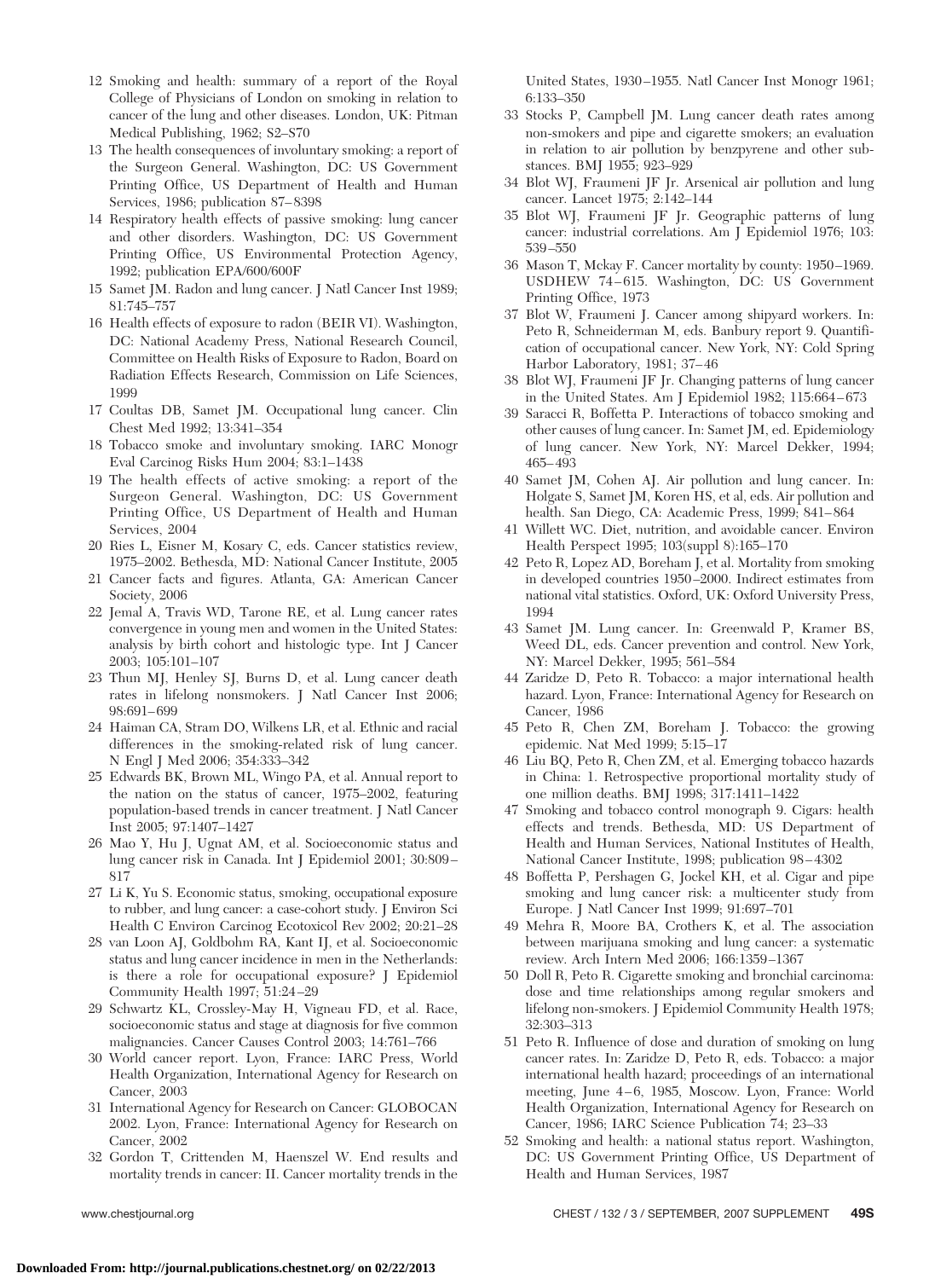- 53 The health benefits of smoking cessation: a report of the Surgeon General. Washington, DC: US Government Printing Office, US Department of Health and Human Services, 1990; publication 90 – 8416.
- 54 Hrubec Z, McLaughlin JK. Former cigarette smoking and mortality among US veterans: a 26-year follow-up, 1954 – 1980. In: Burns D, Garfinkel L, Samet JM, eds. Changes in cigarette-related disease risks and their implication for prevention and control. Bethesda, MD: US Government Printing Office, 1997; 501–530
- 55 Wu-Williams A, Samet JM. Lung cancer and cigarette smoking. In: Samet JM, ed. Epidemiology of lung cancer. New York, NY: Marcel Dekker 1994; 71–108
- 56 Fiore M, Bailey W, Cohen S. Treating tobacco use and dependence: clinical practice guideline. Rockville, MD: US Department of Health and Human Services, Public Health Service, 2000
- 57 Hoffmann D, Hoffmann I, El-Bayoumy K. The less harmful cigarette: a controversial issue; a tribute to Ernst L. Wynder. Chem Res Toxicol 2001; 14:767–790
- 58 The health consequences of smoking: the changing cigarette; a report of the Surgeon General. Washington, DC: US Government Printing Office, US Department of Health and Human Services, 1981
- 59 The FTC cigarette test method for determining tar, nicotine and carbon monoxide yields of US cigarettes [7]. Bethesda, MD: National Institutes of Health, National Cancer Institute, 1996
- 60 Coultas DB, Howard CA, Peake GT, et al. Discrepancies between self-reported and validated cigarette smoking in a community survey of New Mexico Hispanics. Am Rev Respir Dis 1988; 137:810 – 814
- 61 Djordjevic MV, Stellman SD, Zang E. Doses of nicotine and lung carcinogens delivered to cigarette smokers. J Natl Cancer Inst 2000; 92:106 –111
- 62 Risks associated with smoking cigarettes with low machinemeasured yields of tar and nicotine. Bethesda, MD: National Institutes of Health, US Department of Health and Human Services, National Cancer Institute, 2001
- 63 Samet JM. The changing cigarette and disease risk: current status of the evidence; the FTC cigarette test method of determining tar, nicotine, and carbon monoxide yields of US cigarettes; report of the NCI Expert Committee. Bethesda, MD: US Department of Human Services, Public Health Service, National Institutes of Health, National Cancer Institute, 1996; 77–92
- 64 Bross ID, Gibson R. Risks of lung cancer in smokers who switch to filter cigarettes. Am J Public Health Nations Health 1968; 58:1396 –1403
- 65 Wynder EL, Mabuchi K, Beattie EJ Jr. The epidemiology of lung cancer: recent trends. JAMA 1970; 213:2221–2228
- 66 Lubin JH, Blot WJ, Berrino F, et al. Patterns of lung cancer risk according to type of cigarette smoked. Int J Cancer 1984; 33:569 –576
- 67 Garfinkel L, Stellman SD. Smoking and lung cancer in women: findings in a prospective study. Cancer Res 1988; 48:6951– 6955
- 68 Sidney S, Tekawa IS, Friedman GD. A prospective study of cigarette tar yield and lung cancer. Cancer Causes Control 1993; 4:3–10
- 69 Hammond EC, Garfinkel L, Seidman H, et al. "Tar" and nicotine content of cigarette smoke in relation to death rates. Environ Res 1976; 12:263–274
- 70 Stellman SD, Garfinkel L. Lung cancer risk is proportional to cigarette tar yield: evidence from a prospective study. Prev Med 1989; 18:518 –525
- 71 Changes in cigarette-related disease risks and their implica-

tion for prevention and control. In: Burns D, Garfinkel L, Samet JM, eds. Smoking and tobacco control monograph. Bethesda, MD: US Government Printing Office, US Department of Health and Human Services, Public Health Service, National Cancer Institute, 1997 NIH Publication No. 97– 4213

- 72 Thun MJ, Day-Lally CA, Calle EE, et al. Excess mortality among cigarette smokers: changes in a 20-year interval. Am J Public Health 1995; 85:1223–1230
- 73 Thun M, Day-Lally CA, Myers DG, et al. Trends in tobacco smoking and mortality from cigarette use in Cancer Prevention Studies I (1959 –1965) and II (1982–1988). In: Burns D, Garfinkel L, Samet JM, eds. Changes in cigarette related disease risks and their implication for prevention and control. Bethesda, MD: US Government Printing Office, 1997; 305–382
- 74 Doll R, Peto R, Wheatley K, et al. Mortality in relation to smoking: 40 years' observations on male British doctors. BMJ 1994; 309:901–911
- 75 Doll R, Peto R, Boreham J, et al. Mortality in relation to smoking: 50 years' observations on male British doctors. BMJ 2004; 328:1519
- 76 Peto R, Darby S, Deo H, et al. Smoking, smoking cessation, and lung cancer in the UK since 1950: combination of national statistics with two case-control studies. BMJ 2000; 321:323–329
- 77 Clearing the smoke: assessing the science base for tobacco harm reduction. Washington, DC: National Academy Press, 2001
- 78 Risch HA, Howe GR, Jain M, et al. Are female smokers at higher risk for lung cancer than male smokers? A casecontrol analysis by histologic type. Am J Epidemiol 1993; 138:281–293
- 79 Zang EA, Wynder EL. Differences in lung cancer risk between men and women: examination of the evidence. J Natl Cancer Inst 1996; 88:183–192
- 80 Henschke CI, Yip R, Miettinen OS. Women's susceptibility to tobacco carcinogens and survival after diagnosis of lung cancer. JAMA 2006; 296:180 –184
- 81 Perneger TV. Sex, smoking, and cancer: a reappraisal. J Natl Cancer Inst 2001; 93:1600 –1602
- 82 Bain C, Feskanich D, Speizer FE, et al. Lung cancer rates in men and women with comparable histories of smoking. J Natl Cancer Inst 2004; 96:826 – 834
- 83 Cummings KM, Giovino G, Mendicino AJ. Cigarette advertising and black-white differences in brand preference. Public Health Rep 1987; 102:698 –701
- 84 Gardiner PS. The African Americanization of menthol cigarette use in the United States. Nicotine Tob Res 2004; 6(suppl):S55–S65
- 85 Giovino GA, Sidney S, Gfroerer JC, et al. Epidemiology of menthol cigarette use. Nicotine Tob Res 2004; 6(suppl): S67–S81
- 86 Celebucki CC, Wayne GF, Connolly GN, et al. Characterization of measured menthol in 48 US cigarette sub-brands. Nicotine Tob Res 2005; 7:523–531
- 87 McCarthy WJ, Caskey NH, Jarvik ME, et al. Menthol vs nonmenthol cigarettes: effects on smoking behavior. Am J Public Health 1995; 85:67–72
- 88 Ferris Wayne G, Connolly GN. Application, function, and effects of menthol in cigarettes: a survey of tobacco industry documents. Nicotine Tob Res 2004; 6(suppl):S43–S54
- 89 Malaiyandi V, Sellers EM, Tyndale RF. Implications of CYP2A6 genetic variation for smoking behaviors and nicotine dependence. Clin Pharmacol Ther 2005; 77:145–158
- 90 Green MD, Belanger G, Hum DW, et al. Glucuronidation of opioids, carboxylic acid-containing drugs, and hydroxy-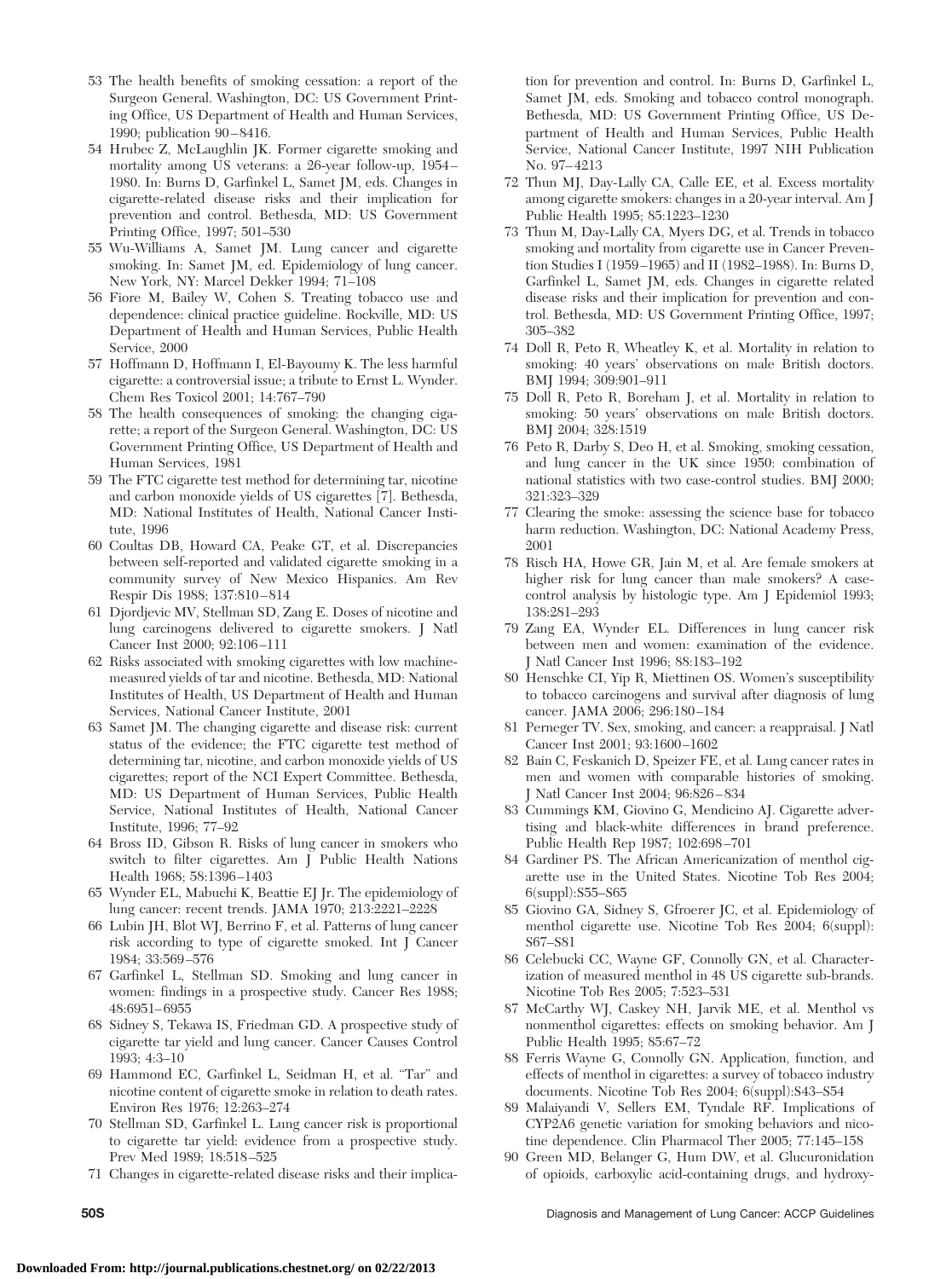lated xenobiotics catalyzed by expressed monkey UDPglucuronosyltransferase 2B9 protein. Drug Metab Dispos 1997; 25:1389 –1394

- 91 Ahijevych KL, Tyndale RF, Dhatt RK, et al. Factors influencing cotinine half-life during smoking abstinence in African American and Caucasian women. Nicotine Tob Res 2002; 4:423– 431
- 92 MacDougall JM, Fandrick K, Zhang X, et al. Inhibition of human liver microsomal (S)-nicotine oxidation by (-) menthol and analogues. Chem Res Toxicol 2003; 16:988 – 993
- 93 Benowitz NL, Herrera B, Jacob P III. Mentholated cigarette smoking inhibits nicotine metabolism. J Pharmacol Exp Ther 2004; 310:1208 –1215
- 94 Mustonen TK, Spencer SM, Hoskinson RA, et al. The influence of gender, race, and menthol content on tobacco exposure measures. Nicotine Tob Res 2005; 7:581–590
- 95 Kabat GC, Hebert JR. Use of mentholated cigarettes and lung cancer risk. Cancer Res 1991; 51:6510 – 6513
- 96 Muscat JE, Richie JP Jr, Stellman SD. Mentholated cigarettes and smoking habits in whites and blacks. Tob Control 2002; 11:368 –371
- 97 Stellman SD, Chen Y, Muscat JE, et al. Lung cancer risk in white and black Americans. Ann Epidemiol 2003; 13:294 – 302
- 98 Brooks DR, Palmer JR, Strom BL, et al. Menthol cigarettes and risk of lung cancer. Am J Epidemiol 2003; 158:609 – 616; discussion 617-620
- 99 Carpenter CL, Jarvik ME, Morgenstern H, et al. Mentholated cigarette smoking and lung-cancer risk. Ann Epidemiol 1999; 9:114 –120
- 100 Sidney S, Tekawa IS, Friedman GD, et al. Mentholated cigarette use and lung cancer. Arch Intern Med 1995; 155:727–732
- 101 Yang CP, Gallagher RP, Weiss NS, et al. Differences in incidence rates of cancers of the respiratory tract by anatomic subsite and histologic type: an etiologic implication. J Natl Cancer Inst 1989; 81:1828 –1831
- 102 Hebert JR. Menthol cigarettes and risk of lung cancer. Am J Epidemiol 2003; 158:617– 620
- 103 Hirayama T. Non-smoking wives of heavy smokers have a higher risk of lung cancer: a study from Japan. BMJ (Clin Res Ed) 1981; 282:183–185
- 104 Trichopoulos D, Kalandidi A, Sparros L, et al. Lung cancer and passive smoking. Int J Cancer 1981; 27:1-4
- 105 Environmental tobacco smoke: measuring exposures and assessing health effects. Washington, DC: National Academy Press, National Research Council, Committee on Passive Smoking, 1986
- 106 Fontham ET, Correa P, Reynolds P, et al. Environmental tobacco smoke and lung cancer in nonsmoking women: a multicenter study. JAMA 1994; 271:1752–1759
- 107 Boffetta P, Agudo A, Ahrens W, et al. Multicenter casecontrol study of exposure to environmental tobacco smoke and lung cancer in Europe. J Natl Cancer Inst 1998; 90:1440 –1450
- 108 Muggli ME, Forster JL, Hurt RD, et al. The smoke you don't see: uncovering tobacco industry scientific strategies aimed against environmental tobacco smoke policies. Am J Public Health 2001; 91:1419 –1423
- 109 Drope J, Chapman S. Tobacco industry efforts at discrediting scientific knowledge of environmental tobacco smoke: a review of internal industry documents. J Epidemiol Community Health 2001; 55:588 –594
- 110 Proposed identification of environmental tobacco smoke as a toxic air contaminant. Sacramento, CA: California Environmental Protection Agency, California Environmental Pro-

tection Agency, Air Resources Board, 2005

- 111 Boffetta P. Involuntary smoking and lung cancer. Scand J Work Environ Health 2002; 28(suppl):30 – 40
- 112 Taylor R, Cumming R, Woodward A, et al. Passive smoking and lung cancer: a cumulative meta-analysis. Aust NZ J Public Health 2001; 25:203–211
- 113 Churg A. Lung cancer cell type and occupational exposure. In: Samet JM, ed. Epidemiology of lung cancer. New York, NY: Marcel Dekker, 1994; 413– 436
- 114 Travis WD, Travis LB, Devesa SS. Lung cancer. Cancer 1995; 75:191–202
- 115 Jeremy George P, Banerjee A, Read CA, et al. Surveillance for the detection of early lung cancer in patients with bronchial dysplasia. Thorax 2007; 62:43–50
- 116 Khuder SA. Effect of cigarette smoking on major histological types of lung cancer: a meta-analysis. Lung Cancer 2001; 31:139 –148
- 117 Vincent RG, Pickren JW, Lane WW, et al. The changing histopathology of lung cancer: a review of 1682 cases. Cancer 1977; 39:1647–1655
- 118 Charloux A, Quoix E, Wolkove N, et al. The increasing incidence of lung adenocarcinoma: reality or artefact? A review of the epidemiology of lung adenocarcinoma. Int J Epidemiol 1997; 26:14 –23
- 119 Thun MJ, Lally CA, Flannery JT, et al. Cigarette smoking and changes in the histopathology of lung cancer. J Natl Cancer Inst 1997; 89:1580 –1586
- 120 Hoffmann D, Hoffmann I. The changing cigarette, 1950 1995. J Toxicol Environ Health 1997; 50:307–364
- 121 Hecht SS. Tobacco smoke carcinogens and lung cancer. J Natl Cancer Inst 1999; 91:1194 –1210
- 122 Hecht SS. Cigarette smoking and lung cancer: chemical mechanisms and approaches to prevention. Lancet Oncol 2002; 3:461– 469
- 123 Brooks DR, Austin JH, Heelan RT, et al. Influence of type of cigarette on peripheral versus central lung cancer. Cancer Epidemiol Biomarkers Prev 2005; 14:576 –581
- 124 Peto R, Doll R, Buckley JD, et al. Can dietary beta-carotene materially reduce human cancer rates? Nature 1981; 290: 201–208
- 125 Alberg AJ, Samet JM. Epidemiology of lung cancer. In: Sadler MJ, Caballero B, Strain JJ, eds. Encyclopedia of human nutrition. London, UK: Academic Press, 2005; 272– 284
- 126 Skuladottir H, Tjoenneland A, Overvad K, et al. Does insufficient adjustment for smoking explain the preventive effects of fruit and vegetables on lung cancer? Lung Cancer 2004; 45:1–10
- 127 Wright ME, Mayne ST, Swanson CA, et al. Dietary carotenoids, vegetables, and lung cancer risk in women: the Missouri women's health study (United States). Cancer Causes Control 2003; 14:85–96
- 128 Holick CN, Michaud DS, Stolzenberg-Solomon R, et al. Dietary carotenoids, serum beta-carotene, and retinol and risk of lung cancer in the alpha-tocopherol, beta-carotene cohort study. Am J Epidemiol 2002; 156:536 –547
- 129 Neuhouser ML, Patterson RE, Thornquist MD, et al. Fruits and vegetables are associated with lower lung cancer risk only in the placebo arm of the Beta-Carotene and Retinol Efficacy Trial (CARET). Cancer Epidemiol Biomarkers Prev 2003; 12:350 –358
- 130 Feskanich D, Ziegler RG, Michaud DS, et al. Prospective study of fruit and vegetable consumption and risk of lung cancer among men and women. J Natl Cancer Inst 2000; 92:1812–1823
- 131 Miller AB, Altenburg HP, Bueno-de-Mesquita B, et al. Fruits and vegetables and lung cancer: findings from the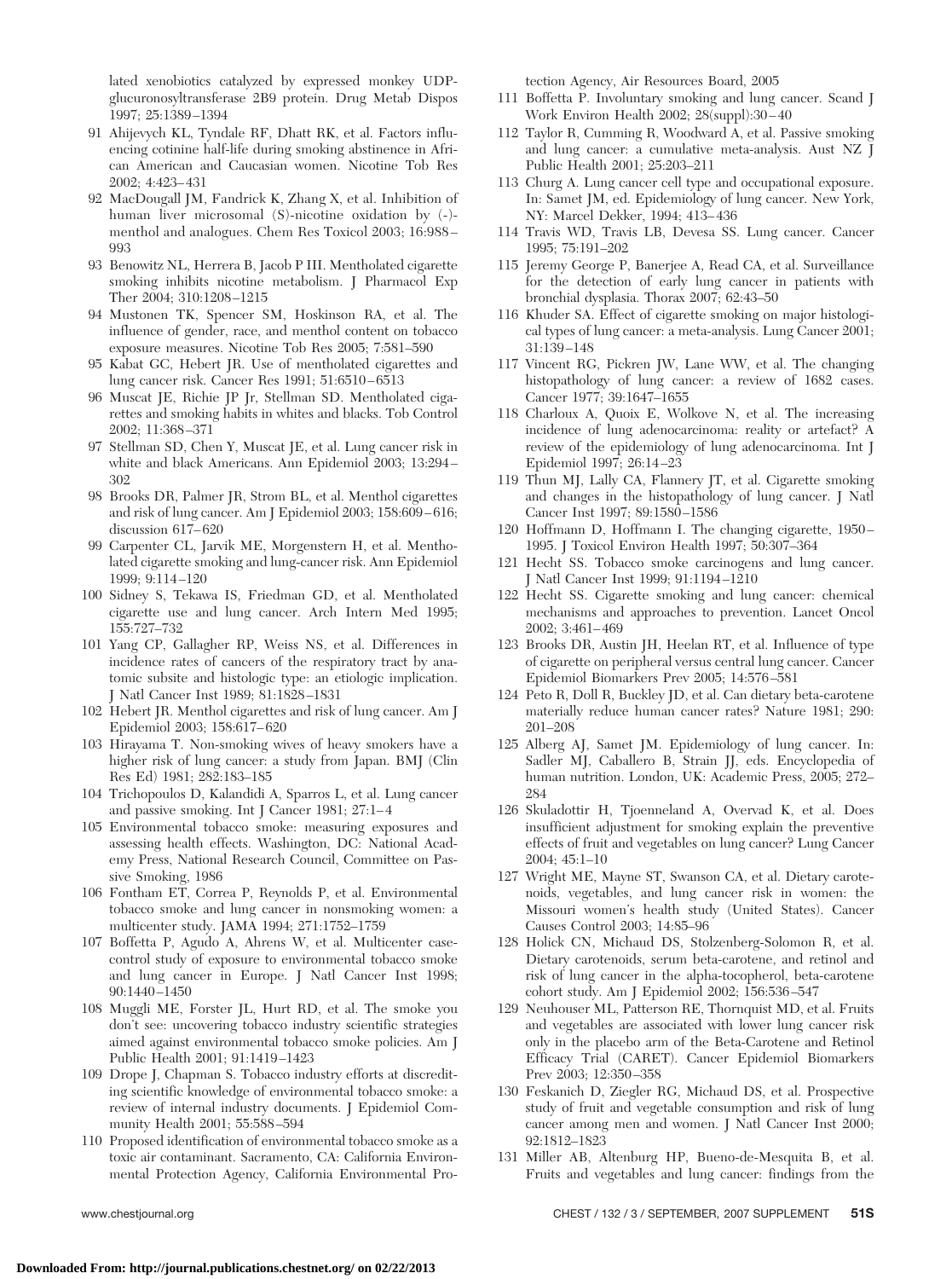European Prospective Investigation into Cancer and Nutrition. Int J Cancer 2004; 108:269 –276

- 132 Smith-Warner SA, Spiegelman D, Yaun SS, et al. Fruits, vegetables and lung cancer: a pooled analysis of cohort studies. Int J Cancer 2003; 107:1001–1011
- 133 Bond GG, Thompson FE, Cook RR. Dietary vitamin A and lung cancer: results of a case-control study among chemical workers. Nutr Cancer 1987; 9:109 –121
- 134 Brennan P, Fortes C, Butler J, et al. A multicenter casecontrol study of diet and lung cancer among non-smokers. Cancer Causes Control 2000; 11:49 –58
- 135 Hu J, Mao Y, Dryer D, et al. Risk factors for lung cancer among Canadian women who have never smoked. Cancer Detect Prev 2002; 26:129 –138
- 136 Zhuo H, Smith AH, Steinmaus C. Selenium and lung cancer: a quantitative analysis of heterogeneity in the current epidemiological literature. Cancer Epidemiol Biomarkers Prev 2004; 13:771–778
- 137 De Stefani E, Brennan P, Boffetta P, et al. Diet and adenocarcinoma of the lung: a case-control study in Uruguay. Lung Cancer 2002; 35:43–51
- 138 Knekt P, Jarvinen R, Teppo L, et al. Role of various carotenoids in lung cancer prevention. J Natl Cancer Inst 1999; 91:182–184
- 139 Mannisto S, Smith-Warner SA, Spiegelman D, et al. Dietary carotenoids and risk of lung cancer in a pooled analysis of seven cohort studies. Cancer Epidemiol Biomarkers Prev 2004; 13:40 – 48
- 140 Wright ME, Mayne ST, Stolzenberg-Solomon RZ, et al. Development of a comprehensive dietary antioxidant index and application to lung cancer risk in a cohort of male smokers. Am J Epidemiol 2004; 160:68-76
- 141 Comstock GW, Alberg AJ, Huang HY, et al. The risk of developing lung cancer associated with antioxidants in the blood: ascorbic acid, carotenoids, alpha-tocopherol, selenium, and total peroxyl radical absorbing capacity. Cancer Epidemiol Biomarkers Prev 1997; 6:907–916
- 142 Yuan JM, Ross RK, Chu XD, et al. Prediagnostic levels of serum beta-cryptoxanthin and retinol predict smokingrelated lung cancer risk in Shanghai, China. Cancer Epidemiol Biomarkers Prev 2001; 10:767–773
- 143 Food, nutrition, and the prevention of cancer: a global perspective. Washington, DC: American Institute for Cancer Research, World Cancer Research Fund, American Institute for Cancer Research, 1997
- 144 Michaud DS, Feskanich D, Rimm EB, et al. Intake of specific carotenoids and risk of lung cancer in 2 prospective US cohorts. Am J Clin Nutr 2000; 72:990 –997
- 145 Le Marchand L, Murphy SP, Hankin JH, et al. Intake of flavonoids and lung cancer. J Natl Cancer Inst 2000; 92:154 – 160
- 146 Knekt P, Jarvinen R, Seppanen R, et al. Dietary flavonoids and the risk of lung cancer and other malignant neoplasms. Am J Epidemiol 1997; 146:223–230
- 147 Neuhouser ML. Dietary flavonoids and cancer risk: evidence from human population studies. Nutr Cancer 2004; 50:1–7
- 148 Spitz MR, Duphorne CM, Detry MA, et al. Dietary intake of isothiocyanates: evidence of a joint effect with glutathione S-transferase polymorphisms in lung cancer risk. Cancer Epidemiol Biomarkers Prev 2000; 9:1017–1020
- 149 Zhao B, Seow A, Lee EJ, et al. Dietary isothiocyanates, glutathione S-transferase -M1, -T1 polymorphisms and lung cancer risk among Chinese women in Singapore. Cancer Epidemiol Biomarkers Prev 2001; 10:1063–1067
- 150 London SJ, Yuan JM, Chung FL, et al. Isothiocyanates, glutathione S-transferase M1 and T1 polymorphisms, and lung-cancer risk: a prospective study of men in Shanghai,

China. Lancet 2000; 356:724 –729

- 151 Korte JE, Brennan P, Henley SJ, et al. Dose-specific meta-analysis and sensitivity analysis of the relation between alcohol consumption and lung cancer risk. Am J Epidemiol 2002; 155:496 –506
- 152 Knekt P, Heliovaara M, Rissanen A, et al. Leanness and lung-cancer risk. Int J Cancer 1991; 49:208 –213
- 153 Olson JE, Yang P, Schmitz K, et al. Differential association of body mass index and fat distribution with three major histologic types of lung cancer: evidence from a cohort of older women. Am J Epidemiol 2002; 156:606 – 615
- 154 Alberg A. The influence of cigarette smoking on circulating concentrations of antioxidant micronutrients. Toxicology 2002; 180:121–137
- 155 Fontham ET. Protective dietary factors and lung cancer. Int J Epidemiol 1990; 19(suppl):S32–S42
- 156 The effect of vitamin E and beta carotene on the incidence of lung cancer and other cancers in male smokers: the Alpha-Tocopherol, Beta Carotene Cancer Prevention Study Group. N Engl J Med 1994; 330:1029 –1035
- 157 Hennekens CH, Buring JE, Manson JE, et al. Lack of effect of long-term supplementation with beta carotene on the incidence of malignant neoplasms and cardiovascular disease. N Engl J Med 1996; 334:1145–1149
- 158 Omenn GS, Goodman GE, Thornquist MD, et al. Effects of a combination of beta carotene and vitamin A on lung cancer and cardiovascular disease. N Engl J Med 1996; 334:1150 – 1155
- 159 Lee IM, Sesso HD, Paffenbarger RS Jr. Physical activity and risk of lung cancer. Int J Epidemiol 1999; 28:620 – 625
- 160 Mao Y, Pan S, Wen SW, et al. Physical activity and the risk of lung cancer in Canada. Am J Epidemiol 2003; 158:564 – 575
- 161 Thune I, Lund E. The influence of physical activity on lung-cancer risk: a prospective study of 81,516 men and women. Int J Cancer 1997; 70:57– 62
- 162 Doll R, Peto R. The causes of cancer: quantitative estimates of avoidable risks of cancer in the United States today. J Natl Cancer Inst 1981; 66:1191–1308
- 163 Dave SK, Edling C, Jacobsson P, et al. Occupation, smoking, and lung cancer. Br J Ind Med 1988; 45:790 –792
- 164 Kvale G, Bjelke E, Heuch I. Occupational exposure and lung cancer risk. Int J Cancer 1986; 37:185–193
- 165 Damber LA, Larsson LG. Occupation and male lung cancer: a case-control study in northern Sweden. Br J Ind Med 1987; 44:446 – 453
- 166 Lerchen ML, Wiggins CL, Samet JM. Lung cancer and occupation in New Mexico. J Natl Cancer Inst 1987; 79: 639 – 645
- 167 Schoenberg JB, Stemhagen A, Mason TJ, et al. Occupation and lung cancer risk among New Jersey white males. J Natl Cancer Inst 1987; 79:13–21
- 168 Vineis P, Thomas T, Hayes RB, et al. Proportion of lung cancers in males, due to occupation, in different areas of the USA. Int J Cancer 1988; 42:851-856
- 169 Siemiatycki J. Risk factors for cancer in the workplace. Boston, MA: CRC Press, 1991
- 170 Samet JM, Lerchen ML. Proportion of lung cancer caused by occupation: a critical review. In: Bernard J, Gee L, Keith W, et al, eds. Occupational lung disease. New York, NY: Raven Press, 1984; 55– 67
- 171 Doll R, Fisher RE, Gammon EJ, et al. Mortality of gasworkers with special reference to cancers of the lung and bladder, chronic bronchitis, and pneumoconiosis. Br J Ind Med 1965; 22:1–12
- 172 Lloyd JW. Long-term mortality study of steelworkers: V.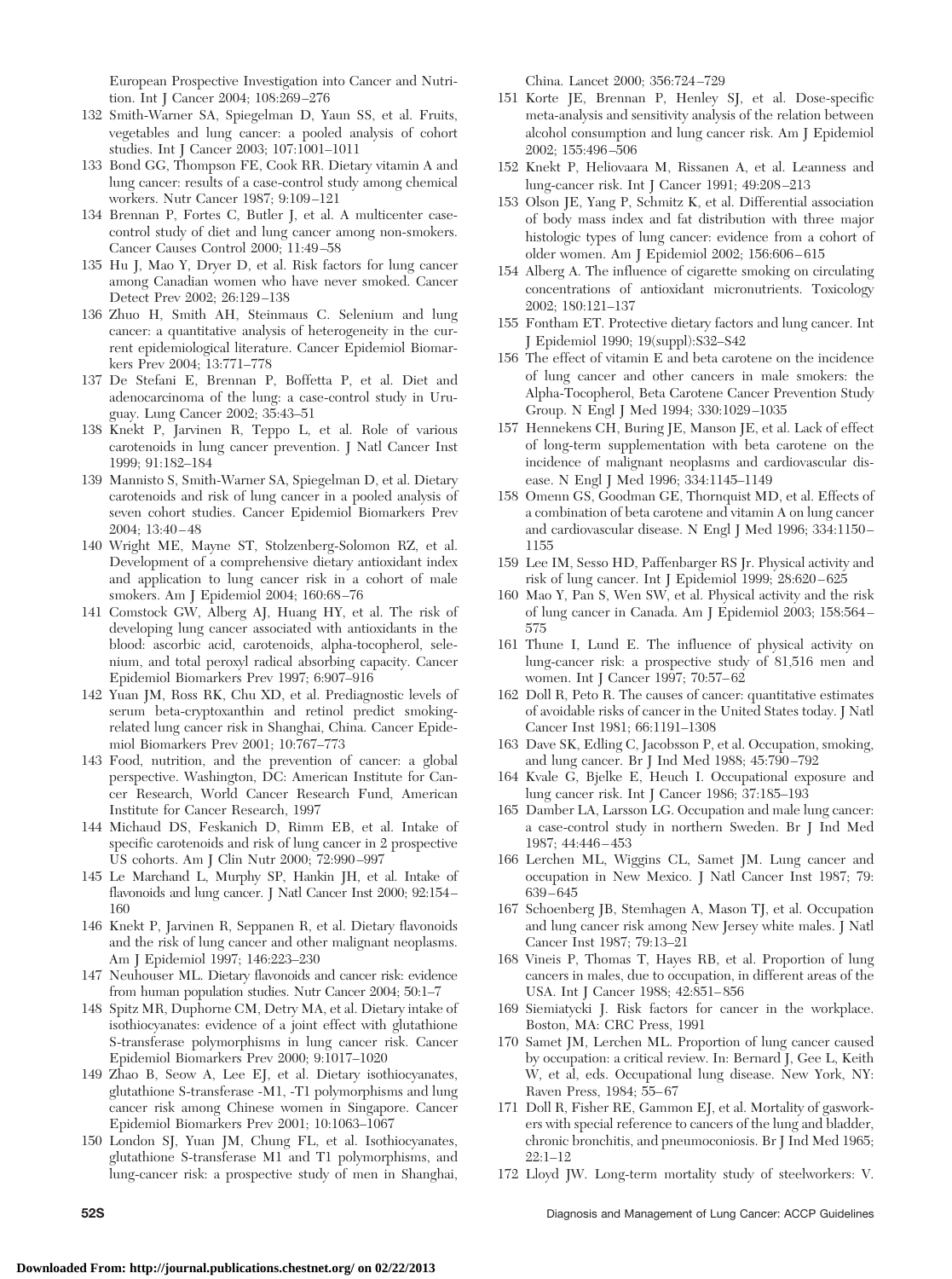Respiratory cancer in coke plant workers. J Occup Med 1971; 13:53– 68

- 173 Lawther PJ, Commins BT, Waller RE. A study of the concentrations of polycyclic aromatic hydrocarbons in gas works retort houses. Br J Ind Med 1965; 22:13–20
- 174 Alberg AJ, Yung R, Strickland PT, et al. Respiratory cancer and exposure to arsenic, chromium, nickel and polycyclic aromatic hydrocarbons. Clin Occup Environ Med 2002; 2:779 – 801
- 175 Cohen AJ, Higgins MWP. Health effects of diesel exhaust: epidemiology. In: Diesel exhaust: a critical analysis of emissions, exposure, and health effects; a special report of the Institute's Working Group. Cambridge, MA: Health Effects Institute 1995; 251–292
- 176 Goldsmith DF, Guidotti TL, Johnston DR. Does occupational exposure to silica cause lung cancer? Am J Ind Med 1982; 3:423– 440
- 177 Heppleston AG. Silica, pneumoconiosis, and carcinoma of the lung. Am J Ind Med 1985; 7:285–294
- 178 McDonald JC. Silica, silicosis, and lung cancer. Br J Ind Med 1989; 46:289 –291
- 179 Smith AH, Lopipero PA, Barroga VR. Meta-analysis of studies of lung cancer among silicotics. Epidemiology 1995; 6:617– 624
- 180 Checkoway H, Franzblau A. Is silicosis required for silicaassociated lung cancer? Am J Ind Med 2000; 37:252–259
- 181 Hessel PA, Gamble JF, Gee JB, et al. Silica, silicosis, and lung cancer: a response to a recent working group report. J Occup Environ Med 2000; 42:704 –720
- 182 IARC monographs on the evaluation of carcinogenic risks to humans: volume 68; Silica, some silicates, coal dust and para-aramid fibrils. Lyon, France: World Health Organization, International Agency for Research on Cancer, 1997
- 183 Asbestos in public and commercial buildings: a literature review and a synthesis of current knowledge. Cambridge, MA: Health Effects Institute, Asbestos Research Committee, Literature Review Panel, 1991
- 184 Wedler HW. Asbestosis and pulmonary carcinoma [in German]. Bull Hyg 1944; 19:362
- 185 Lynch KM, Smith WA. Pulmonary asbestosis: V. A report of bronchial carcinoma and epithelial metaplasia. Am J Cancer 1939; 36:567–573
- 186 Doll R. Mortality from lung cancer in asbestos workers. Br J Ind Med 1955; 12:81– 86
- 187 Selikoff IJ, Churg J, Hammond EC. Asbestos exposure and neoplasia. JAMA 1964; 188:22–26
- 188 Selikoff IJ, Hammond EC, Seidman H. Mortality experience of insulation workers in the United States and Canada, 1943–1976. Ann NY Acad Sci 1979; 330:91–116
- 189 Newhouse ML, Berry G. Patterns of mortality in asbestos factory workers in London. Ann NY Acad Sci 1979; 330:53– 60
- 190 Lemen RA, Dement JM, Wagoner JK. Epidemiology of asbestos-related diseases. Environ Health Perspect 1980; 34:1–11
- 191 Mossman BT, Churg A. Mechanisms in the pathogenesis of asbestosis and silicosis. Am J Respir Crit Care Med 1998; 157:1666 –1680
- 192 Samet JM. Does idiopathic pulmonary fibrosis increase lung cancer risk? Am J Respir Crit Care Med 2000; 161:1–2
- 193 Hammond EC, Selikoff IJ, Seidman H. Asbestos exposure, cigarette smoking and death rates. Ann NY Acad Sci 1979; 330:473– 490
- 194 Churg A, Stevens B. Enhanced retention of asbestos fibers in the airways of human smokers. Am J Respir Crit Care Med 1995; 151:1409 –1413
- 195 Boice JD Jr. Studies of atomic bomb survivors: understanding radiation effects. JAMA 1990; 264:622– 623

- 196 MacMahon B. Some recent issues in low-exposure radiation epidemiology. Environ Health Perspect 1989; 81:131–135
- 197 Preston DL, Shimizu Y, Pierce DA, et al. Studies of mortality of atomic bomb survivors: report 13; solid cancer and noncancer disease mortality; 1950 –1997. Radiat Res 2003; 160:381– 407
- 198 Pierce DA, Sharp GB, Mabuchi K. Joint effects of radiation and smoking on lung cancer risk among atomic bomb survivors. Radiat Res 2003; 159:511–520
- 199 Hendee WR. Estimation of radiation risks: BEIR V and its significance for medicine. JAMA 1992; 268:620 – 624
- 200 Health risks of radon and other internally deposited alphaemitters: BEIR IV. Washington, DC: National Academy Press, National Research Council, Committee on the Biological Effects of Ionizing Radiation, 1988
- 201 Lubin JH, Boice JD Jr, Edling C, et al. Lung cancer in radon-exposed miners and estimation of risk from indoor exposure. J Natl Cancer Inst 1995; 87:817– 827
- 202 Technical support document for the 1992 Citizen's Guide to Radon. Washington, DC: US Government Printing Office, US Environmental Protection Agency, 1992
- 203 Krewski D, Lubin JH, Zielinski JM, et al. Residential radon and risk of lung cancer: a combined analysis of 7 North American case-control studies. Epidemiology 2005; 16:137– 145
- 204 Darby S, Hill D, Auvinen A, et al. Radon in homes and risk of lung cancer: collaborative analysis of individual data from 13 European case-control studies. BMJ 2005; 330:223
- 205 Shimizu Y, Kato H, Schull WJ. Studies of the mortality of A-bomb survivors: 9; mortality, 1950 –1985: part 2. Cancer mortality based on the recently revised doses (DS86). Radiat Res 1990; 121:120 –141
- 206 Darby SC, Doll R, Gill SK, et al. Long term mortality after a single treatment course with X-rays in patients treated for ankylosing spondylitis. Br J Cancer 1987; 55:179 –190
- 207 Davis FG, Boice JD Jr, Hrubec Z, et al. Cancer mortality in a radiation-exposed cohort of Massachusetts tuberculosis patients. Cancer Res 1989; 49:6130 – 6136
- 208 Howe GR. Lung cancer mortality between 1950 and 1987 after exposure to fractionated moderate-dose-rate ionizing radiation in the Canadian fluoroscopy cohort study and a comparison with lung cancer mortality in the Atomic Bomb survivors study. Radiat Res 1995; 142:295–304
- 209 Gilbert ES, Cragle DL, Wiggs LD. Updated analyses of combined mortality data for workers at the Hanford Site, Oak Ridge National Laboratory, and Rocky Flats Weapons Plant. Radiat Res 1993; 136:408 – 421
- 210 Epidemiology and air pollution. Washington, DC: National Academy Press, National Research Council, Commission on Life Sciences, Board on Toxicology and Environmental Health Hazards, Committee on the Epidemiology of Air Pollutants, 1985; 1–224
- 211 Doll R. Atmospheric pollution and lung cancer. Environ Health Perspect 1978; 22:23–31
- 212 Pershagen G. Air pollution and cancer. In: Vainio H, Sorsa M, McMichael AJ, eds. Complex mixtures and cancer risk. Lyon, France: International Agency for Research on Cancer, 1990; 240 –251
- 213 Buffler PA, Cooper SP, Stinnett S, et al. Air pollution and lung cancer mortality in Harris County, Texas, 1979 –1981. Am J Epidemiol 1988; 128:683– 699
- 214 Nasca PC, Burnett WS, Greenwald P, et al. Population density as an indicator of urban-rural differences in cancer incidence, upstate New York, 1968 –1972. Am J Epidemiol 1980; 112:362–375
- 215 Stocks P. Recent epidemiological studies of lung cancer mortality cigarette smoking and air pollution, with discussion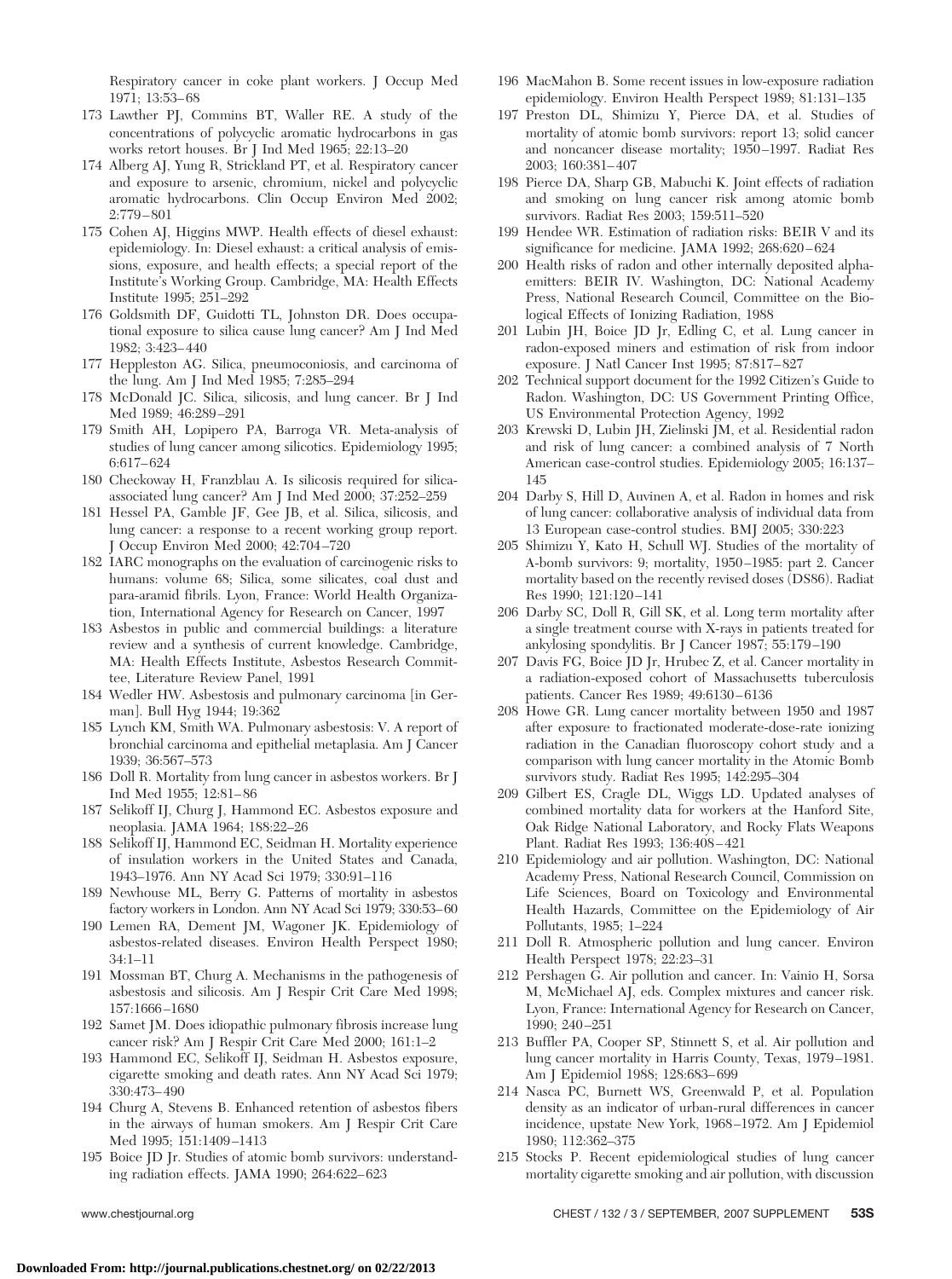of a new hypothesis of causation. Br J Cancer 1966; 20:595– 623

- 216 Shannon HS, Hertzman C, Julian JA, et al. Lung cancer and air pollution in an industrial city: a geographical analysis. Can J Public Health 1988; 79:255–259
- 217 Weinberg GB, Kuller LH, Redmond CK. The relationship between the geographic distribution of lung cancer incidence and cigarette smoking in Allegheny County, Pennsylvania. Am J Epidemiol 1982; 115:40 –58
- 218 Vineis P, Forastiere F, Hoek G, et al. Outdoor air pollution and lung cancer: recent epidemiologic evidence. Int J Cancer 2004; 111:647– 652
- 219 Dockery DW, Pope CA III, Xu X, et al. An association between air pollution and mortality in six US cities. N Engl J Med 1993; 329:1753–1759
- 220 Pope CA III, Thun MJ, Namboodiri MM, et al. Particulate air pollution as a predictor of mortality in a prospective study of US adults. Am J Respir Crit Care Med 1995; 151:669 – 674
- 221 Speizer FE. Assessment of the epidemiological data relating lung cancer to air pollution. Environ Health Perspect 1983; 47:33– 42
- 222 Pope CA III, Burnett RT, Thun MJ, et al. Lung cancer, cardiopulmonary mortality, and long-term exposure to fine particulate air pollution. JAMA 2002; 287:1132–1141
- 223 Barbone F, Bovenzi M, Cavallieri F, et al. Air pollution and lung cancer in Trieste, Italy. Am J Epidemiol 1995; 141: 1161–1169
- 224 Jedrychowski W, Becher H, Wahrendorf J, et al. A casecontrol study of lung cancer with special reference to the effect of air pollution in Poland. J Epidemiol Community Health 1990; 44:114 –120
- 225 Vena JE. Air pollution as a risk factor in lung cancer. Am J Epidemiol 1982; 116:42–56
- 226 Samet JM, Humble CG, Skipper BE, et al. History of residence and lung cancer risk in New Mexico. Am J Epidemiol 1987; 125:800 – 811
- 227 Brown LM, Pottern LM, Blot WJ. Lung cancer in relation to environmental pollutants emitted from industrial sources. Environ Res 1984; 34:250 –261
- 228 Pershagen G. Lung cancer mortality among men living near an arsenic-emitting smelter. Am J Epidemiol 1985; 122: 684 – 694
- 229 Xu ZY, Blot WJ, Xiao HP, et al. Smoking, air pollution, and the high rates of lung cancer in Shenyang, China. J Natl Cancer Inst 1989; 81:1800 –1806
- 230 Greaves WW, Rom WN, Lyon JL, et al. Relationship between lung cancer and distance of residence from nonferrous smelter stack effluent. Am J Ind Med 1981; 2:15–23
- 231 Rom WN, Varley G, Lyon JL, et al. Lung cancer mortality among residents living near the El Paso smelter. Br J Ind Med 1982; 39:269 –272
- 232 Cohen AJ, Ross Anderson H, Ostro B, et al. The global burden of disease due to outdoor air pollution. J Toxicol Environ Health A 2005; 68:1301–1307
- 233 Spengler JD. Sources and concentrations of indoor air pollution. In: Samet JM, Spengler JD, eds. Indoor air pollution: a health perspective. Baltimore, MD: Johns Hopkins University Press, 1991; 33-67
- 234 Harrje D. Building dynamics and indoor air quality. In: Samet JM, Spengler JD, eds. Indoor air pollution: a health perspective. Baltimore, MD: Johns Hopkins University Press, 1991; 68 – 81
- 235 Chen BH, Hong CJ, Pandey MR, et al. Indoor air pollution in developing countries. World Health Stat Q 1990; 43:127– 138
- 236 Mumford JL, He XZ, Chapman RS, et al. Lung cancer and

indoor air pollution in Xuan Wei, China. Science 1987; 235:217–220

- 237 Mumford JL, Helmes CT, Lee XM, et al. Mouse skin tumorigenicity studies of indoor coal and wood combustion emissions from homes of residents in Xuan Wei, China with high lung cancer mortality. Carcinogenesis 1990; 11:397– 403
- 238 Lan Q, Chapman RS, Schreinemachers DM, et al. Household stove improvement and risk of lung cancer in Xuanwei, China. J Natl Cancer Inst 2002; 94:826 – 835
- 239 Vineis P, Caporaso N. Tobacco and cancer: epidemiology and the laboratory. Environ Health Perspect 1995; 103:156 – 160
- 240 Shields PG. Molecular epidemiology of smoking and lung cancer. Oncogene 2002; 21:6870 – 6876
- 241 Spitz MR, Wei Q, Dong Q, et al. Genetic susceptibility to lung cancer: the role of DNA damage and repair. Cancer Epidemiol Biomarkers Prev 2003; 12:689 – 698
- 242 Schwartz AG. Genetic predisposition to lung cancer. Chest 2004; 125(suppl):86S– 89S
- 243 Liu G, Zhou W, Christiani DC. Molecular epidemiology of non-small cell lung cancer. Semin Respir Crit Care Med 2005; 26:265–272
- 244 Matakidou A, Eisen T, Houlston RS. Systematic review of the relationship between family history and lung cancer risk. Br J Cancer 2005; 93:825– 833
- 245 Sellers TA, Bailey-Wilson JE, Elston RC, et al. Evidence for Mendelian inheritance in the pathogenesis of lung cancer. J Natl Cancer Inst 1990; 82:1272–1279
- 246 Braun MM, Caporaso NE, Page WF, et al. Genetic component of lung cancer: cohort study of twins. Lancet 1994; 344:440 – 443
- 247 Bailey-Wilson JE, Amos CI, Pinney SM, et al. A major lung cancer susceptibility locus maps to chromosome 6q23–25. Am J Hum Genet 2004; 75:460 – 474
- 248 Schwartz AG, Yang P, Swanson GM. Familial risk of lung cancer among nonsmokers and their relatives. Am J Epidemiol 1996; 144:554 –562
- 249 Yang P, Schwartz AG, McAllister AE, et al. Lung cancer risk in families of nonsmoking probands: heterogeneity by age at diagnosis. Genet Epidemiol 1999; 17:253–273
- 250 Jones PA, Baylin SB. The fundamental role of epigenetic events in cancer. Nat Rev Genet 2002; 3:415– 428
- 251 Herman JG, Baylin SB. Gene silencing in cancer in association with promoter hypermethylation. N Engl J Med 2003; 349:2042–2054
- 252 Belinsky SA, Nikula KJ, Palmisano WA, et al. Aberrant methylation of p16(INK4a) is an early event in lung cancer and a potential biomarker for early diagnosis. Proc Natl Acad Sci USA 1998; 95:11891–11896
- 253 Palmisano WA, Divine KK, Saccomanno G, et al. Predicting lung cancer by detecting aberrant promoter methylation in sputum. Cancer Res 2000; 60:5954 –5958
- 254 Hussain SP, Harris CC. Molecular epidemiology of human cancer: contribution of mutation spectra studies of tumor suppressor genes. Cancer Res 1998; 58:4023– 4037
- 255 IARC monographs on the evaluation of the carcinogenic risk of chemicals to humans: tobacco smoking [Monograph 38]. Lyon, France: World Health Organization, International Agency for Research on Cancer, 1986
- 256 Bergen AW, Caporaso N. Cigarette smoking. J Natl Cancer Inst 1999; 91:1365–1375
- 257 Berwick M, Vineis P. Markers of DNA repair and susceptibility to cancer in humans: an epidemiologic review. J Natl Cancer Inst 2000; 92:874 – 897
- 258 Robles AI, Linke SP, Harris CC. The p53 network in lung carcinogenesis. Oncogene 2002; 21:6898 – 6907

**54S** Diagnosis and Management of Lung Cancer: ACCP Guidelines